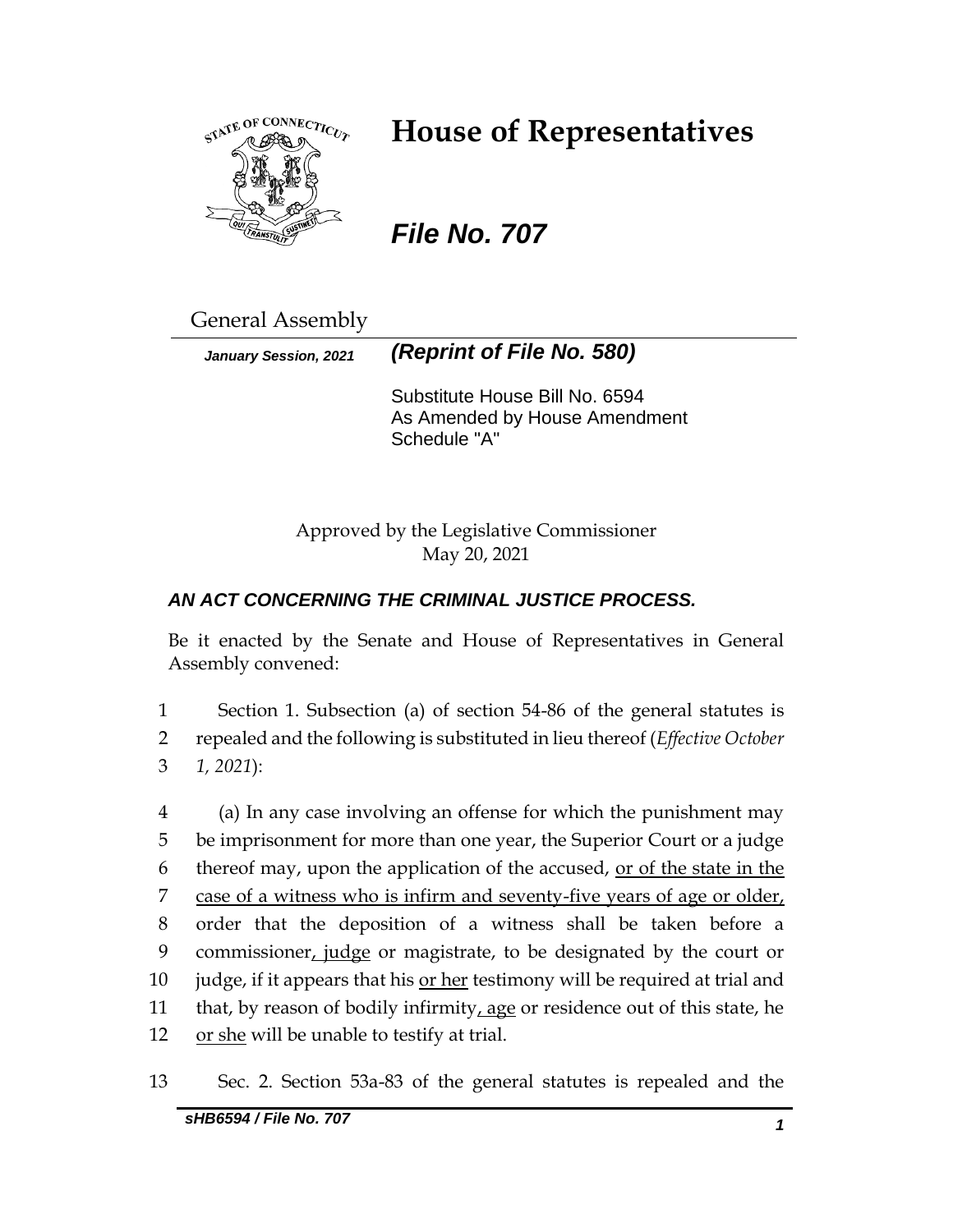following is substituted in lieu thereof (*Effective October 1, 2021*):

 (a) A person is guilty of **[**patronizing a prostitute**]** soliciting sexual acts when: (1) Pursuant to a prior understanding, such person pays a fee to another person as compensation for such person or a third person having engaged in sexual conduct with such person; (2) such person pays or agrees to pay a fee to another person pursuant to an understanding that in return for such fee such other person or a third person will engage in sexual conduct with such person; or (3) such person solicits or requests another person to engage in sexual conduct with such person in return for a fee.

 (b) **[**Patronizing a prostitute**]** Soliciting sexual acts is a class A misdemeanor and any person found guilty shall be fined two thousand dollars.

 Sec. 3. Section 53a-84 of the general statutes is repealed and the following is substituted in lieu thereof (*Effective October 1, 2021*):

 (a) In any prosecution for prostitution in violation of section 53a-82 or **[**patronizing a prostitute**]** soliciting sexual acts in violation of section 53a-83, as amended by this act, the sex of the two parties or prospective parties to the sexual conduct engaged in, contemplated or solicited is immaterial, and it shall be no defense that: (1) Such persons were of the same sex; or (2) the person who received, agreed to receive or solicited a fee was a male and the person who paid or agreed or offered to pay such fee was a female.

 (b) In any prosecution for **[**patronizing a prostitute**]** soliciting sexual 38 acts in violation of section 53a-83, as amended by this act, promoting prostitution in violation of section 53a-86, 53a-87 or 53a-88 or permitting prostitution in violation of section 53a-89, it shall be no defense that the person engaging or agreeing to engage in sexual conduct with another person in return for a fee could not be prosecuted for a violation of section 53a-82 on account of such person's age.

### Sec. 4. Section 7-22 of the general statutes is repealed and the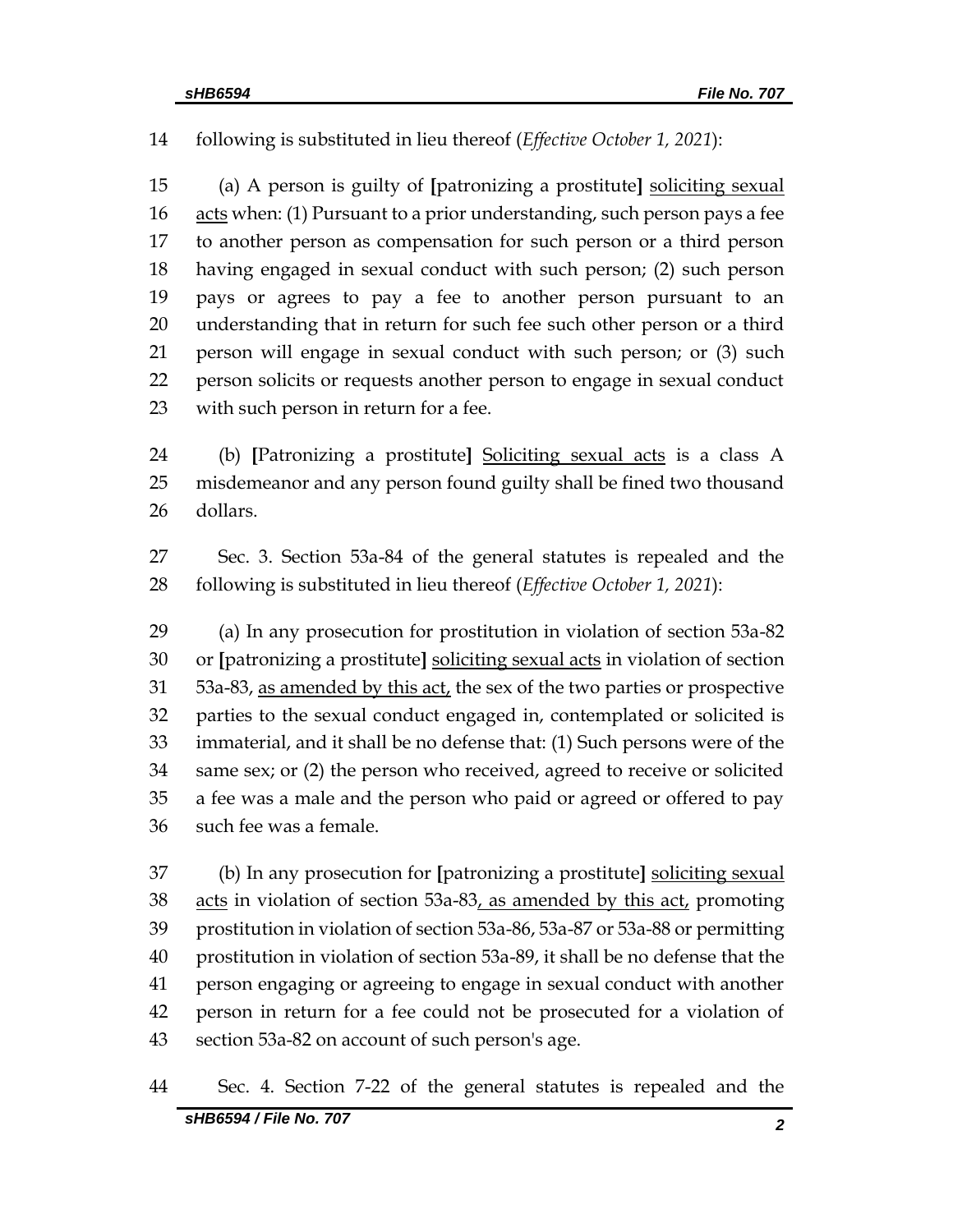# following is substituted in lieu thereof (*Effective October 1, 2021*):

 Whenever complaint in writing is made to the **[**state's attorney for any judicial district**]** Attorney General that the town clerk of any town **[**in such judicial district**]** is guilty of misconduct, wilful and material neglect of duty or incompetence in the conduct of such town clerk's office, **[**such state's attorney**]** the Attorney General shall make such investigation of the charges as **[**such state's attorney**]** the Attorney General deems proper and shall, if **[**such state's attorney**]** the Attorney 53 General is of the opinion that the evidence obtained warrants such action, prepare a statement in writing of the charges against such town clerk, together with a citation in the name of the state, commanding such town clerk to appear before a judge of the Superior Court at a date named in the citation and show cause, if any, why such town clerk should not be removed from office as provided in this section. **[**Such state's attorney**]** The Attorney General shall cause a copy of such statement and citation to be served by some proper officer upon the defendant town clerk at least ten days before the date of appearance named in such citation, and the original statement and citation, with the return of the officer thereon, shall be returned to the clerk of the superior court for the judicial district within which such town is situated. To carry into effect the proceedings authorized by this section, the **[**state's attorney of any judicial district**]** Attorney General shall have power to summon witnesses, require the production of necessary books, papers and other documents and administer oaths to witnesses; and upon the date named in such citation for the appearance of such town clerk, or upon any adjourned date fixed by the judge before whom such proceedings are pending, the **[**state's attorney**]** Attorney General shall appear and conduct the hearing on behalf of the state. If, after a full hearing of all the evidence offered by the **[**state's attorney**]** Attorney 74 General and by and on behalf of the defendant, such judge is of the opinion that the evidence presented warrants the removal of such town clerk from office, the judge shall cause to be prepared a written order to that effect, which order shall be signed by the judge and lodged with the clerk of the superior court for the judicial district in which such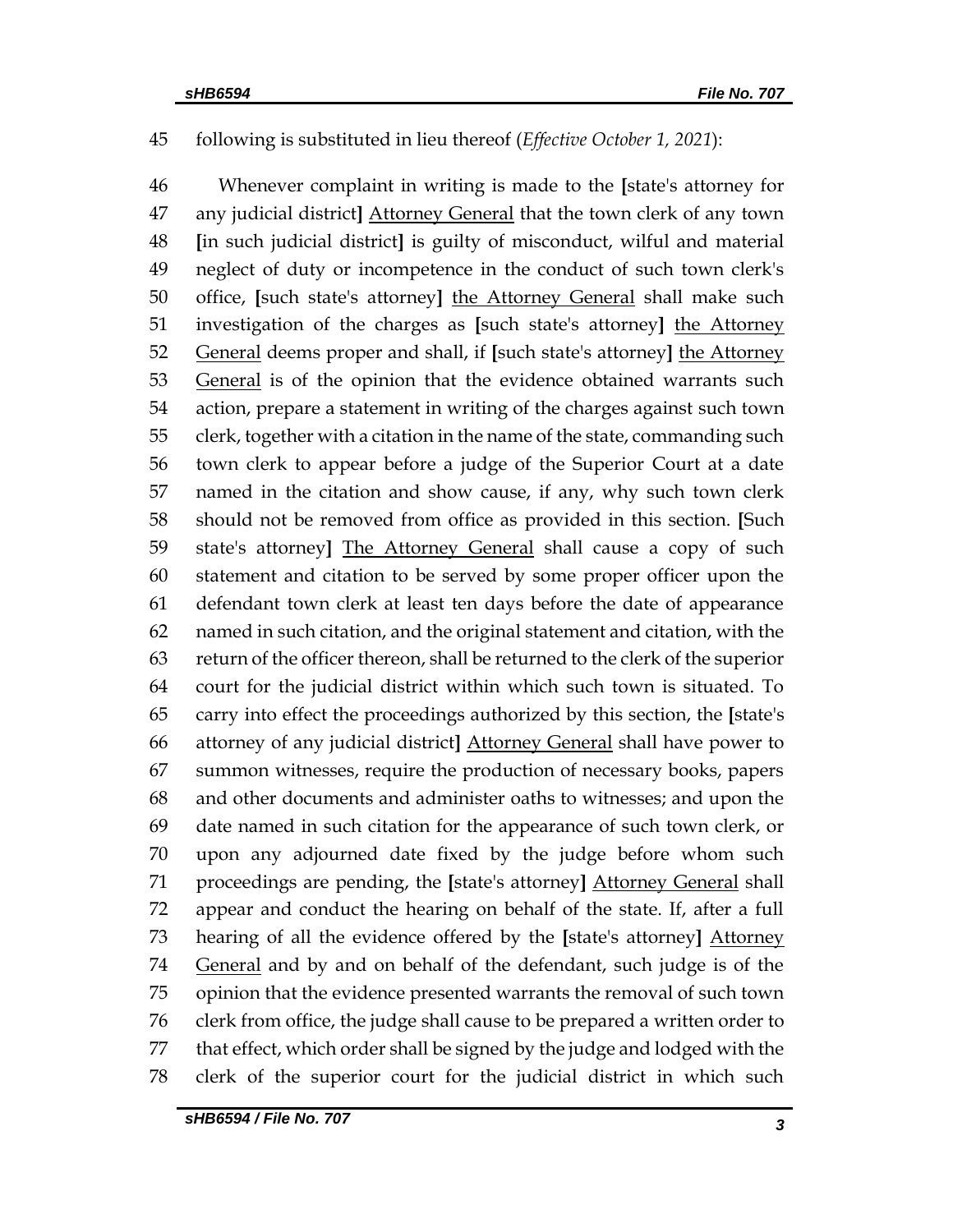defendant resides. Such clerk of the superior court shall cause a certified copy of such order to be served forthwith upon such town clerk, and upon such service the office held by such town clerk shall become vacant and the vacancy thereby created shall be filled at once in the manner provided in section 9-220. Any witnesses summoned and any officer making service under the provisions of this section shall be allowed and paid by the state the same fees as are allowed by law in criminal prosecutions.

 Sec. 5. Section 7-81 of the general statutes is repealed and the following is substituted in lieu thereof (*Effective October 1, 2021*):

*sHB6594 / File No. 707 4* Whenever complaint in writing is made to the **[**state's attorney for any judicial district**]** Attorney General that the town treasurer of any town **[**in such judicial district**]** is guilty of misconduct, wilful and material neglect of duty or incompetence in the conduct of such town treasurer's office, **[**such state's attorney**]** the Attorney General shall make such investigation of the charges as **[**such state's attorney**]** the Attorney General deems proper, and shall, if **[**such state's attorney**]** the Attorney General is of the opinion that the evidence obtained warrants such action, prepare a statement in writing of the charges against such town treasurer, together with a citation in the name of the state, commanding such town treasurer to appear before a judge of the Superior Court at a date named in the citation and show cause, if any, why such town treasurer should not be removed from office as provided in this section. **[**Such state's attorney**]** The Attorney General shall cause a copy of such statement and citation to be served, by some proper officer, upon the defendant town treasurer at least ten days before the date of appearance named in such citation, and the original statement and citation, with the return of the officer thereon, shall be returned to the clerk of the superior court for the judicial district within which such town is situated. To carry into effect the proceedings authorized by this section, the **[**state's attorney of any judicial district**]** Attorney General shall have power to summon witnesses, require the production of necessary books, papers and other documents and administer oaths to witnesses; and, upon the date named in such citation for the appearance of such town treasurer,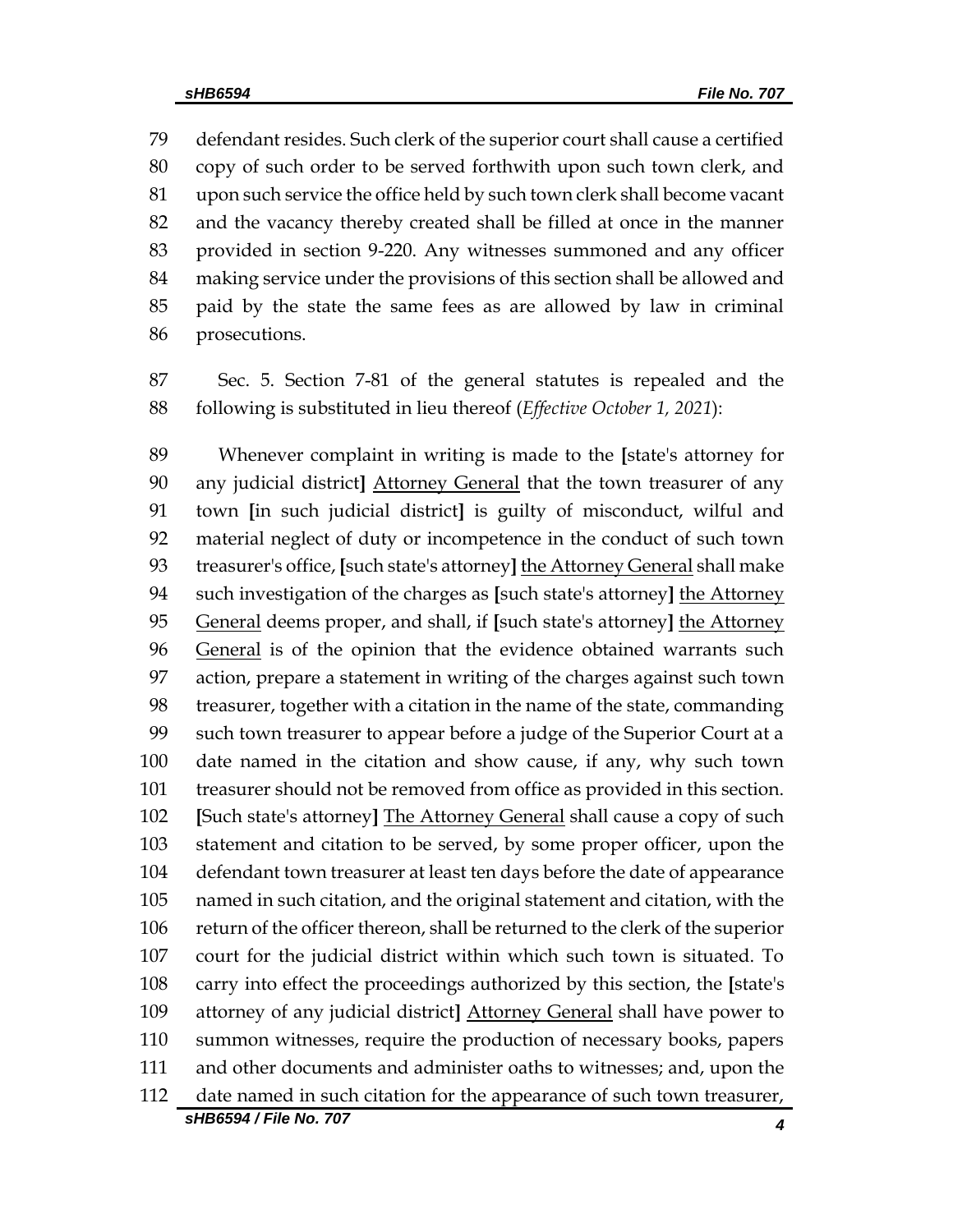or upon any adjourned date fixed by the judge before whom such proceedings are pending, **[**such state's attorney**]** the Attorney General shall appear and conduct the hearing on behalf of the state. If, after a full hearing of all the evidence offered by the **[**state's attorney**]** Attorney General and by and on behalf of such defendant, such judge is of the opinion that the evidence presented warrants the removal of such town treasurer from office, the judge shall cause to be prepared a written order to that effect, which order shall be signed by the judge and lodged with the clerk of the superior court for the judicial district in which such defendant resides. Such clerk of the superior court shall cause a certified copy of such order to be served forthwith upon such town treasurer, and upon such service the office held by such town treasurer shall become vacant and the vacancy thereby created shall be filled at once in the manner provided in section 9-220. Any witnesses summoned and any officer making service under the provisions of this section shall be allowed and paid by the state the same fees as are allowed by law in criminal prosecutions.

 Sec. 6. Subsection (f) of section 1-110a of the general statutes is repealed and the following is substituted in lieu thereof (*Effective October 1, 2021*):

 (f) In all criminal proceedings in state **[**or federal**]** court in which the defendant is a public official or a state or municipal employee who is charged with a crime related to state or municipal office, the **[**Attorney General**]** state prosecutor shall notify the **[**prosecutor of the existence of**]** Attorney General of such proceedings and the Attorney General shall pursue remedies under the pension revocation statute, **[**and**]** including the possibility that any fine, restitution or other monetary order made by the court **[**may**]** be paid from such official's or employee's pension.

 Sec. 7. Section 53a-290 of the general statutes is repealed and the following is substituted in lieu thereof (*Effective October 1, 2021*):

 A person commits vendor fraud when, with intent to defraud and acting on such person's own behalf or on behalf of an entity, such person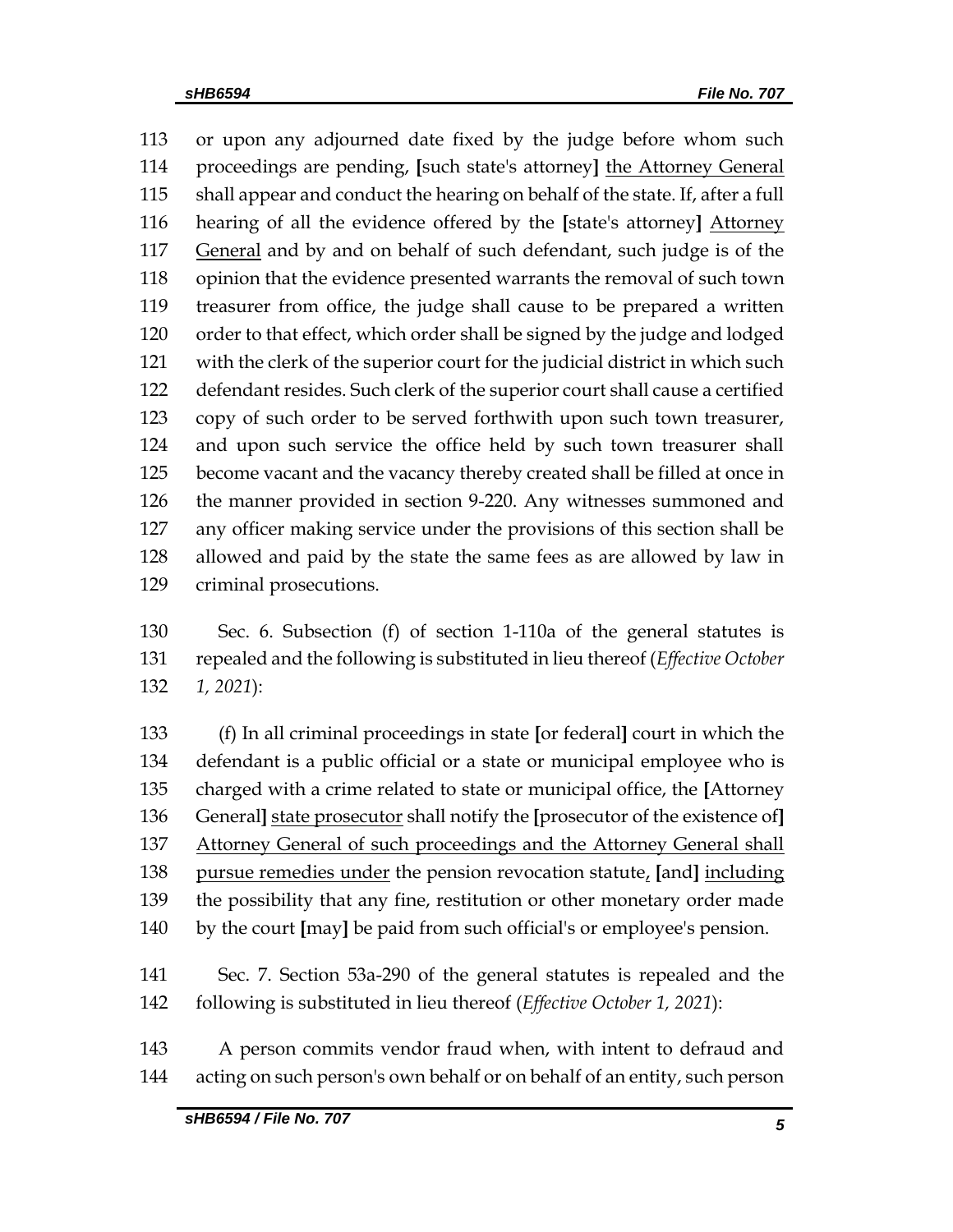provides goods or services to a beneficiary under sections 17b-22, 17b- 75 to 17b-77, inclusive, 17b-79 to 17b-103, inclusive, 17b-180a, 17b-183, 17b-260 to 17b-262, inclusive, 17b-264 to 17b-285, inclusive, 17b-357 to 17b-361, inclusive, 17b-600 to 17b-604, inclusive, 17b-749, 17b-807 and 17b-808 or provides services to a recipient under Title XIX of the Social Security Act, as amended, and, (1) presents for payment any false claim for goods or services performed; (2) accepts payment for goods or services performed, which exceeds either the amounts due for goods or services performed, or the amounts authorized by law for the cost of such goods or services; (3) solicits to perform services for or sell goods to any such beneficiary, knowing that such beneficiary is not in need of such goods or services; (4) sells goods to or performs services for any such beneficiary without prior authorization by the Department of Social Services, when prior authorization is required by said department for the buying of such goods or the performance of any service; **[**or**]** (5) accepts from any person or source other than the state an additional compensation in excess of the amount authorized by law; or (6) having 162 knowledge of the occurrence of any event affecting (A) his or her initial or continued right to any such benefit or payment, or (B) the initial or continued right to any such benefit or payment of any other individual in whose behalf he or she has applied for or is receiving such benefit or payment, conceals or fails to disclose such event with an intent to 167 fraudulently secure such benefit or payment either in a greater amount or quantity than is due or when no such benefit or payment is authorized.

 Sec. 8. Section 53a-181f of the general statutes is repealed and the following is substituted in lieu thereof (*Effective October 1, 2021*):

*sHB6594 / File No. 707 6* (a) A person is guilty of electronic stalking when such person, **[**recklessly causes another person to reasonably fear for his or her physical safety by wilfully and repeatedly using a global positioning system or similar electronic monitoring system to remotely determine or track the position or movement of such other person**]** with the intent to kill, injure, harass or intimidate, uses any interactive computer service or electronic communication service, electronic communication system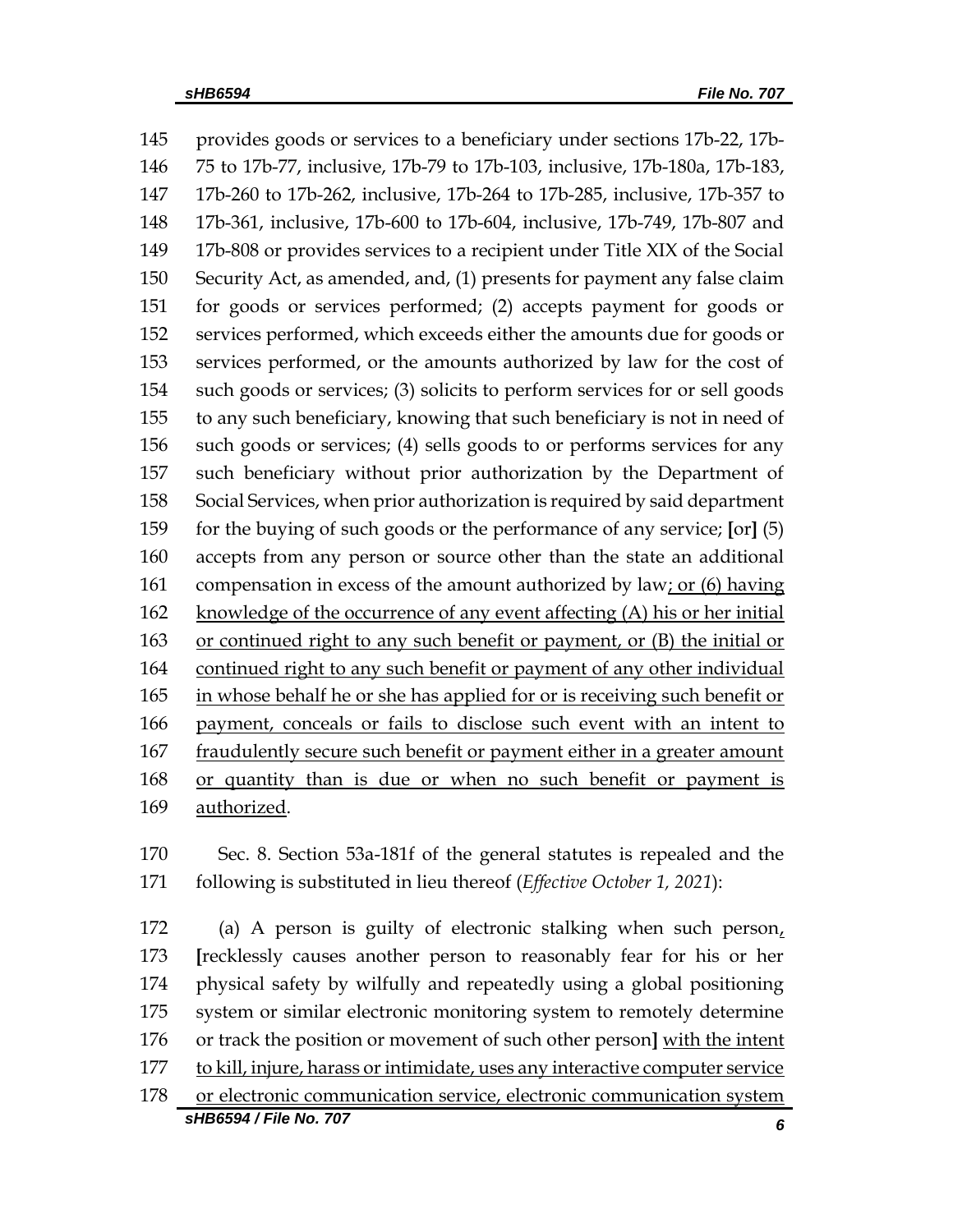| 179 | or electronic monitoring system to place another person under                   |
|-----|---------------------------------------------------------------------------------|
| 180 | surveillance or otherwise to engage in a course of conduct that: (1)            |
| 181 | Places such other person in reasonable fear of the death of or serious          |
| 182 | bodily injury to (A) such person, (B) an immediate family member of             |
| 183 | such person, or $(C)$ an intimate partner of such person; or $(2)$ causes,      |
| 184 | attempts to cause or would be reasonably expected to cause substantial          |
| 185 | emotional distress to a person described in subparagraph $(A)$ , $(B)$ or $(C)$ |
| 186 | of subdivision (1) of this subsection.                                          |
| 187 | (b) For purposes of subsection (a) of this section, (1) "immediate              |
| 188 | family member" means (A) a spouse, parent, brother or sister or a child         |
| 189 | of the person or person to whom the person stands in loco parentis, or          |
| 190 | (B) any person living in the household and related to the person by             |
| 191 | blood or marriage, and (2) "intimate partner" means a (A) former                |
| 192 | spouse, (B) person who has a child in common with the person                    |
| 193 | regardless of whether they are or have been married or are living or            |
| 194 | have lived together at any time, or $(C)$ person in, or who has recently        |
| 195 | been in, a dating relationship with the person.                                 |

196 **[**(b)**]** (c) Electronic stalking is a class **[**B misdemeanor**]** D felony.

197 Sec. 9. Section 53a-189c of the general statutes is repealed and the 198 following is substituted in lieu thereof (*Effective October 1, 2021*):

 (a) A person is guilty of unlawful dissemination of an intimate image when (1) such person intentionally disseminates by electronic or other means a photograph, film, videotape or other recorded image of (A) the genitals, pubic area or buttocks of another person with less than a fully opaque covering of such body part, or the breast of such other person who is female with less than a fully opaque covering of any portion of such breast below the top of the nipple, or (B) another person engaged in sexual intercourse, as defined in section 53a-193, (2) such person disseminates such image without the consent of such other person, knowing that such other person understood that the image would not be so disseminated, and (3) such other person suffers harm as a result of such dissemination. For purposes of this subsection, "disseminate"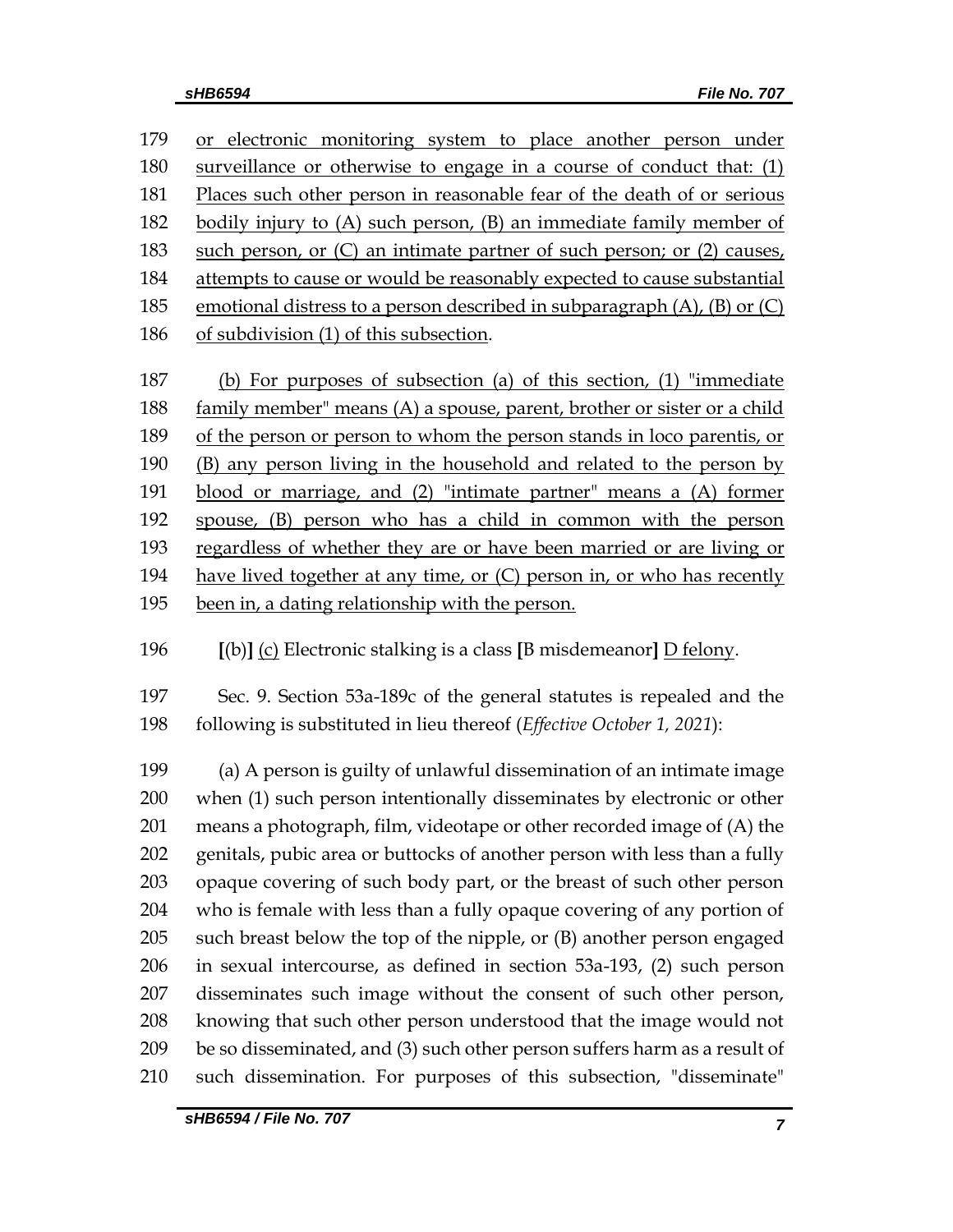| 211 | means to sell, give, provide, lend, trade, mail, deliver, transfer, publish, |  |  |  |
|-----|------------------------------------------------------------------------------|--|--|--|
| 212 | distribute, circulate, present, exhibit, advertise or otherwise offer, and   |  |  |  |
| 213 | "harm" includes, but is not limited to, subjecting such other person to      |  |  |  |
| 214 | hatred, contempt, ridicule, physical injury, financial<br>injury,            |  |  |  |
| 215 | psychological harm or serious emotional distress.                            |  |  |  |
| 216 | (b) The provisions of subsection (a) of this subsection shall not apply      |  |  |  |
| 217 | to:                                                                          |  |  |  |
| 218 | (1) Any image described in subsection (a) of this section of such other      |  |  |  |
| 219 | person if such image resulted from voluntary exposure or engagement          |  |  |  |
| 220 | in sexual intercourse by such other person, in a public place, as defined    |  |  |  |
| 221 | in section 53a-181, or in a commercial setting;                              |  |  |  |
| 222 | (2) Any image described in subsection (a) of this section of such other      |  |  |  |
| 223 | person, if such other person is not clearly identifiable, unless other       |  |  |  |
| 224 | personally identifying information is associated with or accompanies         |  |  |  |
| 225 | the image; or                                                                |  |  |  |
| 226 | (3) Any image described in subsection (a) of this section of such other      |  |  |  |
| 227 | person, if the dissemination of such image serves the public interest.       |  |  |  |
| 228 | (c) Unlawful dissemination of an intimate image [is a class A                |  |  |  |
| 229 | misdemeanor] to (1) a person by any means is a class A misdemeanor,          |  |  |  |
| 230 | and (2) more than one person by means of an interactive computer             |  |  |  |
| 231 | service, as defined in 47 USC 230, an information service, as defined in     |  |  |  |
| 232 | 47 USC 153, or a telecommunications service, as defined in section 16-       |  |  |  |
| 233 | <u>247a, is a class D felony.</u>                                            |  |  |  |
| 234 | (d) Nothing in this section shall be construed to impose liability on        |  |  |  |
| 235 | the provider of an interactive computer service, as defined in 47 USC        |  |  |  |
| 236 | 230, an information service, as defined in 47 USC 153, or a                  |  |  |  |

 telecommunications service, as defined in section 16-247a, for content provided by another person.

 Sec. 10. Subsections (f) and (g) of section 53a-40 of the general statutes are repealed and the following is substituted in lieu thereof (*Effective*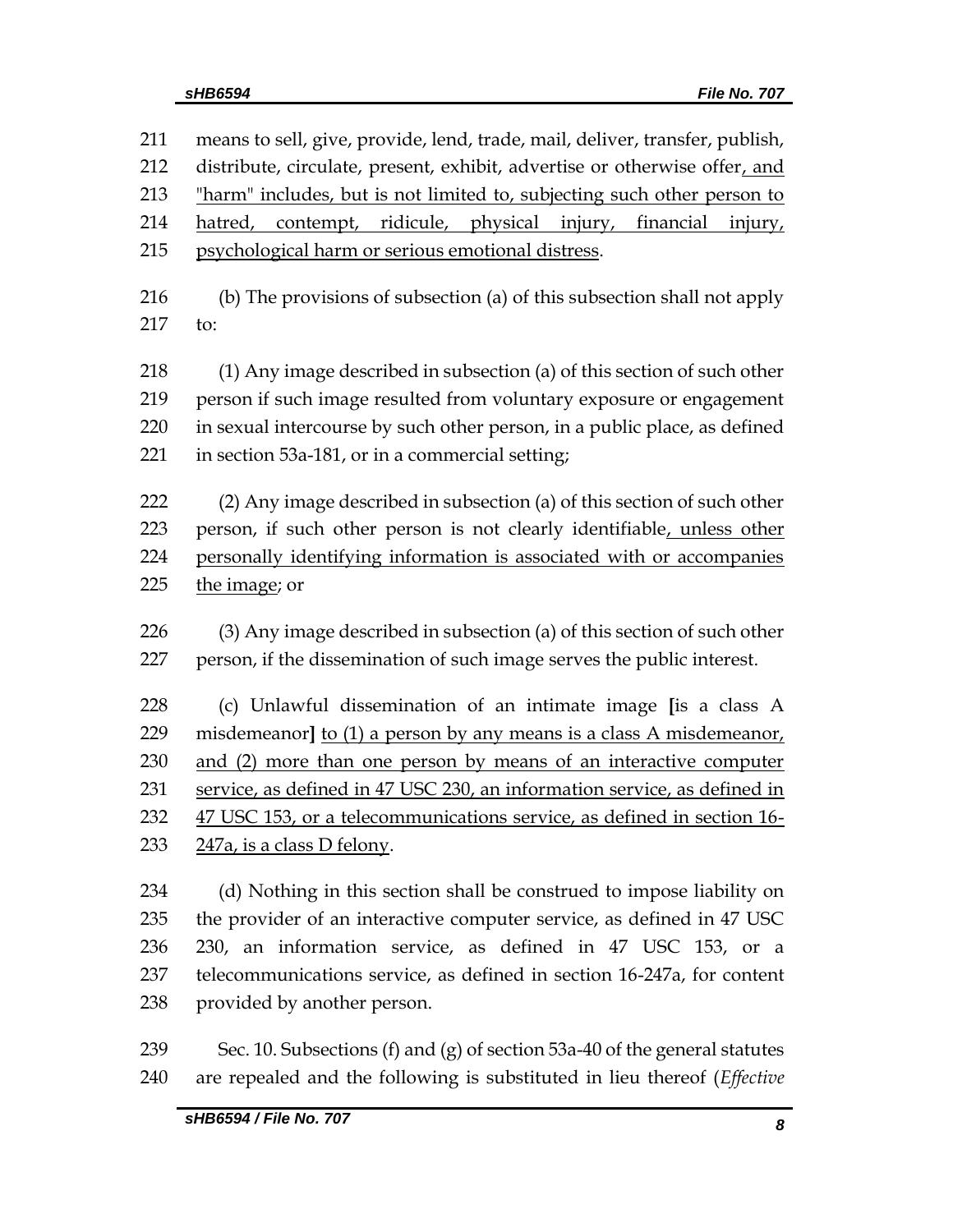*October 1, 2021*):

 (f) A persistent offender for possession of a controlled substance is a person who (1) stands convicted of possession of a controlled substance in violation of the provisions of section 21a-279, as amended by this act, and (2) has been, at separate times prior to the commission of the present possession of a controlled substance, twice convicted of the crime of possession of a controlled substance during the ten years prior to the 248 commission of the present violation of section 21a-279, as amended by 249 this act.

 (g) A persistent felony offender is a person who (1) stands convicted 251 of a felony other than a class  $D$  or  $E$  felony, and (2) has been, at separate times prior to the commission of the present felony, twice convicted of 253 a felony other than a class D or E felony, if such felonies were committed during the ten years prior to the commission of the present felony.

 Sec. 11. Subsection (b) of section 53a-39c of the general statutes is repealed and the following is substituted in lieu thereof (*Effective October 1, 2021*):

 (b) Any person who enters such program shall pay to the court a participation fee of two hundred five dollars, except that no person may be excluded from such program for inability to pay such fee, provided (1) such person files with the court an affidavit of indigency or inability to pay **[**, (2)**]** such indigency is confirmed by the Court Support Services Division **[**,**]** and **[**(3)**]** the court enters a finding thereof, or (2) the person 264 has been determined indigent and eligible for representation by a public 265 defender who has been appointed on behalf of such person pursuant to 266 section 51-296. The court shall not require a person to perform community service in lieu of payment of such fee, if such fee is waived. All program fees collected under this subsection shall be deposited into the alternative incarceration program account.

 Sec. 12. Section 54-56e of the general statutes is repealed and the following is substituted in lieu thereof (*Effective October 1, 2021*):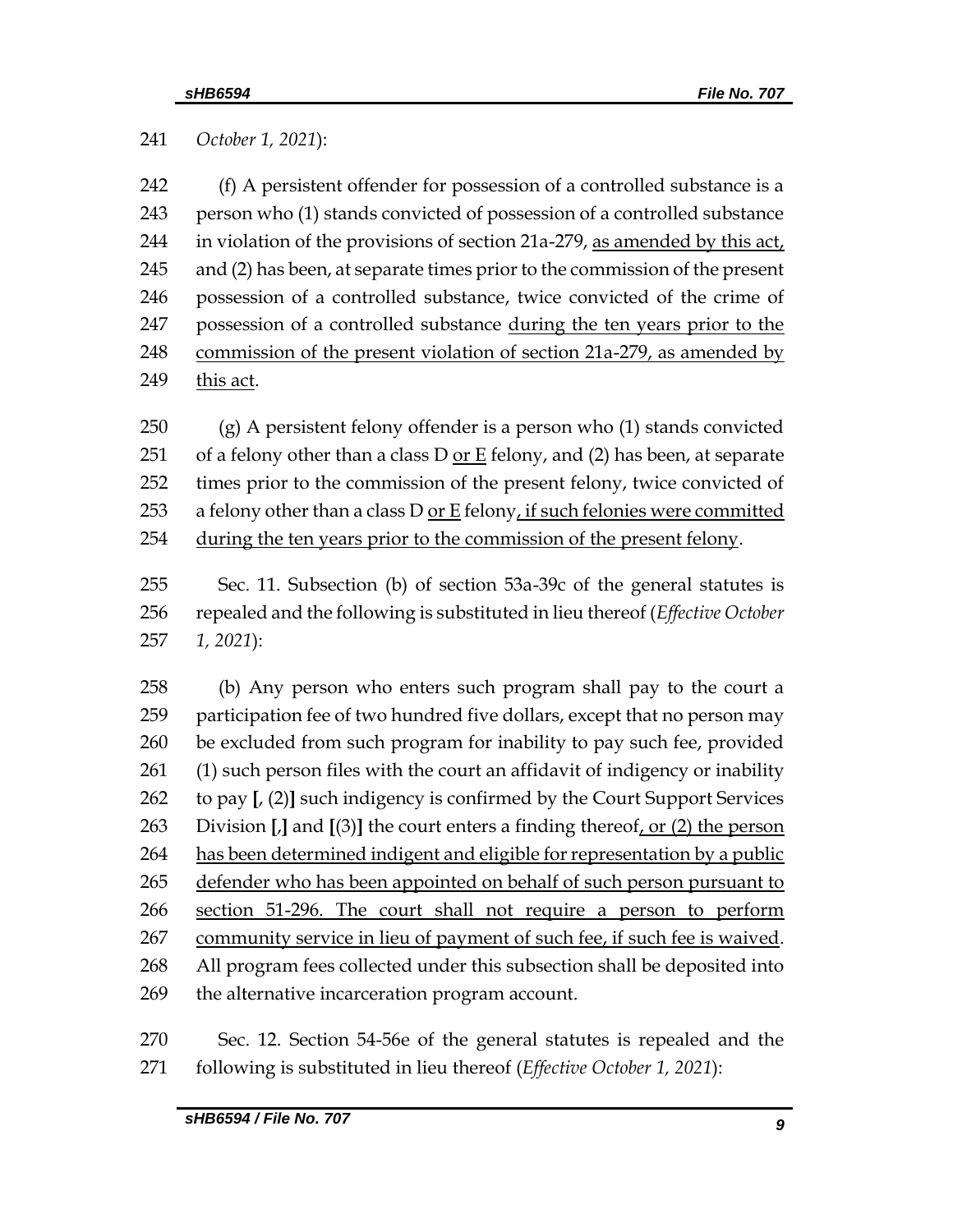(a) There shall be a pretrial program for accelerated rehabilitation of persons accused of a crime or crimes or a motor vehicle violation or violations for which a sentence to a term of imprisonment may be imposed, which crimes or violations are not of a serious nature. Upon application by any such person for participation in the program, the court shall, but only as to the public, order the court file sealed.

 (b) The court may, in its discretion, invoke such program on motion of the defendant or on motion of a state's attorney or prosecuting attorney with respect to a defendant (1) who, the court believes, will probably not offend in the future, (2) who has no previous record of conviction of a crime or of a violation of section 14-196, subsection (c) of section 14-215, section 14-222a, subsection (a) or subdivision (1) of subsection (b) of section 14-224, section 14-227a or 14-227m or subdivision (1) or (2) of subsection (a) of section 14-227n, and (3) who 286 states under oath, in open court or before any person designated by the clerk and duly authorized to administer oaths, under the penalties of 288 perjury, (A) that the defendant has never had such program invoked on the defendant's behalf or that the defendant was charged with a misdemeanor or a motor vehicle violation for which a term of imprisonment of one year or less may be imposed and ten or more years have passed since the date that any charge or charges for which the program was invoked on the defendant's behalf were dismissed by the court, or (B) with respect to a defendant who is a veteran, that the defendant has not had such program invoked in the defendant's behalf more than once previously, provided the defendant shall agree thereto and provided notice has been given by the defendant, on a form prescribed by the Office of the Chief Court Administrator, to the victim or victims of such crime or motor vehicle violation, if any, by registered or certified mail and such victim or victims have an opportunity to be heard thereon. Any defendant who makes application for participation in such program shall pay to the court an application fee of thirty-five dollars, except as provided in subsection (g) of this section. No defendant shall be allowed to participate in the pretrial program for accelerated rehabilitation more than two times. For the purposes of this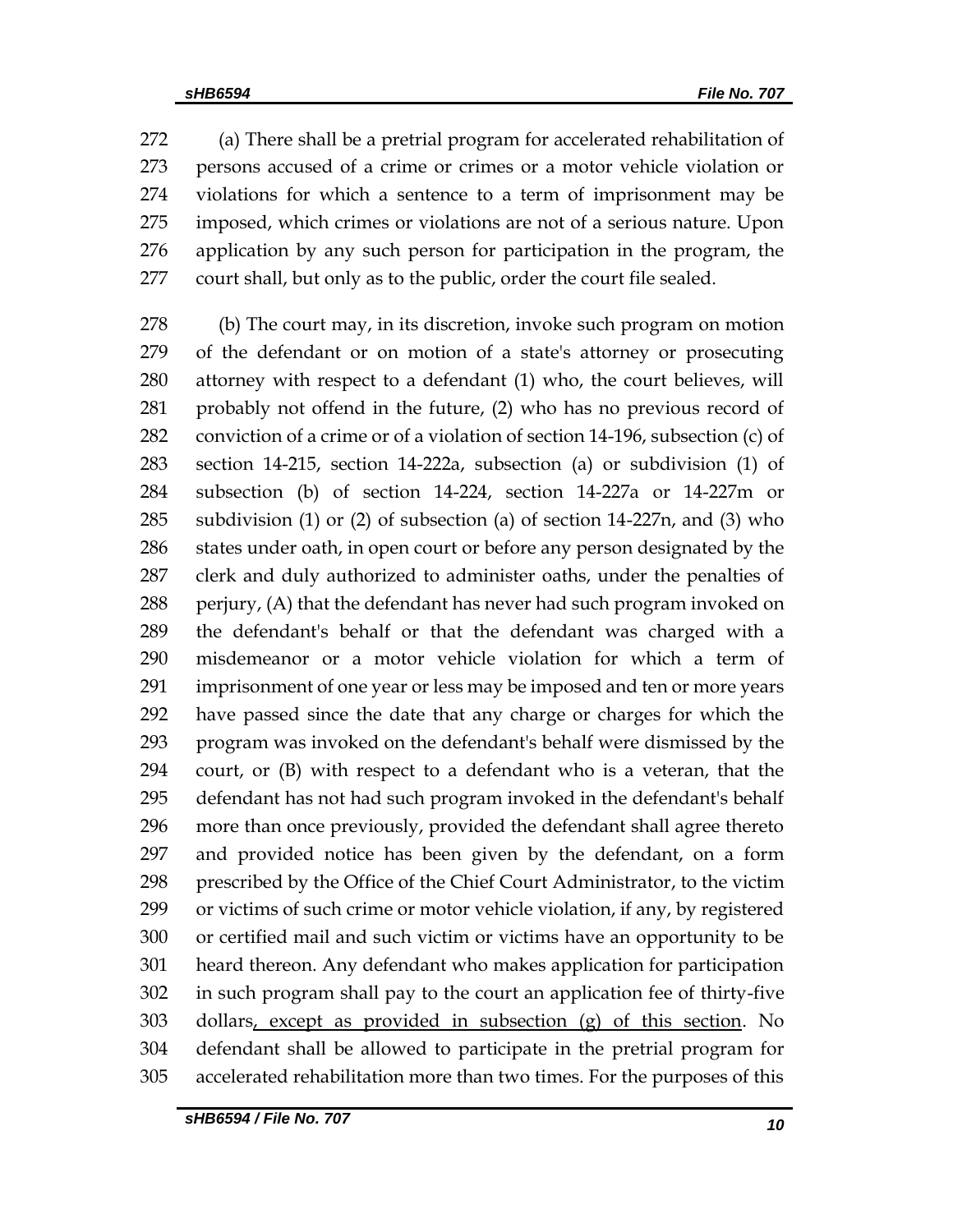section, "veteran" means any person who was discharged or released under conditions other than dishonorable from active service in the armed forces as defined in section 27-103.

 (c) This section shall not be applicable: (1) To any person charged with (A) a class A felony, (B) a class B felony, except a violation of subdivision (1), (2) or (3) of subsection (a) of section 53a-122 that does not involve the use, attempted use or threatened use of physical force against another person, or a violation of subdivision (4) of subsection (a) of section 53a-122 that does not involve the use, attempted use or threatened use of physical force against another person and does not involve a violation by a person who is a public official, as defined in section 1-110, or a state or municipal employee, as defined in section 1- 110, or (C) a violation of section 53a-70b of the general statutes, revision of 1958, revised to January 1, 2019, or section 14-227a or 14-227m, subdivision (1) or (2) of subsection (a) of section 14-227n, subdivision (2) of subsection (a) of section 53-21 or section 53a-56b, 53a-60d, 53a-70, 53a- 70a, 53a-71, except as provided in subdivision (5) of this subsection, 53a- 72a, 53a-72b, 53a-90a, 53a-196e or 53a-196f, (2) to any person charged with a crime or motor vehicle violation who, as a result of the commission of such crime or motor vehicle violation, causes the death of another person, (3) to any person accused of a family violence crime as defined in section 46b-38a who (A) is eligible for the pretrial family violence education program established under section 46b-38c, as amended by this act, or (B) has previously had the pretrial family violence education program invoked in such person's behalf, (4) to any 331 person charged with a violation of section 21a-267, as amended by this act, or 21a-279, as amended by this act, who (A) is eligible for the pretrial drug education and community service program established under section 54-56i, as amended by this act, or (B) has previously had the pretrial drug education program or the pretrial drug education and community service program invoked on such person's behalf, (5) unless good cause is shown, to (A) any person charged with a class C felony, or (B) any person charged with committing a violation of subdivision (1) of subsection (a) of section 53a-71 while such person was less than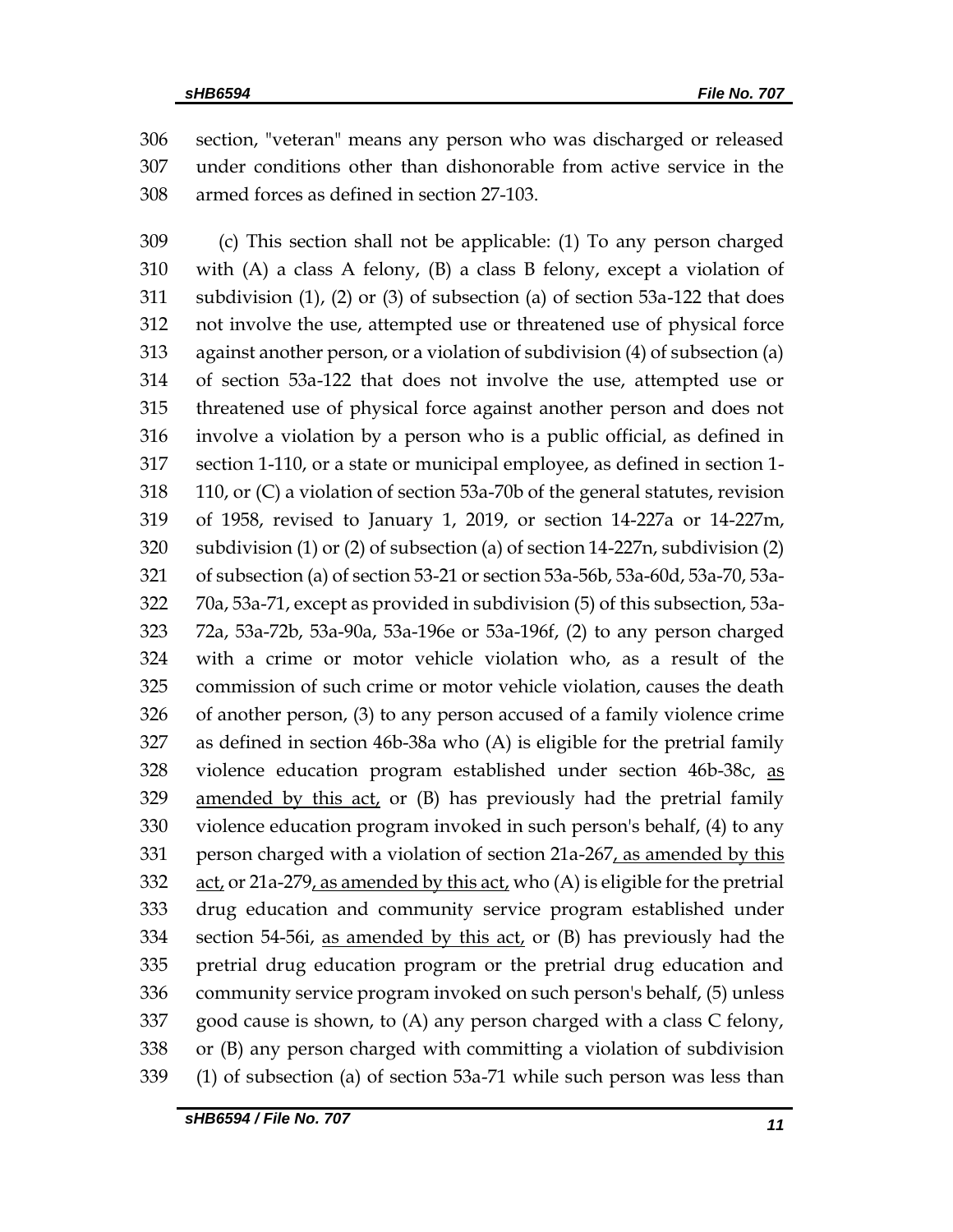four years older than the other person, (6) to any person charged with a violation of section 9-359 or 9-359a, (7) to any person charged with a motor vehicle violation (A) while operating a commercial motor vehicle, as defined in section 14-1, or (B) who holds a commercial driver's license or commercial driver's instruction permit at the time of the violation, (8) to any person charged with a violation of subdivision (6) of subsection (a) of section 53a-60, or (9) to a health care provider or vendor participating in the state's Medicaid program charged with a violation of section 53a-122 or subdivision (4) of subsection (a) of section 53a-123.

 (d) Except as provided in subsection **[**(e)**]** (g) of this section, any defendant who enters such program shall pay to the court a participation fee of one hundred dollars. Any defendant who enters such program shall agree to the tolling of any statute of limitations with respect to such crime and to a waiver of the right to a speedy trial. Any such defendant shall appear in court and shall, under such conditions as the court shall order, be released to the custody of the Court Support Services Division, except that, if a criminal docket for drug-dependent persons has been established pursuant to section 51-181b in the judicial district, such defendant may be transferred, under such conditions as the court shall order, to the court handling such docket for supervision by such court. If the defendant refuses to accept, or, having accepted, violates such conditions, the defendant's case shall be brought to trial. The period of such probation or supervision, or both, shall not exceed two years. If the defendant has reached the age of sixteen years but has not reached the age of eighteen years, the court may order that as a condition of such probation the defendant be referred for services to a youth service bureau established pursuant to section 10-19m, provided the court finds, through an assessment by a youth service bureau or its designee, that the defendant is in need of and likely to benefit from such services. When determining any conditions of probation to order for a person entering such program who was charged with a misdemeanor that did not involve the use, attempted use or threatened use of physical force against another person or a motor vehicle violation, the court shall consider ordering the person to perform community service in the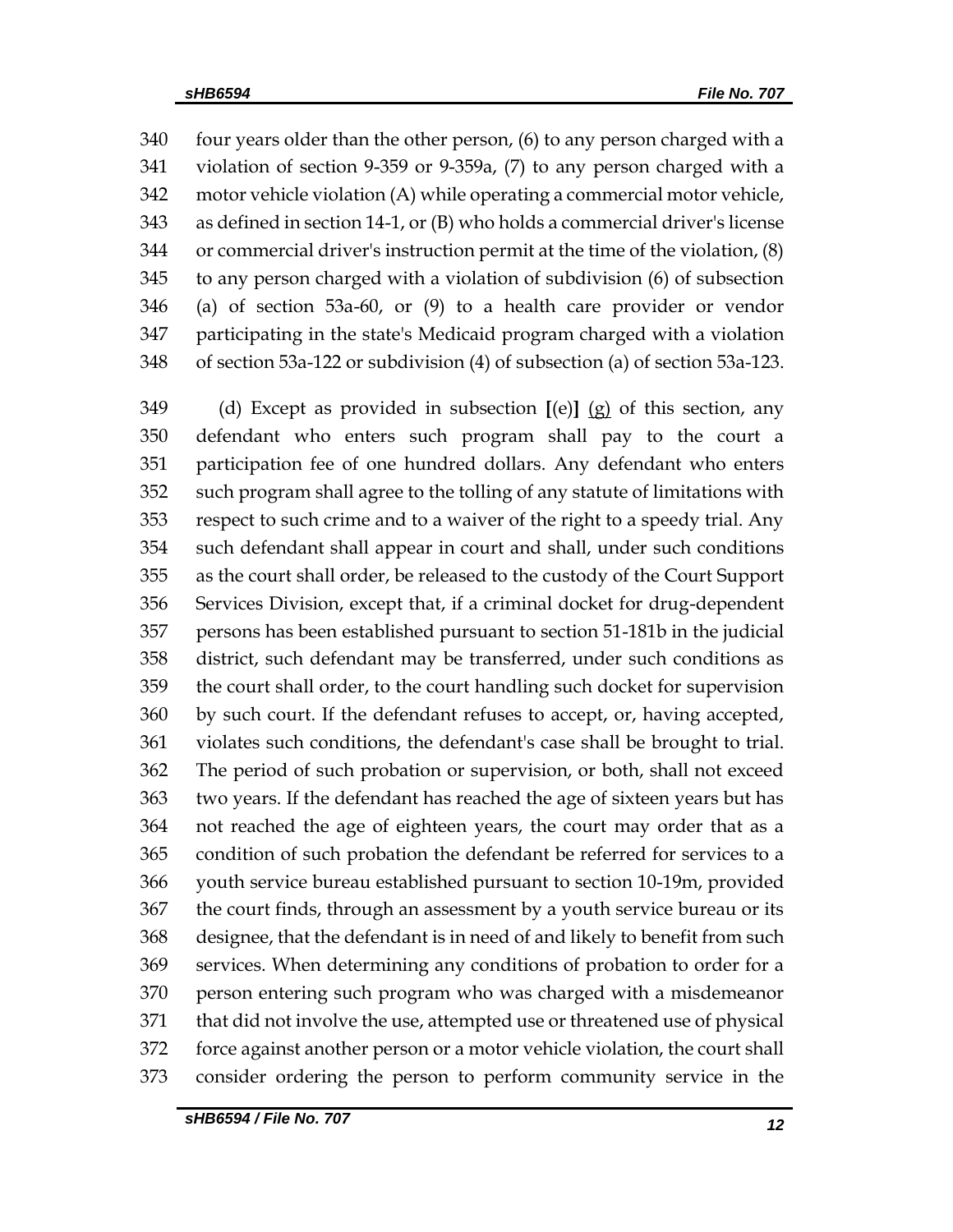community in which the offense or violation occurred. If the court determines that community service is appropriate, such community service may be implemented by a community court established in accordance with section 51-181c if the offense or violation occurred within the jurisdiction of a community court established by said section. If the defendant is charged with a violation of section 46a-58, 53-37a, 53a-181j, 53a-181k or 53a-181*l*, the court may order that as a condition of such probation the defendant participate in a hate crimes diversion program as provided in subsection (e) of this section. If a defendant is charged with a violation of section 53-247, the court may order that as a condition of such probation the defendant undergo psychiatric or psychological counseling or participate in an animal cruelty prevention and education program provided such a program exists and is available to the defendant.

 (e) If the court orders the defendant to participate in a hate crimes diversion program as a condition of probation, the defendant shall pay 390 to the court a participation fee of four hundred twenty-five dollars, except as provided in subsection (g) of this section. **[**No person may be excluded from such program for inability to pay such fee, provided (1) such person files with the court an affidavit of indigency or inability to pay, (2) such indigency or inability to pay is confirmed by the Court Support Services Division, and (3) the court enters a finding thereof.**]** The Judicial Department shall contract with service providers, develop standards and oversee appropriate hate crimes diversion programs to meet the requirements of this section. Any defendant whose employment or residence makes it unreasonable to attend a hate crimes diversion program in this state may attend a program in another state which has standards substantially similar to, or higher than, those of this state, subject to the approval of the court and payment of the application and program fees as provided in this section. The hate crimes diversion program shall consist of an educational program and supervised community service.

*sHB6594 / File No. 707 13* (f) If a defendant released to the custody of the Court Support Services Division satisfactorily completes such defendant's period of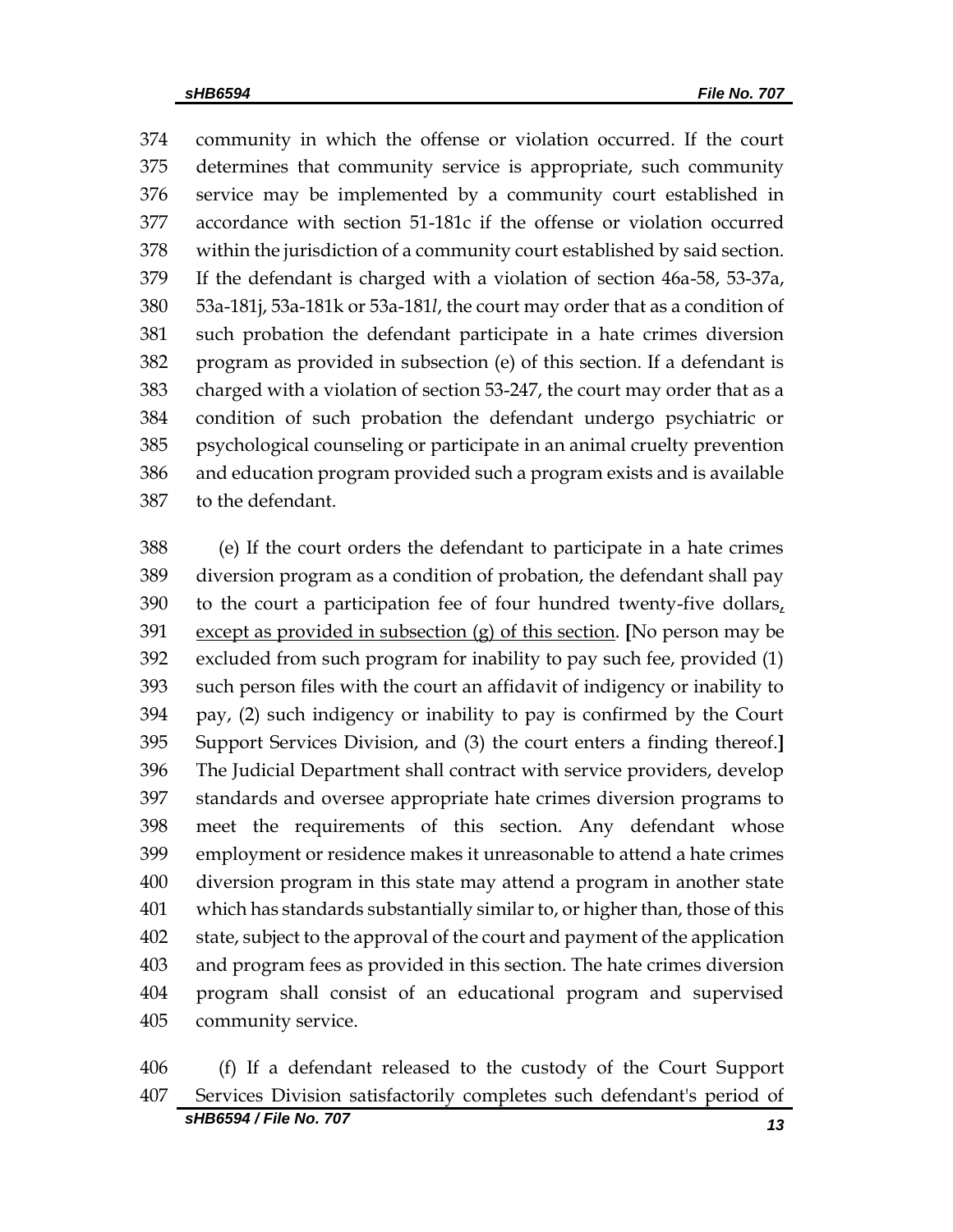probation, such defendant may apply for dismissal of the charges against such defendant and the court, on finding such satisfactory completion, shall dismiss such charges. If the defendant does not apply for dismissal of the charges against such defendant after satisfactorily completing such defendant's period of probation, the court, upon receipt of a report submitted by the Court Support Services Division that the defendant satisfactorily completed such defendant's period of probation, may on its own motion make a finding of such satisfactory completion and dismiss such charges. If a defendant transferred to the court handling the criminal docket for drug-dependent persons satisfactorily completes such defendant's period of supervision, the court shall release the defendant to the custody of the Court Support Services Division under such conditions as the court shall order or shall dismiss such charges. Upon dismissal, all records of such charges shall be erased pursuant to section 54-142a. An order of the court denying a motion to dismiss the charges against a defendant who has completed such defendant's period of probation or supervision or terminating the participation of a defendant in such program shall be a final judgment for purposes of appeal.

427 (g) The court shall waive any application or participation fee under 428 this section for any person who (1) files with the court an affidavit of 429 indigency or inability to pay, has such indigency confirmed by the Court 430 Support Services Division and the court enters a finding thereof, or (2) has been determined indigent and eligible for representation by a public 432 defender who has been appointed on behalf of such person pursuant to section 51-296. The court shall not require a person to perform community service in lieu of payment of such fee, if such fee is waived.

 Sec. 13. Section 54-56g of the general statutes is repealed and the following is substituted in lieu thereof (*Effective October 1, 2021*):

 (a) (1) There shall be a pretrial alcohol education program for persons charged with a violation of section 14-227a, 14-227g or 14-227m, subdivision (1) or (2) of subsection (a) of section 14-227n or section 15- 133 or 15-140n. Upon application by any such person for participation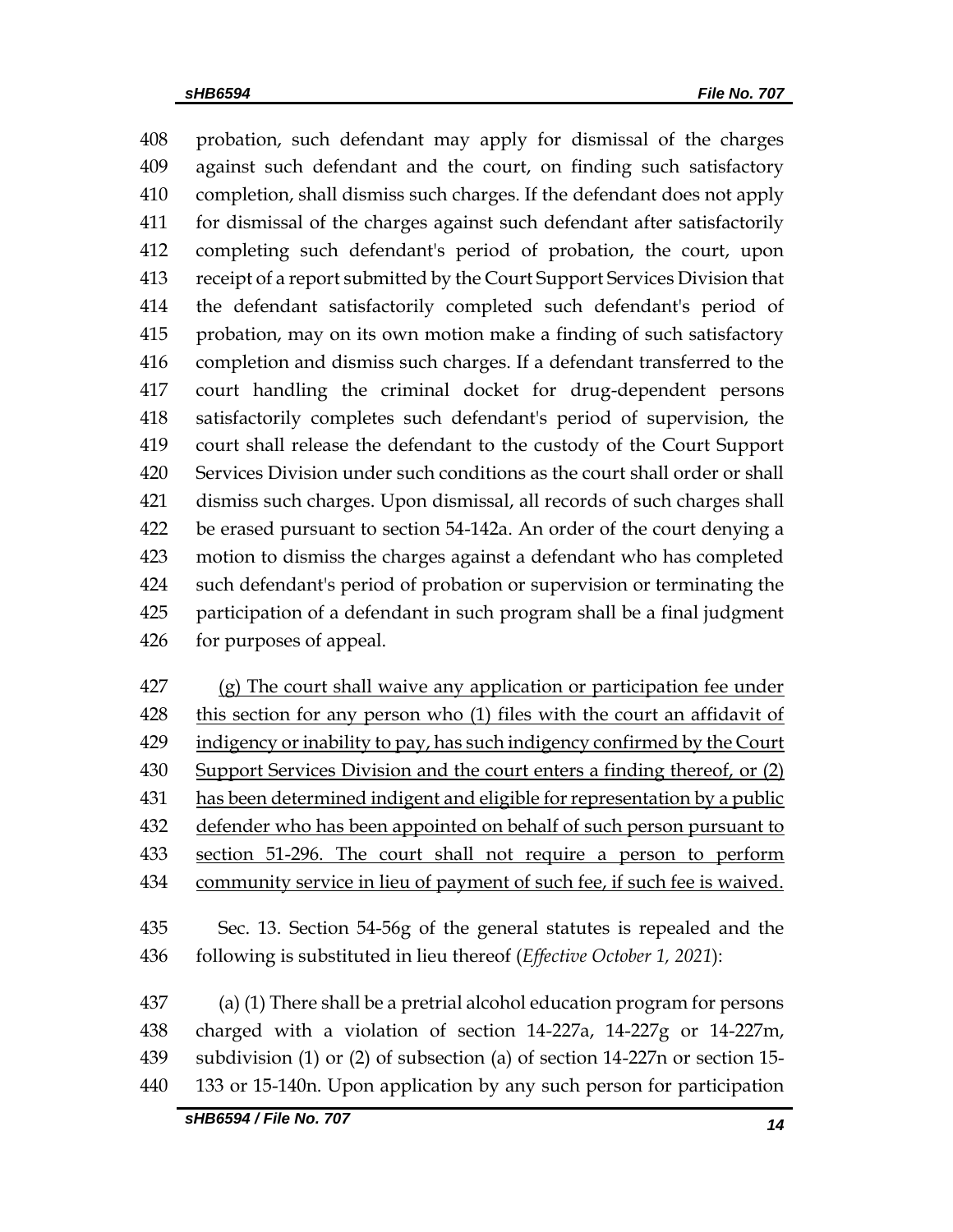in such program, the court shall, but only as to the public, order the court file sealed, and such person shall pay to the court an application fee of one hundred dollars and a nonrefundable evaluation fee of one hundred dollars, except as provided for in subsection (i) of this section, and such person shall state under oath, in open court or before any person designated by the clerk and duly authorized to administer oaths, under penalties of perjury that: (A) If such person is charged with a violation of section 14-227a, 14-227g or 14-227m, subdivision (1) or (2) of subsection (a) of section 14-227n, subsection (d) of section 15-133 or section 15-140n, such person has not had such program invoked in such person's behalf within the preceding ten years for a violation of section 14-227a, 14-227g or 14-227m, subdivision (1) or (2) of subsection (a) of section 14-227n, subsection (d) of section 15-133 or section 15-140n, (B) such person has not been convicted of a violation of section 53a-56b or 53a-60d, a violation of subsection (a) of section 14-227a before, on or after October 1, 1981, a violation of subdivision (1) or (2) of subsection (a) of section 14-227a on or after October 1, 1985, a violation of section 14-227g, a violation of section 14-227m or a violation of subdivision (1) or (2) of subsection (a) of section 14-227n, (C) such person has not been convicted of a violation of section 15-132a, subsection (d) of section 15- 133, section 15-140*l* or section 15-140n, (D) such person has not been convicted in any other state at any time of an offense the essential elements of which are substantially the same as section 53a-56b, 53a-60d, 15-132a, 15-140*l* or 15-140n, subdivision (1) or (2) of subsection (a) of section 14-227a, section 14-227m, subdivision (1) or (2) of subsection (a) of section 14-227n or subsection (d) of section 15-133, and (E) notice has been given by such person, by registered or certified mail on a form prescribed by the Office of the Chief Court Administrator, to each victim who sustained a serious physical injury, as defined in section 53a-3, which was caused by such person's alleged violation, that such person has applied to participate in the pretrial alcohol education program and that such victim has an opportunity to be heard by the court on the application.

(2) The court shall provide each such victim who sustained a serious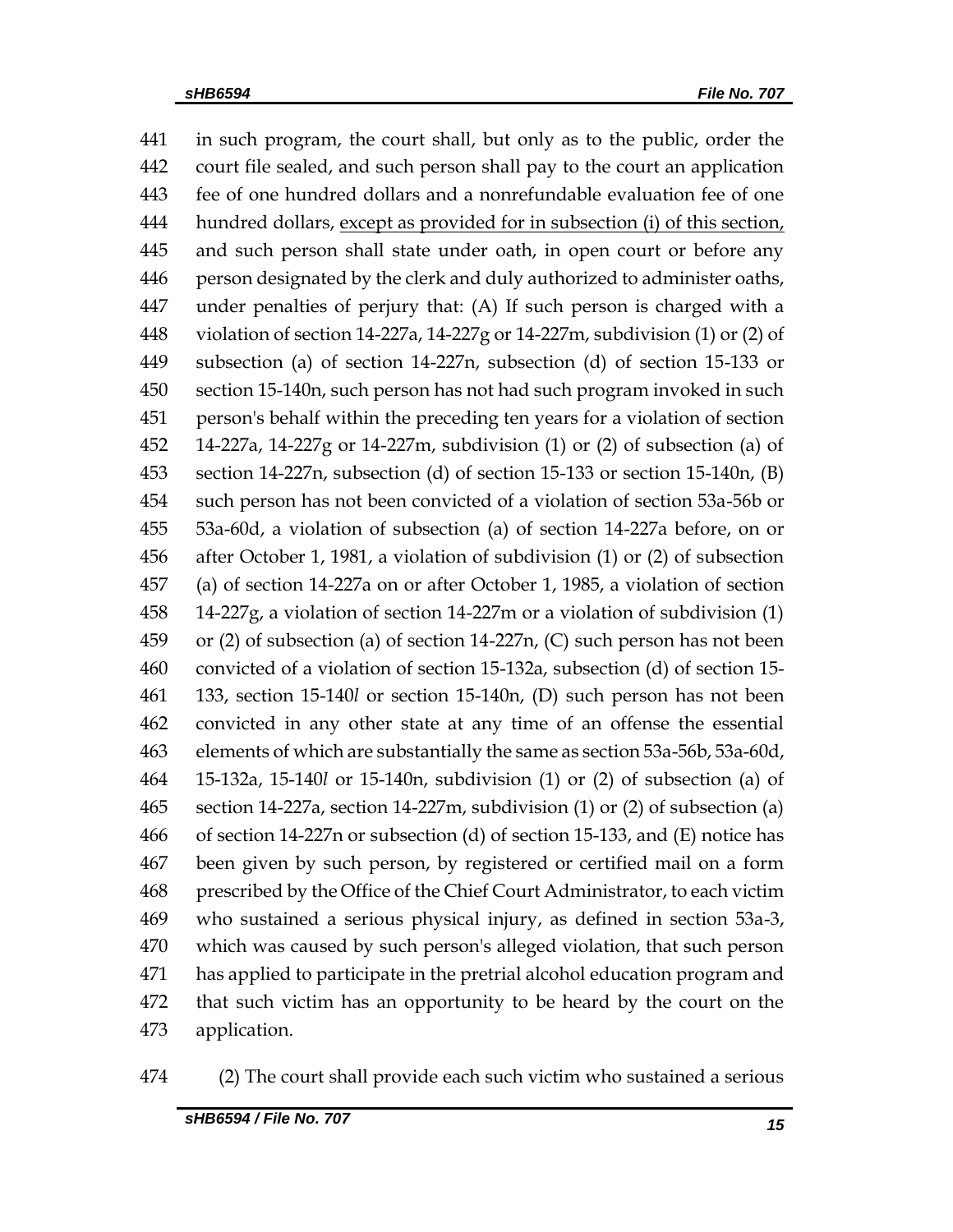physical injury an opportunity to be heard prior to granting an application under this section. Unless good cause is shown, a person shall be ineligible for participation in such pretrial alcohol education program if such person's alleged violation of section 14-227a, 14-227g or 14-227m, subdivision (1) or (2) of subsection (a) of section 14-227n or subsection (d) of section 15-133 caused the serious physical injury, as defined in section 53a-3, of another person.

 (3) The application fee imposed under this subsection shall be credited to the Criminal Injuries Compensation Fund established under section 54-215. The evaluation fee imposed under this subsection shall be credited to the pretrial account established under section 54-56k.

 (b) The court, after consideration of the recommendation of the state's attorney, assistant state's attorney or deputy assistant state's attorney in charge of the case, may, in its discretion, grant such application. If the court grants such application, the court shall refer such person to the Court Support Services Division for assessment and confirmation of the eligibility of the applicant and to the Department of Mental Health and Addiction Services for evaluation. The Court Support Services Division, in making its assessment and confirmation, may rely on the representations made by the applicant under oath in open court with respect to convictions in other states of offenses specified in subsection (a) of this section. Upon confirmation of eligibility and receipt of the evaluation report, the defendant shall be referred to the Department of Mental Health and Addiction Services by the Court Support Services Division for placement in an appropriate alcohol intervention program for one year, or be placed in a state-licensed substance abuse treatment program. The alcohol intervention program shall include a ten-session intervention program and a fifteen-session intervention program. Any person who enters the pretrial alcohol education program shall agree: (1) To the tolling of the statute of limitations with respect to such crime, (2) to a waiver of such person's right to a speedy trial, (3) to complete ten or fifteen counseling sessions in an alcohol intervention program or successfully complete a substance abuse treatment program of not less than twelve sessions pursuant to this section dependent upon the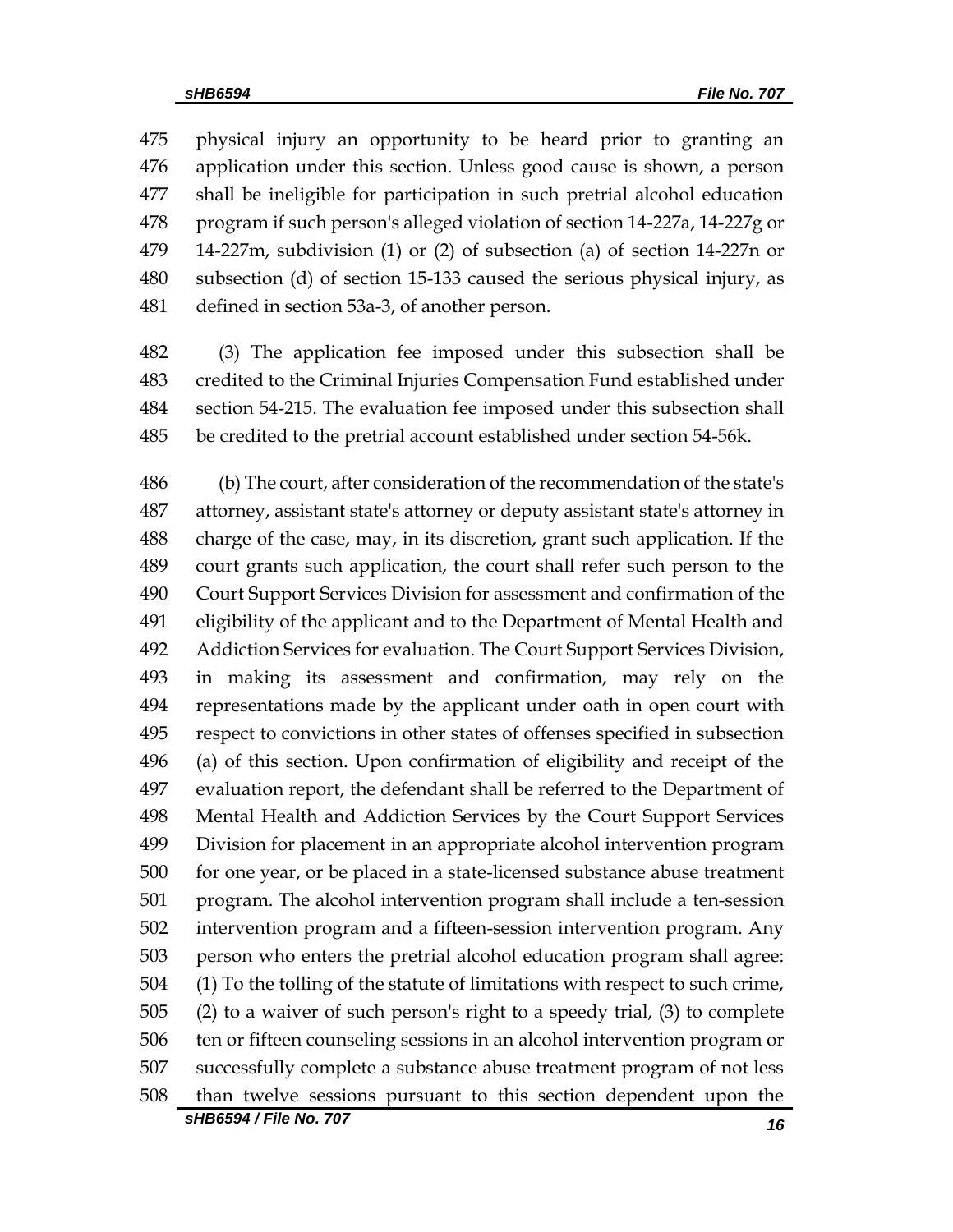evaluation report and the court order, (4) to commence participation in an alcohol intervention program or substance abuse treatment program not later than ninety days after the date of entry of the court order unless granted a delayed entry into a program by the court, (5) upon completion of participation in the alcohol intervention program, to accept placement in a substance abuse treatment program upon the recommendation of a provider under contract with the Department of Mental Health and Addiction Services pursuant to subsection (f) of this section or placement in a state-licensed substance abuse treatment program which meets standards established by the Department of Mental Health and Addiction Services, if the Court Support Services Division deems it appropriate, and (6) if ordered by the court, to participate in at least one victim impact panel. The suspension of the motor vehicle operator's license of any such person pursuant to section 14-227b shall be effective during the period such person is participating in the pretrial alcohol education program, provided such person shall have the option of not commencing the participation in such program until the period of such suspension is completed. If the Court Support Services Division informs the court that the defendant is ineligible for such program and the court makes a determination of ineligibility or if the program provider certifies to the court that the defendant did not successfully complete the assigned program or is no longer amenable to treatment and such person does not request, or the court denies, program reinstatement under subsection (e) of this section, the court shall order the court file to be unsealed, enter a plea of not guilty for such defendant and immediately place the case on the trial list. If such defendant satisfactorily completes the assigned program, such defendant may apply for dismissal of the charges against such defendant and the court, on reviewing the record of the defendant's participation in such program submitted by the Court Support Services Division and on finding such satisfactory completion, shall dismiss the charges. If the defendant does not apply for dismissal of the charges against such defendant after satisfactorily completing the assigned program the court, upon receipt of the record of the defendant's participation in such program submitted by the Court Support Services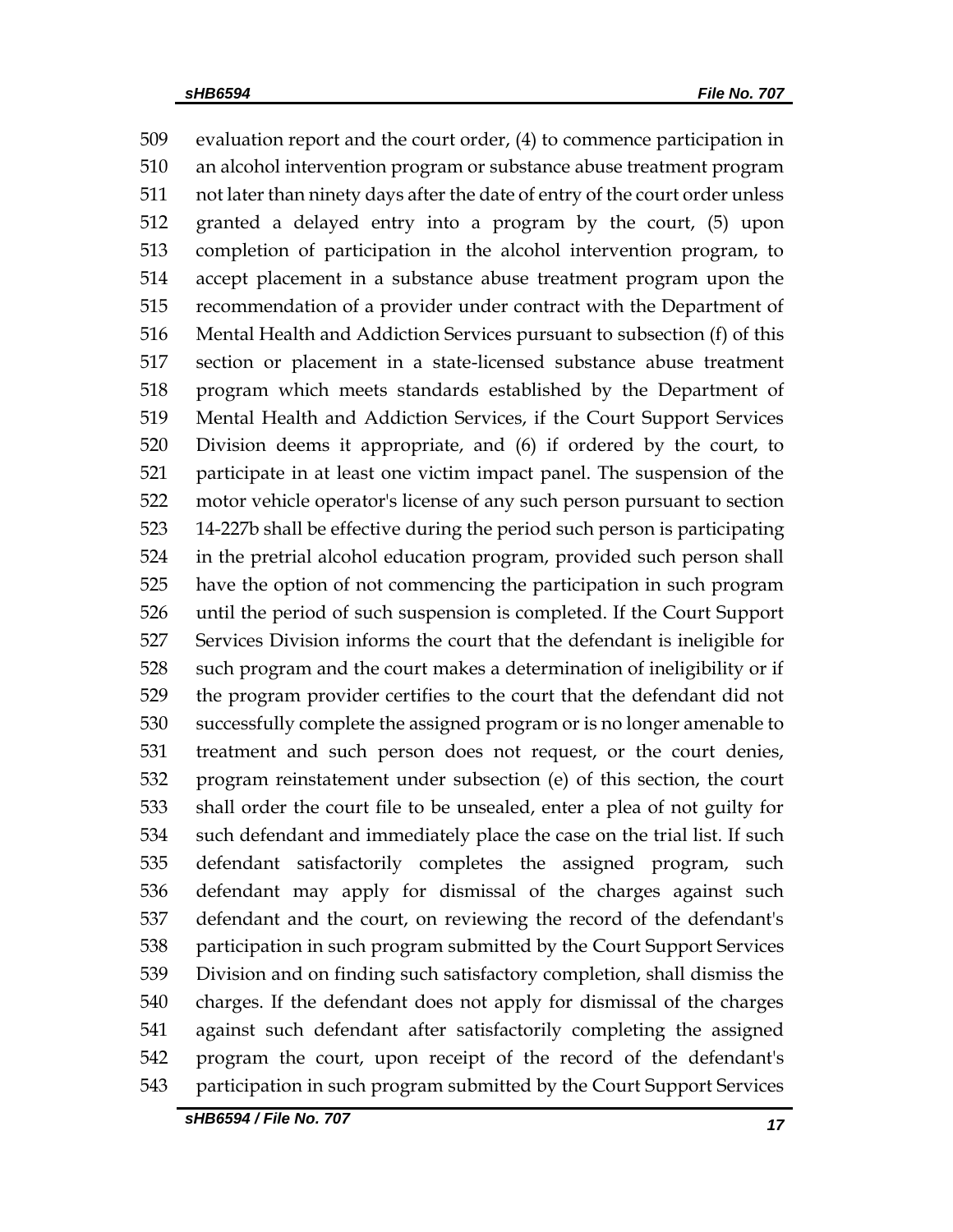Division, may on its own motion make a finding of such satisfactory completion and dismiss the charges. Upon motion of the defendant and a showing of good cause, the court may extend the one-year placement period for a reasonable period for the defendant to complete the assigned program. A record of participation in such program shall be retained by the Court Support Services Division for a period of ten years from the date the court grants the application for participation in such program. The Court Support Services Division shall transmit to the Department of Motor Vehicles a record of participation in such program for each person who satisfactorily completes such program. The Department of Motor Vehicles shall maintain for a period of ten years the record of a person's participation in such program as part of such person's driving record. The Court Support Services Division shall transmit to the Department of Energy and Environmental Protection the record of participation of any person who satisfactorily completes such program who has been charged with a violation of the provisions of subsection (d) of section 15-133 or section 15-140n. The Department of Energy and Environmental Protection shall maintain for a period of ten years the record of a person's participation in such program as a part of such person's boater certification record.

564 (c)  $(1)$  At the time the court grants the application for participation in the pretrial alcohol education program, such person shall also pay to the court a nonrefundable program fee of three hundred fifty dollars if such person is ordered to participate in the ten-session intervention program and a nonrefundable program fee of five hundred dollars if such person 569 is ordered to participate in the fifteen-session intervention program. If the court grants the application for participation in the pretrial alcohol education program and such person is ordered to participate in a substance abuse treatment program, such person shall be responsible for the costs associated with participation in such program. No person may be excluded from either program for inability to pay such fee or cost, **[**provided (1) such person files with the court an affidavit of indigency or inability to pay, (2) such indigency or inability to pay is confirmed by the Court Support Services Division, and (3) the court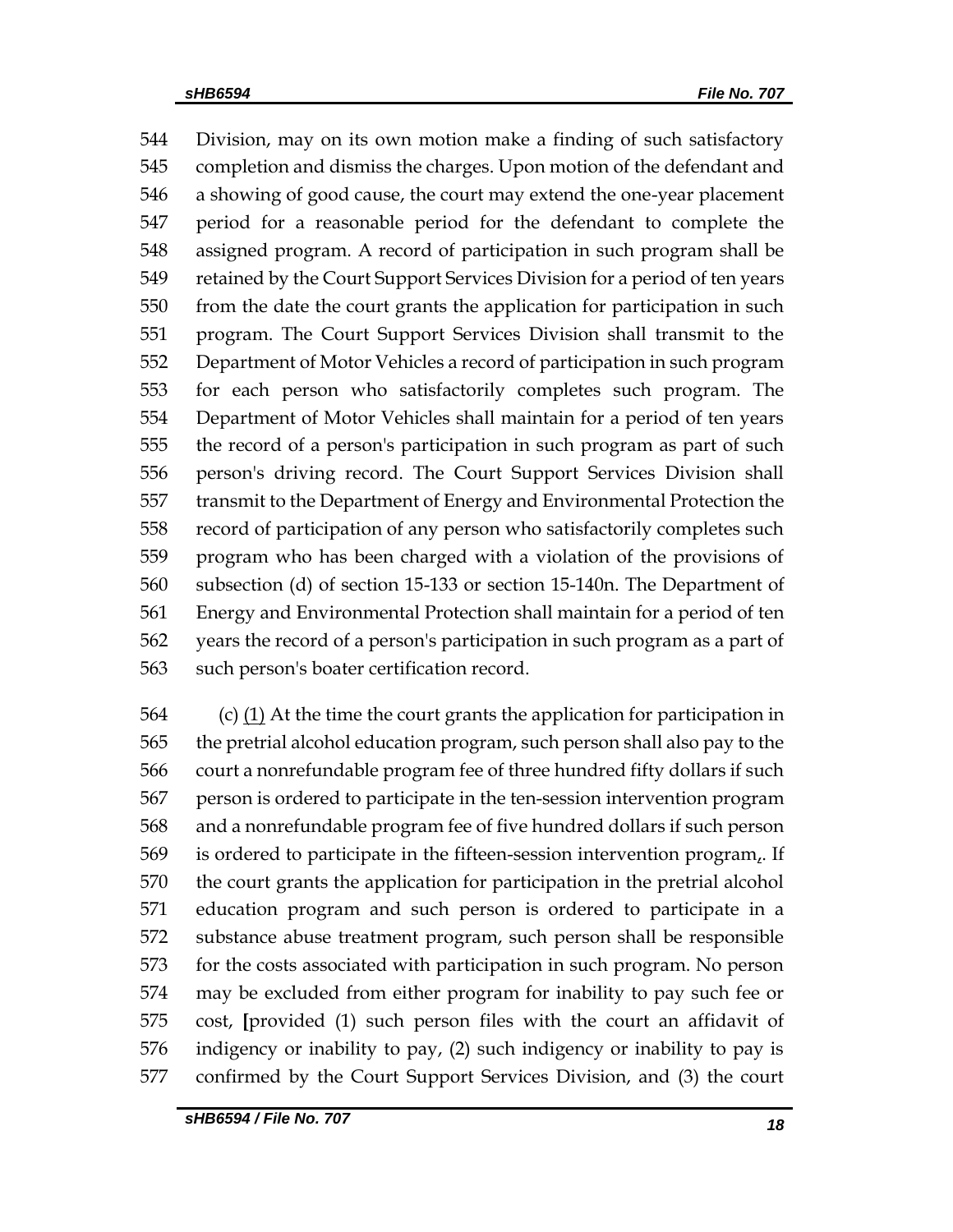enters a finding thereof**]** and the court shall waive any such fee or cost 579 for any intervention program if such person is found eligible to have such fee or cost waived under subsection (i) of this section.

 (2) If the court finds that a person is indigent or unable to pay for a treatment program using the method for determining indigency 583 described in subsection (i) of this section, the costs of such program shall be paid from the pretrial account established under section 54-56k. **[**If the court finds that a person is indigent or unable to pay for an intervention program, the court may waive all or any portion of the fee for such intervention program.**]**

 (3) If the court denies the application, such person shall not be required to pay the program fee. If the court grants the application and such person is later determined to be ineligible for participation in such pretrial alcohol education program or fails to complete the assigned program, the program fee shall not be refunded. All program fees shall be credited to the pretrial account established under section 54-56k.

 (d) If a person returns to court with certification from a program provider that such person did not successfully complete the assigned program or is no longer amenable to treatment, the provider, to the extent practicable, shall include a recommendation to the court as to whether a ten-session intervention program, a fifteen-session intervention program or placement in a state-licensed substance abuse treatment program would best serve such person's needs. The provider shall also indicate whether the current program referral was an initial referral or a reinstatement to the program.

 (e) When a person subsequently requests reinstatement into an alcohol intervention program or a substance abuse treatment program and the Court Support Services Division verifies that such person is eligible for reinstatement into such program and thereafter the court favorably acts on such request, such person shall pay a nonrefundable program fee of one hundred seventy-five dollars if ordered to complete a ten-session intervention program or two hundred fifty dollars if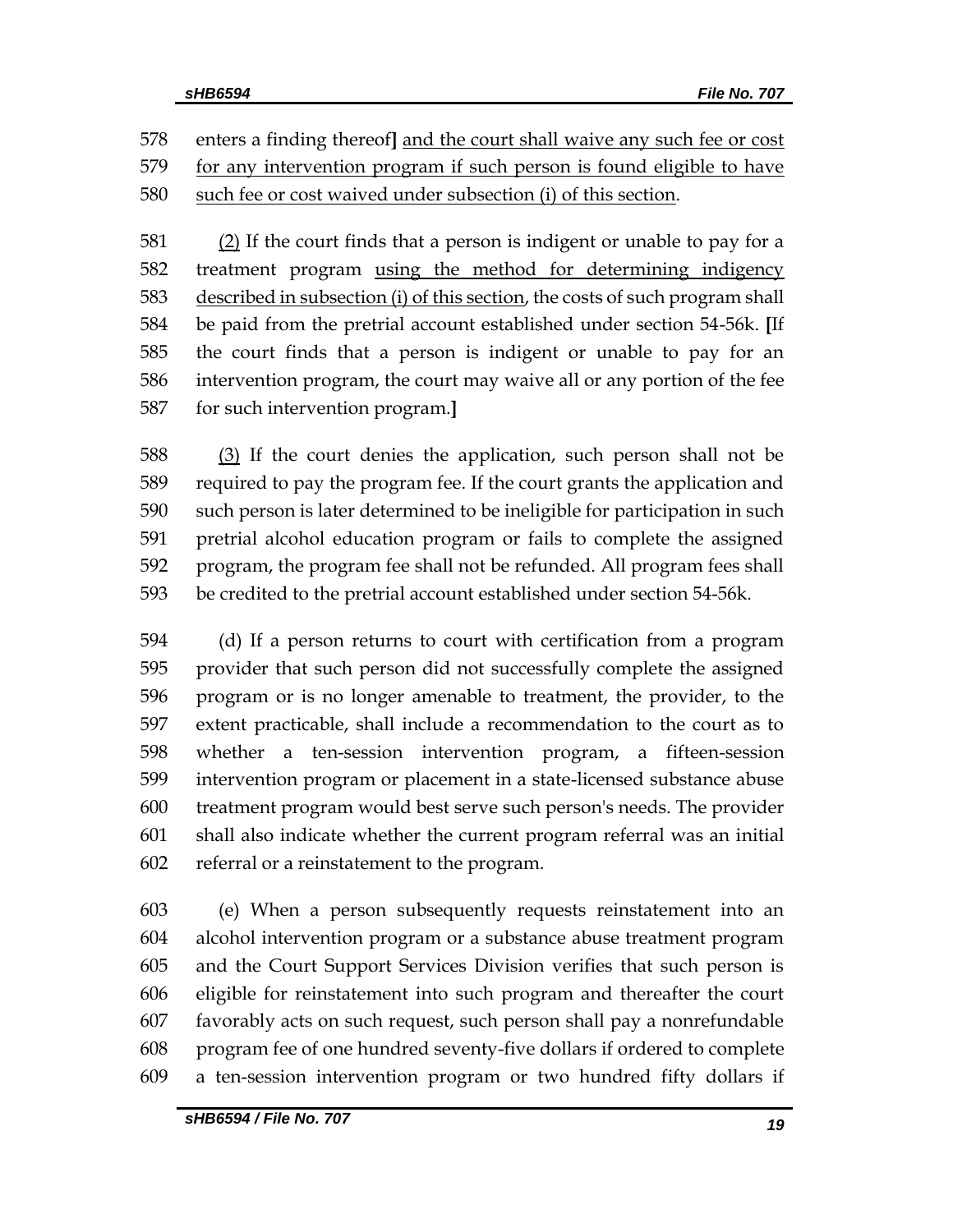ordered to complete a fifteen-session intervention program, as the case may be, **[**. Unless good cause is shown, such fees shall not be waived**]** except as provided in subsection (i) of this section. If the court grants a person's request to be reinstated into a treatment program, such person shall be responsible for the costs, if any, associated with being reinstated into the treatment program. All program fees collected in connection with a reinstatement to an intervention program shall be credited to the pretrial account established under section 54-56k. No person shall be permitted more than two program reinstatements pursuant to this subsection.

 (f) The Department of Mental Health and Addiction Services shall contract with service providers, develop standards and oversee appropriate alcohol programs to meet the requirements of this section. Said department shall adopt regulations, in accordance with chapter 54, to establish standards for such alcohol programs. Any person ordered to participate in a treatment program shall do so at a state-licensed treatment program which meets the standards established by said department. Any defendant whose employment or residence makes it unreasonable to attend an alcohol intervention program or a substance abuse treatment program in this state may attend a program in another state which has standards substantially similar to, or higher than, those of this state, subject to the approval of the court and payment of the application, evaluation and program fees and treatment costs, as appropriate, as provided in this section.

 (g) The court may, as a condition of granting such application, require that such person participate in a victim impact panel program approved by the Court Support Services Division of the Judicial Department. Such victim impact panel program shall provide a nonconfrontational forum for the victims of alcohol-related or drug-related offenses and offenders to share experiences on the impact of alcohol-related or drug-related incidents in their lives. Such victim impact panel program shall be conducted by a nonprofit organization that advocates on behalf of victims of accidents caused by persons who operated a motor vehicle while under the influence of intoxicating liquor or any drug, or both.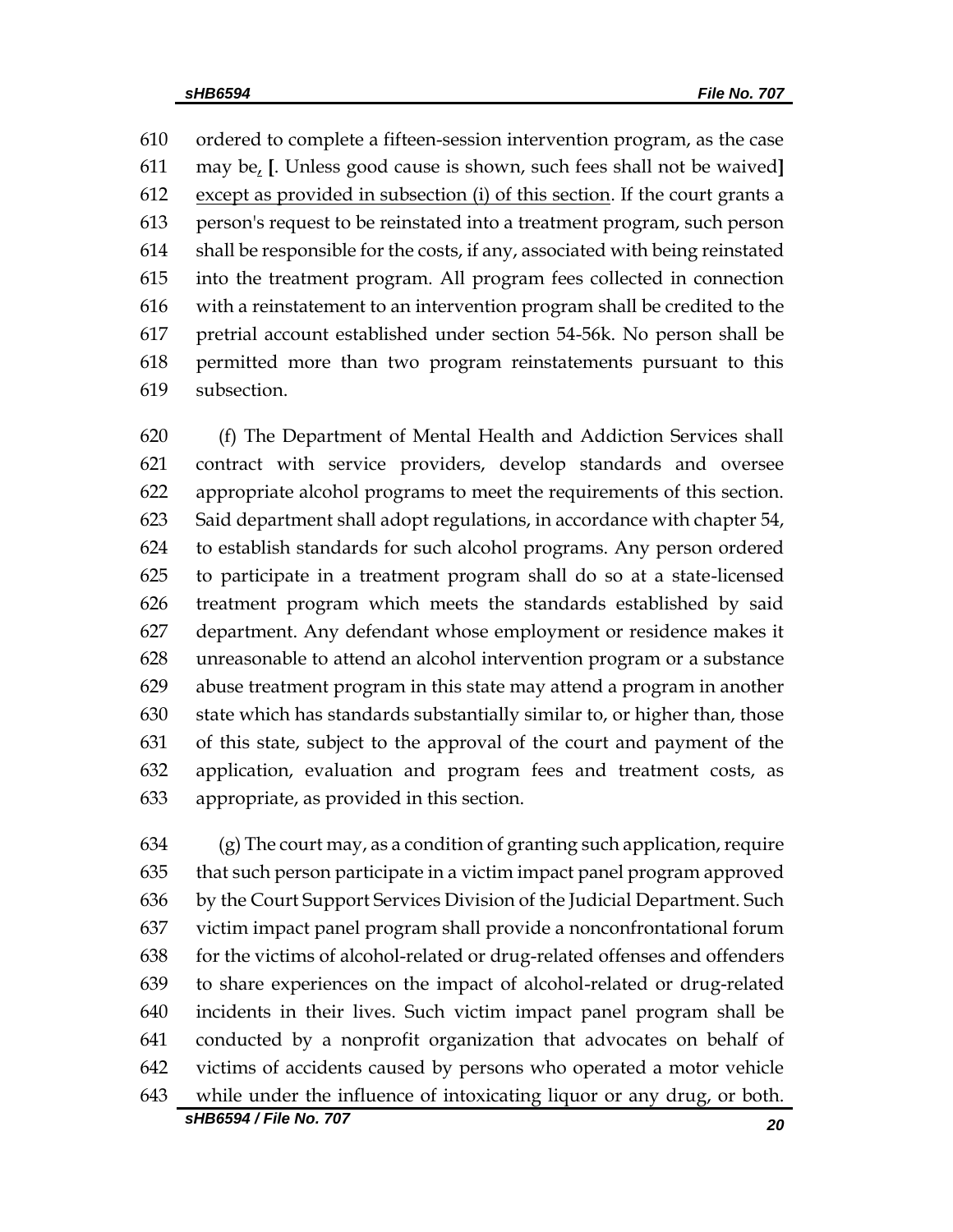Such organization may assess a participation fee of not more than seventy-five dollars on any person required by the court to participate in such program, provided such organization shall offer a **[**hardship**]** waiver when **[**it has determined that the imposition of a fee would pose an economic hardship for such person**]** such person has been determined indigent and eligible for representation by a public defender who has been appointed on behalf of such person pursuant to section 51-296.

 (h) The provisions of this section shall not be applicable in the case of any person charged with a violation of section 14-227a or 14-227m or subdivision (1) or (2) of subsection (a) of section 14-227n (1) while operating a commercial motor vehicle, as defined in section 14-1, or (2) who holds a commercial driver's license or commercial driver's instruction permit at the time of the violation.

658 (i) The court shall waive any fee or cost under subsection (a), (c) or (e) of this section for any person who (1) files with the court an affidavit of indigency or inability to pay, has such indigency confirmed by the Court Support Services Division and the court enters a finding thereof, or (2) has been determined indigent and eligible for representation by a public defender who has been appointed on behalf of such person pursuant to section 51-296. The court shall not require a person to perform community service in lieu of payment of such fee or cost, if such fee or cost is waived.

 Sec. 14. Section 54-56i of the general statutes is repealed and the following is substituted in lieu thereof (*Effective October 1, 2021*):

 (a) There is established a pretrial drug education and community service program for persons charged with a violation of section 21a-257, 671 as amended by this act, 21a-267, as amended by this act, 21a-279, as amended by this act, or 21a-279a. The pretrial drug education and community service program shall include a fifteen-session drug education program and a substance abuse treatment program of not less than fifteen sessions, and the performance of community service.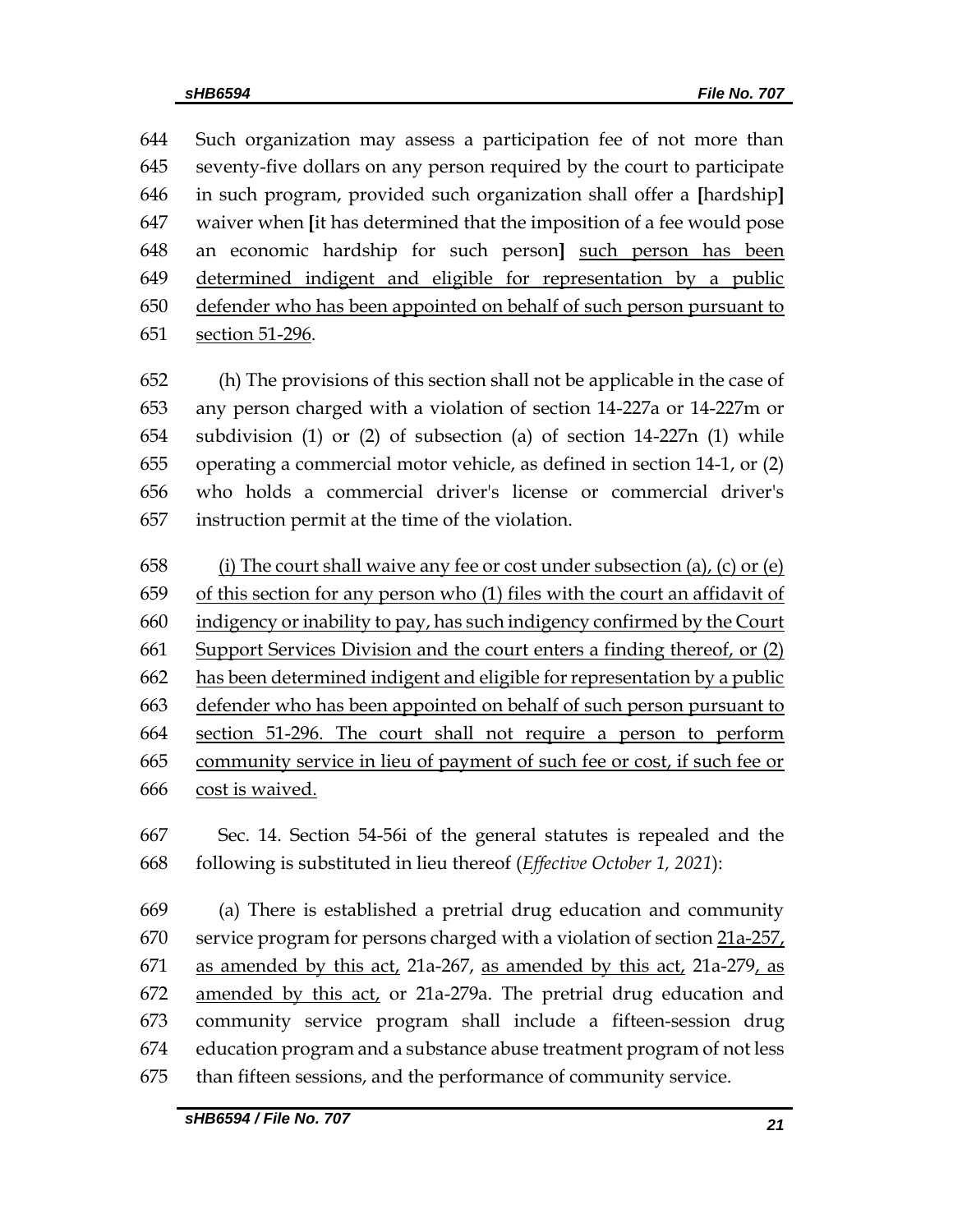(b) Upon application by any such person for participation in such program, the court shall, but only as to the public, order the court file sealed, and such person shall pay to the court of an application fee of one hundred dollars and a nonrefundable evaluation fee of one hundred fifty dollars, except as provided in subsection (l) of this section. A person shall be ineligible for participation in such pretrial drug education and community service program if such person has twice previously participated in (1) the pretrial drug education program established under the provisions of this section in effect prior to October 1, 2013, (2) the community service labor program established under section 53a-39c, 686 as amended by this  $act<sub>l</sub>$  (3) the pretrial drug education and community service program established under this section, or (4) any of such programs, except that the court may allow a person who has twice previously participated in such programs to participate in the pretrial drug education and community service program one additional time, for good cause shown. The evaluation and application fee imposed under this subsection shall be credited to the pretrial account established under section 54-56k.

 (c) The court, after consideration of the recommendation of the state's attorney, assistant state's attorney or deputy assistant state's attorney in charge of the case, may, in its discretion, grant such application. If the court grants such application, the court shall refer such person (1) to the Court Support Services Division for confirmation of the eligibility of the applicant, (2) to the Department of Mental Health and Addiction Services for evaluation and determination of an appropriate drug education or substance abuse treatment program for the first or second time such application is granted, and (3) to a state-licensed substance abuse treatment program for evaluation and determination of an appropriate substance abuse treatment program for the third time such application is granted, except that, if such person is a veteran, the court may refer such person to the Department of Veterans Affairs or the United States Department of Veterans Affairs, as applicable, for any such evaluation and determination. For the purposes of this subsection and subsection (d) of this section, "veteran" means any person who was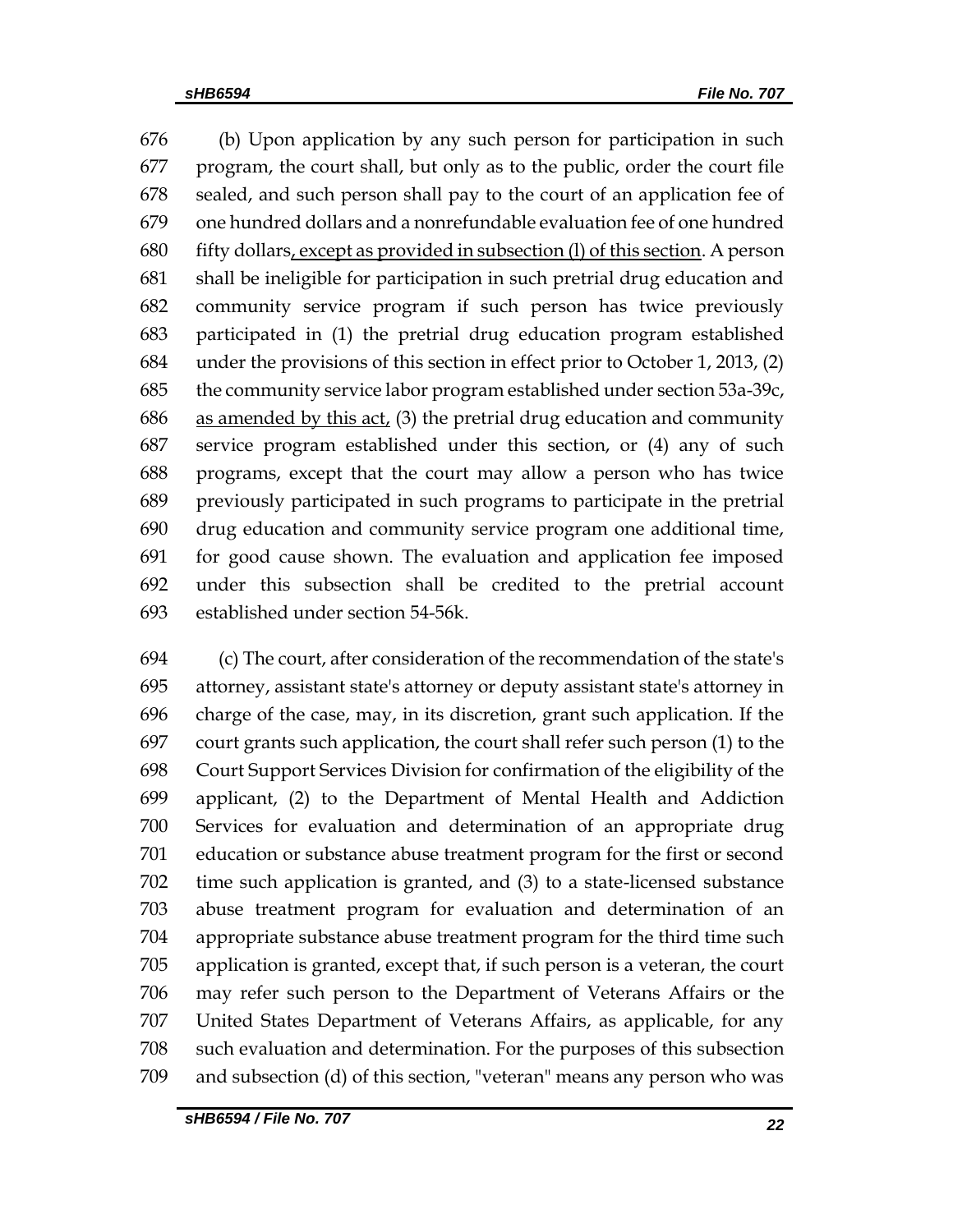discharged or released under conditions other than dishonorable from active service in the armed forces as defined in section 27-103.

 (d) (1) (A) Upon confirmation of eligibility and receipt of the evaluation and determination required under subsection (c) of this section, such person shall be placed in the pretrial drug education and community service program and referred by the Court Support Services Division for the purpose of receiving appropriate drug education services or substance abuse treatment program services, as recommended by the evaluation conducted pursuant to subsection (c) of this section and ordered by the court, to the Department of Mental Health and Addiction Services or to a state-licensed substance abuse treatment program for placement in the appropriate drug education or substance abuse treatment program, except that, if such person is a veteran, the division may refer such person to the Department of Veterans Affairs or the United States Department of Veterans Affairs, subject to the provisions of subdivision (2) of this subsection.

 (B) Persons who have been granted entry into the pretrial drug education and community service program for the first time shall participate in either a fifteen-session drug education program or a substance abuse treatment program of not less than fifteen sessions, as ordered by the court on the basis of the evaluation and determination required under subsection (c) of this section. Persons who have been granted entry into the pretrial drug education and community service program for the second time shall participate in either a fifteen-session drug education program or a substance abuse treatment program of not less than fifteen sessions, as ordered by the court based on the evaluation and determination required under subsection (c) of this section. Persons who have been granted entry into the pretrial drug education and community service program for a third time shall be referred to a state-licensed substance abuse program for evaluation and participation in a course of treatment as ordered by the court based on the evaluation and determination required under subsection (c) of this section.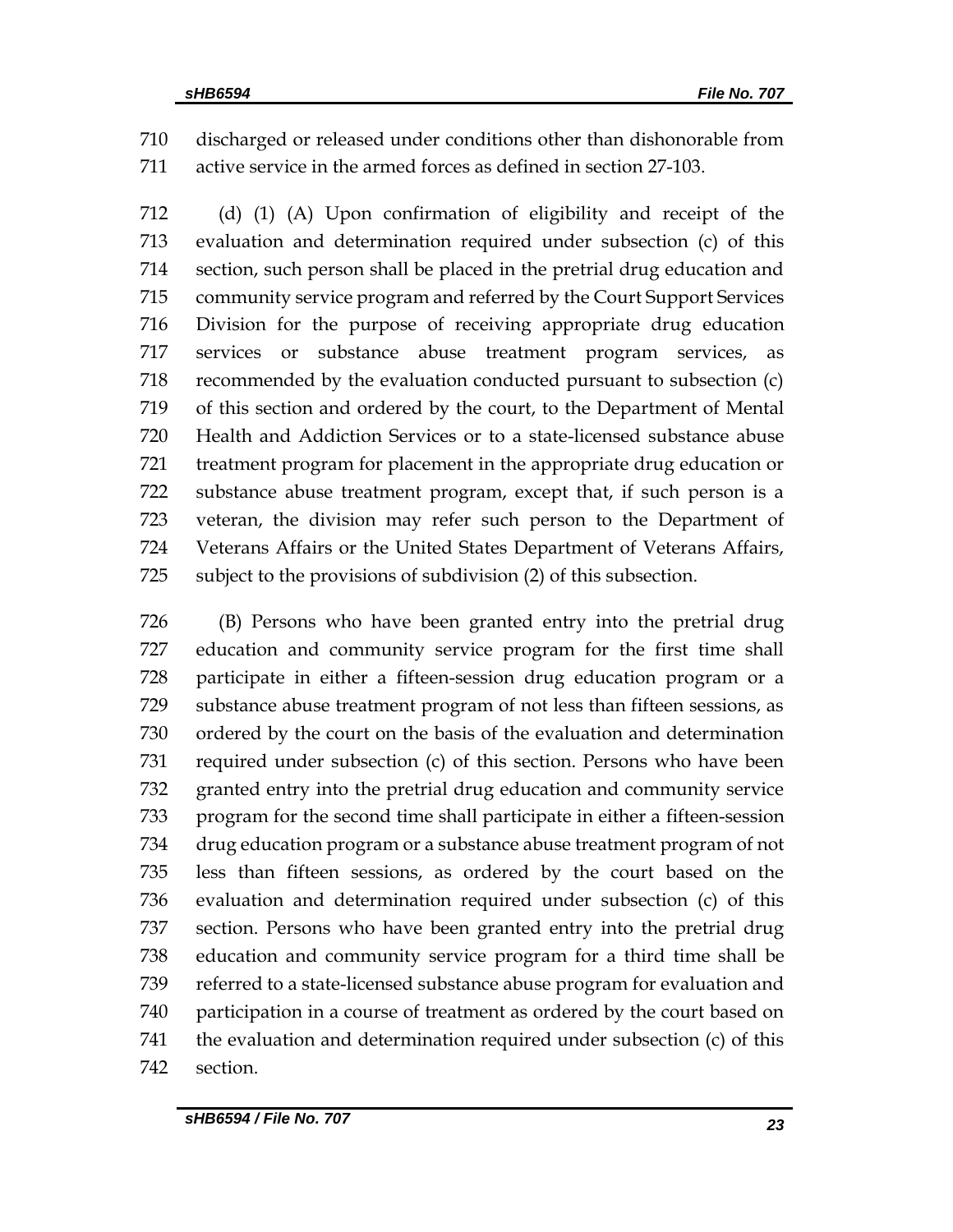(C) Persons who have been granted entry into the pretrial drug education and community service program shall also participate in a community service program administered by the Court Support Services Division pursuant to section 53a-39c, as amended by this act. Persons who have been granted entry into the pretrial drug education and community service program for the first time shall participate in the community service program for a period of five days. Persons who have been granted entry into the pretrial drug education and community service program for the second time shall participate in the community service program for a period of fifteen days. Persons who have been granted entry into the pretrial drug education and community service program for a third or additional time shall participate in the community service program for a period of thirty days.

 (D) Placement in the pretrial drug education and community service program pursuant to this section shall not exceed one year. Persons receiving substance abuse treatment program services in accordance with the provisions of this section shall only receive such services at state-licensed substance abuse treatment program facilities that are in compliance with all state standards governing the operation of such facilities, except that, if such person is a veteran, such person may receive services from facilities under the supervision of the Department of Veterans Affairs or the United States Department of Veterans Affairs, subject to the provisions of subdivision (2) of this subsection.

 (E) Any person who enters the pretrial drug education and community service program shall agree: (i) To the tolling of the statute of limitations with respect to such crime; (ii) to a waiver of such person's right to a speedy trial; (iii) to complete participation in the pretrial drug education and community service program, as ordered by the court; (iv) to commence participation in the pretrial drug education and community service program not later than ninety days after the date of entry of the court order unless granted a delayed entry into the program by the court; and (v) upon completion of participation in the pretrial drug education and community service program, to accept (I) placement in a treatment program upon the recommendation of a provider under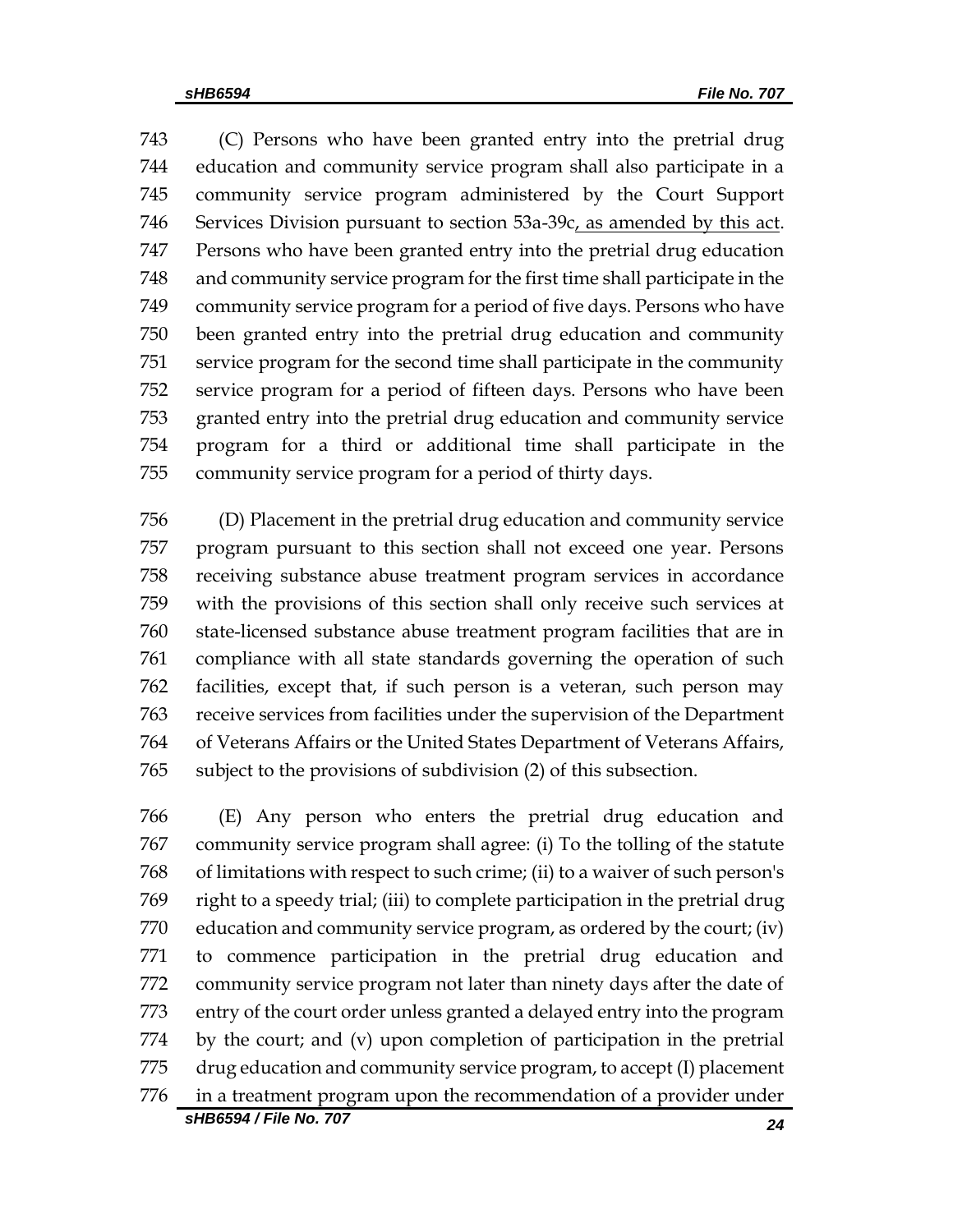contract with the Department of Mental Health and Addiction Services or a provider under the supervision of the Department of Veterans Affairs or the United States Department of Veterans Affairs, or (II) placement in a treatment program that has standards substantially similar to, or higher than, a program of a provider under contract with the Department of Mental Health and Addiction Services, if the Court Support Services Division deems it appropriate.

 (2) The Court Support Services Division may only refer a veteran to the Department of Veterans Affairs or the United States Department of Veterans Affairs for the receipt of services under the program if (A) the division determines that such services will be provided in a timely manner under standards substantially similar to, or higher than, standards for services provided by the Department of Mental Health and Addiction Services under the program, and (B) the applicable department agrees to submit timely program participation and completion reports to the division in the manner required by the division.

 (e) If the Court Support Services Division informs the court that such person is ineligible for the program and the court makes a determination of ineligibility or if the program provider certifies to the court that such person did not successfully complete the assigned program and such person did not request, or the court denied, reinstatement in the program under subsection (i) of this section, the court shall order the court file to be unsealed, enter a plea of not guilty for such person and immediately place the case on the trial list.

 (f) If such person satisfactorily completes the assigned program, such person may apply for dismissal of the charges against such person and 804 the court, on reviewing the record of such person's participation in such program submitted by the Court Support Services Division and on finding such satisfactory completion, shall dismiss the charges. If such person does not apply for dismissal of the charges against such person after satisfactorily completing the assigned program, the court, upon receipt of the record of such person's participation in such program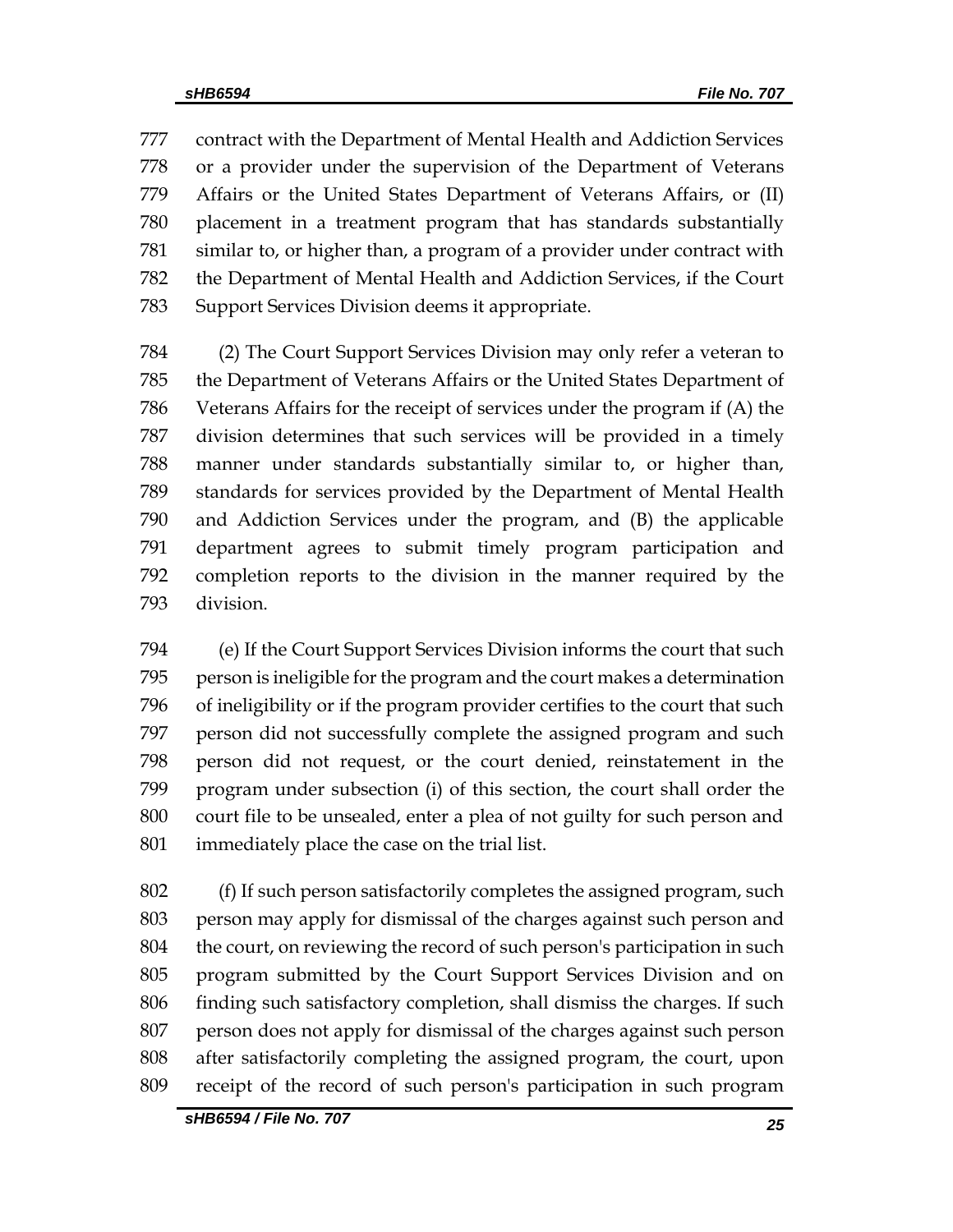submitted by the Court Support Services Division, may on its own motion make a finding of such satisfactory completion and dismiss the charges. Upon motion of such person and a showing of good cause, the court may extend the placement period for a reasonable period of time to allow such person to complete the assigned program. A record of participation in such program shall be retained by the Court Support Services Division for a period of ten years from the date the court grants the application for participation in the program.

 (g) At the time the court grants the application for participation in the pretrial drug education and community service program, any person ordered to participate in such drug education program shall pay to the court a nonrefundable program fee of six hundred dollars. If the court orders participation in a substance abuse treatment program, such person shall pay to the court a nonrefundable program fee of one hundred dollars and shall be responsible for the costs associated with such program. No person may be excluded from any such program for inability to pay such fee or cost, **[**provided (1) such person files with the court an affidavit of indigency or inability to pay, (2) such indigency or inability to pay is confirmed by the Court Support Services Division, and (3) the court enters a finding thereof. The court may waive all or any portion of such fee depending on such person's ability to pay**]** and the court shall waive any such fee or cost if such person is found eligible to 832 have such fee or cost waived under subsection (1) of this section. If the court **[**finds that a person is indigent or unable to pay**]** waives the costs for a substance abuse treatment program, the costs of such program shall be paid from the pretrial account established under section 54-56k. If the court denies the application, such person shall not be required to pay the program fee. If the court grants the application, and such person is later determined to be ineligible for participation in such pretrial drug education and community service program or fails to complete the assigned program, the program fee shall not be refunded. All program fees shall be credited to the pretrial account established under section 54-56k.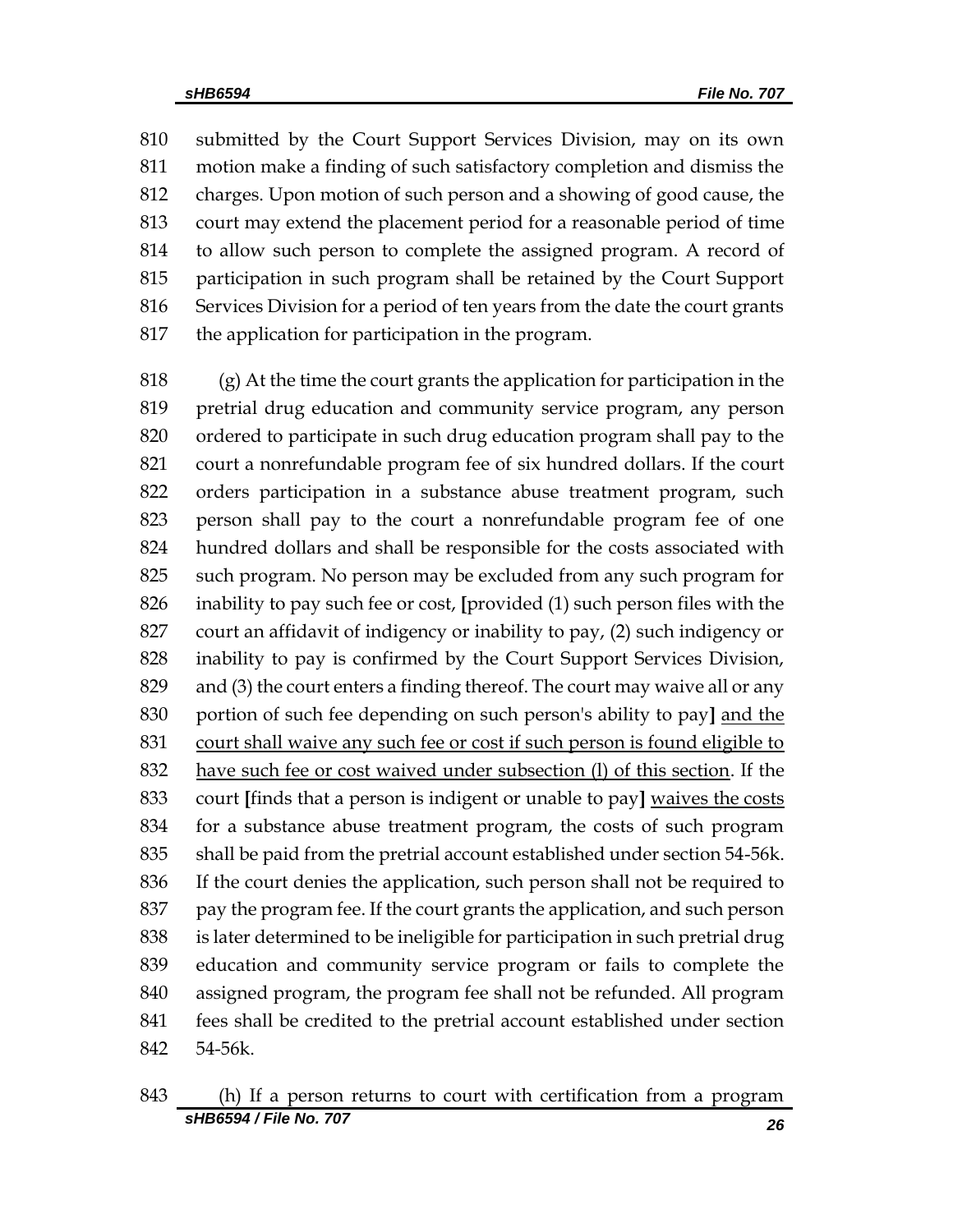provider that such person did not successfully complete the assigned program or is no longer amenable to treatment, the provider, to the extent practicable, shall include a recommendation to the court as to whether placement in a drug education program or placement in a substance abuse treatment program would best serve such person's needs. The provider shall also indicate whether the current program referral was an initial referral or a reinstatement to the program.

 (i) When a person subsequently requests reinstatement into a drug education program or a substance abuse treatment program and the Court Support Services Division verifies that such person is eligible for reinstatement into such program and thereafter the court favorably acts on such request, any person reinstated into such drug education program shall pay a nonrefundable program fee of two hundred fifty dollars, and any person reinstated into a substance abuse treatment program shall be responsible for the costs, if any, associated with being reinstated into the treatment program, **[**. Unless good cause is shown, such program fee shall not be waived**]** unless such person is found eligible to have such fee or costs waived under subsection (l) of this section. All program fees collected in connection with a reinstatement to a drug education program shall be credited to the pretrial account established under section 54-56k. No person shall be permitted more than two program reinstatements pursuant to this subsection.

 (j) The Department of Mental Health and Addiction Services shall develop standards and oversee appropriate drug education programs that it administers to meet the requirements of this section and may contract with service providers to provide such programs. The department shall adopt regulations, in accordance with chapter 54, to establish standards for such drug education programs.

 (k) Any person whose employment or residence or schooling makes it unreasonable to attend a drug education program or substance abuse treatment program in this state may attend a program in another state that has standards similar to, or higher than, those of this state, subject to the approval of the court and payment of the program fee or costs as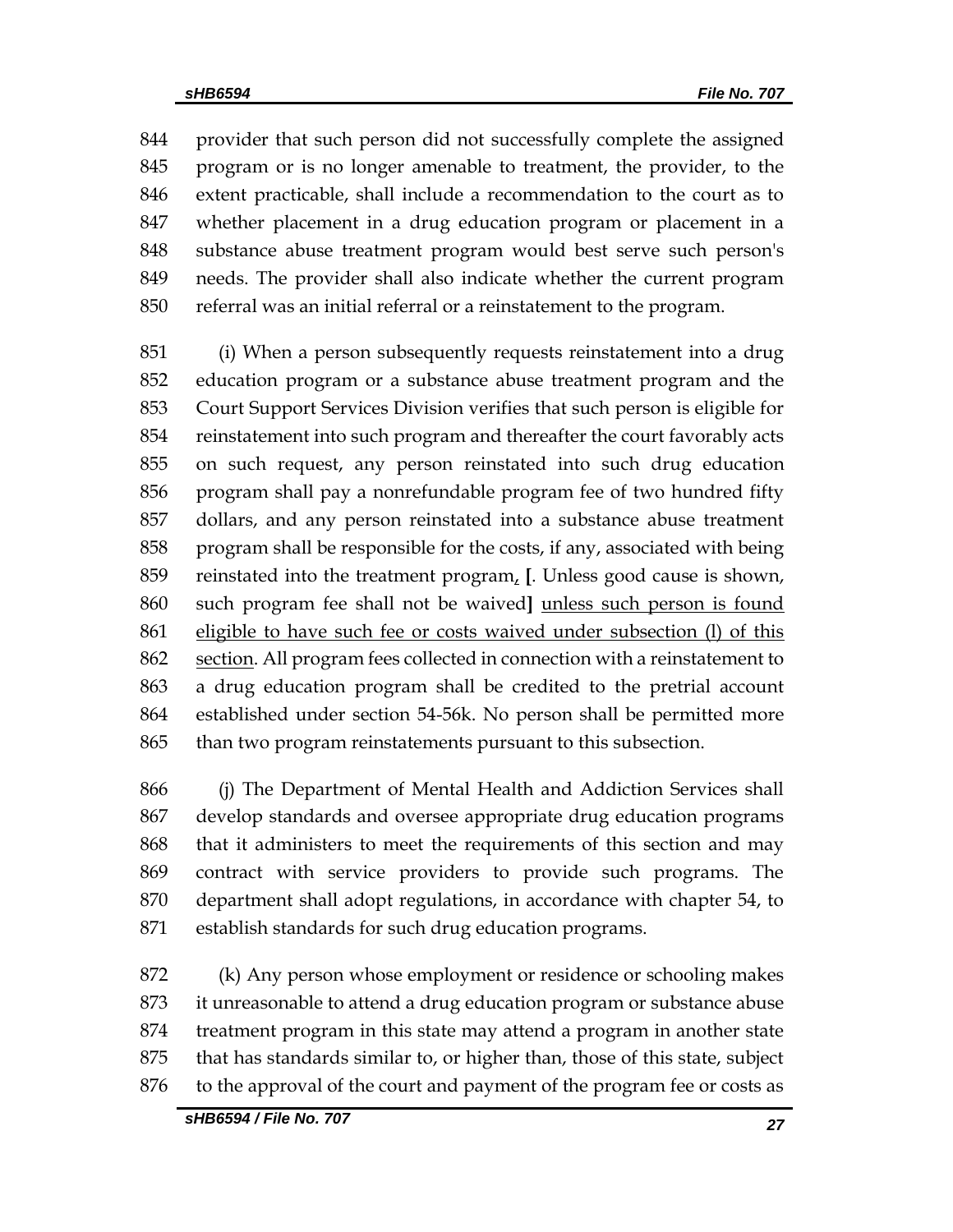provided in this section.

| 878 | (1) The court shall waive any fee or cost under subsection (b), (g) or       |
|-----|------------------------------------------------------------------------------|
| 879 | (i) of this section for any person who (1) files with the court an affidavit |
| 880 | of indigency or inability to pay, has such indigency confirmed by the        |
| 881 | Court Support Services Division and the court enters a finding thereof,      |
| 882 | or (2) has been determined indigent and eligible for representation by a     |
| 883 | public defender who has been appointed on behalf of such person              |
| 884 | pursuant to section 51-296. The court shall not require a person to          |
| 885 | perform community service in lieu of payment of such fee or cost, if such    |
| 886 | fee or cost is waived.                                                       |

 Sec. 15. Subsection (f) of section 54-56j of the general statutes is repealed and the following is substituted in lieu thereof (*Effective October 1, 2021*):

 (f) The cost of participation in such program shall be paid by the parent or guardian of such student, except that no student shall be excluded from such program for inability to pay such cost provided (1) the parent or guardian of such student files with the court an affidavit of indigency or inability to pay **[**,**]** and **[**(2)**]** the court enters a finding thereof, or (2) the parent or guardian of such student has been determined indigent and such student is eligible for representation by a public defender who has been appointed on behalf of such student pursuant to section 51-296. The court shall not require a person to perform community service in lieu of payment of such cost, if such cost is waived.

 Sec. 16. Subsection (i) of section 46b-38c of the general statutes is repealed and the following is substituted in lieu thereof (*Effective October 1, 2021*):

 (i) A nonrefundable application fee of one hundred dollars shall be paid to the court by any person who files a motion pursuant to subdivision (1) of subsection (h) of this section to participate in the pretrial family violence education program, and a fee of three hundred dollars shall be paid to the court by any person who enters the family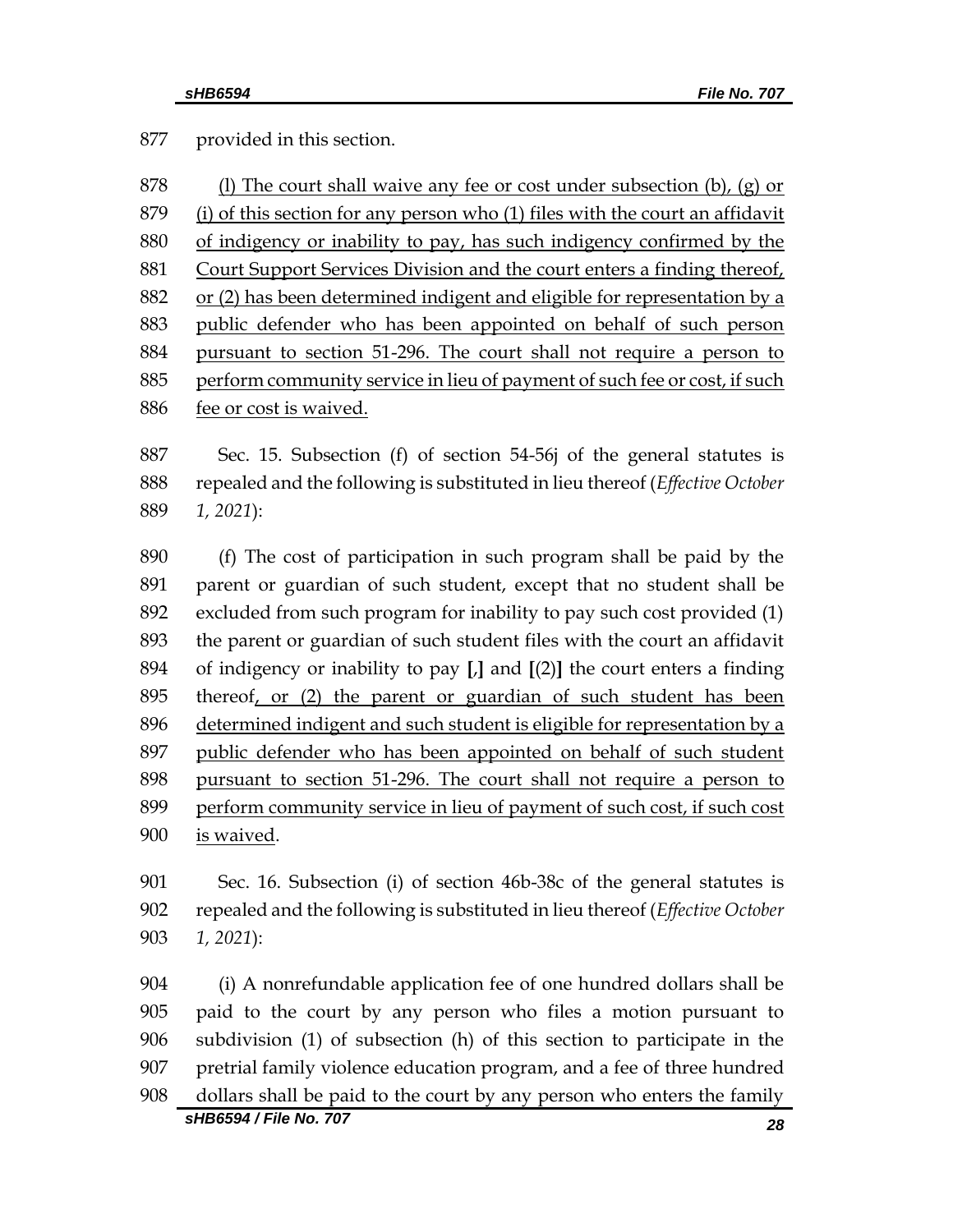violence education program, except that no person shall be excluded from such program for inability to pay any such fee, provided (1) the person files with the court an affidavit of indigency or inability to pay **[**,**]** and **[**(2)**]** the court enters a finding thereof, or (2) such person has been determined indigent and eligible for representation by a public defender who has been appointed on behalf of such person pursuant to section 51-296. The court shall not require a person to perform community service in lieu of payment of such fee, if such fee is waived. All such fees shall be credited to the General Fund.

 Sec. 17. Section 17a-694 of the general statutes is repealed and the following is substituted in lieu thereof (*Effective October 1, 2021*):

 (a) The Commissioner of Mental Health and Addiction Services or the commissioner's designee shall appoint one or more clinical examiners to conduct examinations for alcohol or drug dependency ordered pursuant to the provisions of section 17a-693. Each examiner shall be authorized by the department to conduct independent evaluations.

 (b) (1) The examiner shall determine whether the person being examined was an alcohol-dependent or drug-dependent person at the time of the crime. The commissioner shall disclose to the examiner information contained in the Department of Mental Health and Addiction Service's database concerning the date that the person received treatment for alcohol or drug dependence, if at all, and the location where such treatment was provided, for the purpose of allowing the examiner to request a release of treatment information from the department for the person.

 (2) If such person is determined to have been dependent on alcohol or drugs, the examiner shall further determine (A) the history and pattern of the dependency, and (B) whether the person presently needs and is likely to benefit from treatment for the dependency. If the examiner determines that the person presently needs and is likely to benefit from treatment, the examiner shall recommend treatment and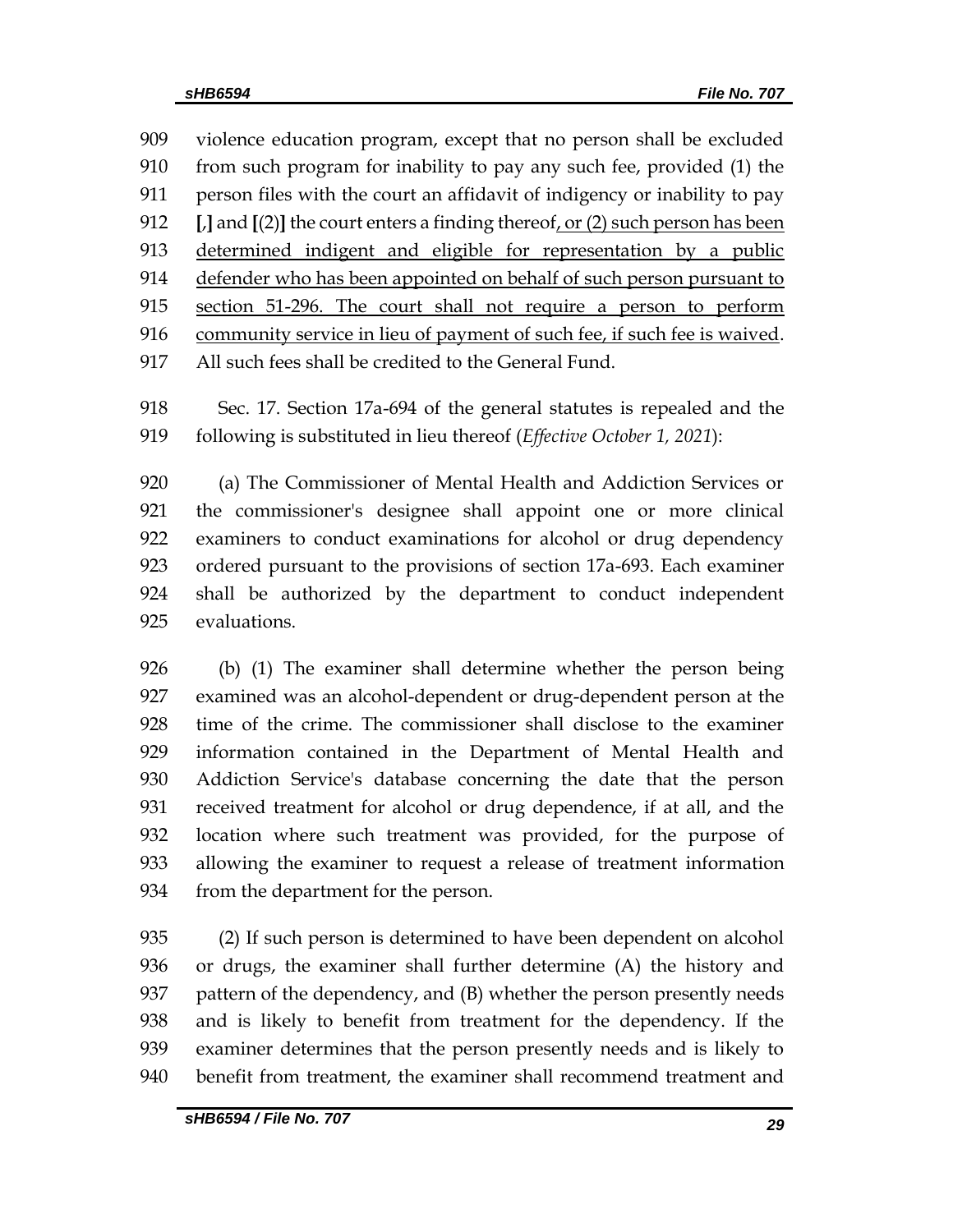state the date when space will be available in an appropriate treatment program, provided such date shall not be more than forty-five days from the date of the examination report. A recommendation for treatment shall include provisions for appropriate placement and the type and length of treatment and may include provisions for outpatient treatment.

 (c) The examiner shall prepare and sign, without notarization, a written examination report and deliver it to the court, the Court Support Services Division, the state's attorney and defense counsel no later than thirty days after the examination was ordered. An examination report ordered pursuant to this section and section 17a-693 shall otherwise be confidential and not open to public inspection or subject to disclosure.

 (d) No statement made by the person in the course of an examination under the provisions of this section may be admitted in evidence on the issue of guilt in a criminal proceeding concerning the person.

 (e) No person shall be denied an examination or participation in a 957 program under this section for inability to pay any cost or fee associated with such examination or program, provided (1) the person files with the court an affidavit of indigency or inability to pay and the court enters a finding thereof, or (2) such person has been determined indigent and eligible for representation by a public defender who has been appointed on behalf of such person pursuant to section 51-296. The court shall not require a person to perform community service in lieu of payment of such cost or fee, if such cost or fee is waived.

 Sec. 18. Section 17a-696 of the general statutes is repealed and the following is substituted in lieu thereof (*Effective October 1, 2021*):

*sHB6594 / File No. 707 30* (a) The provisions of this section shall not apply to any person charged with a violation of section 14-227a, 14-227g or 14-227m, subdivision (1) or (2) of subsection (a) of section 14-227n or section 53a- 56b or 53a-60d or with a class A, B or C felony or to any person who was twice previously ordered treated under this section, subsection (i) of section 17-155y, section 19a-386 or section 21a-284 of the general statutes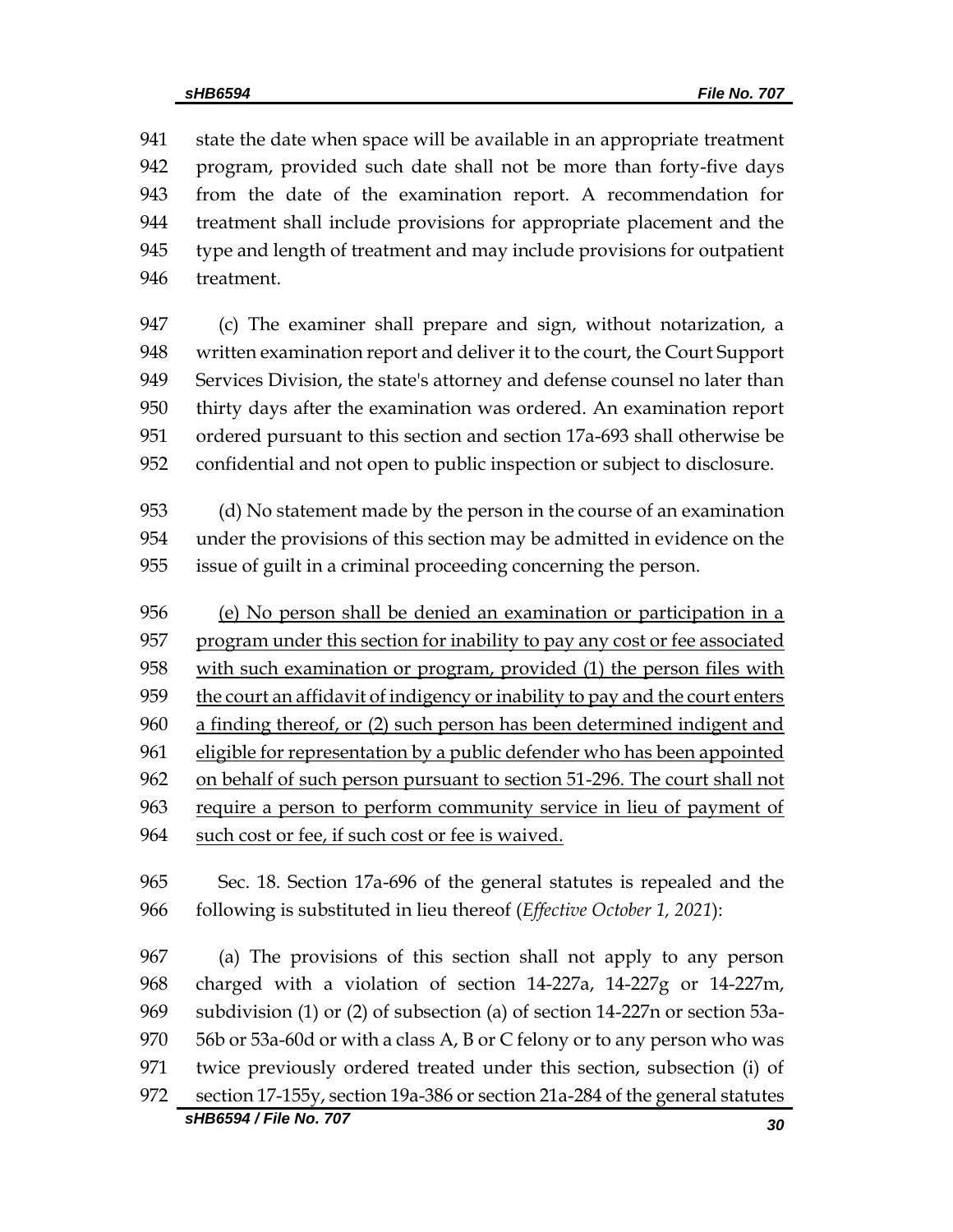revised to 1989, or any combination thereof. The court may waive the ineligibility provisions of this subsection for any person, except that the court shall not waive the ineligibility provisions of this subsection for any person charged with a violation of section 14-227a, 14-227g, 53a-56b or 53a-60d if, at the time of the offense, such person was operating a commercial vehicle, as defined in section 14-1, or held a commercial driver's license or a commercial driver's instruction permit.

 (b) The court may order suspension of prosecution and order treatment for alcohol or drug dependency as provided in this section and sections 17a-697 and 17a-698 if it, after considering information before it concerning the alcohol or drug dependency of the person, including the examination report made pursuant to the provisions of 985 section 17a-694, as amended by this act, finds that  $(1)$  the accused person was an alcohol-dependent or drug-dependent person at the time of the crime, (2) the person presently needs and is likely to benefit from treatment for the dependency, and (3) suspension of prosecution will advance the interests of justice. Treatment may begin no earlier than the date the clinical examiner reports under the provisions of section 17a- 694, as amended by this act, that space is available in a treatment program. Upon application by any such person for participation in a treatment program, the court shall, but only as to the public, order the court file sealed.

 (c) A suspension of prosecution ordered under the provisions of subsection (b) of this section may be for a period not exceeding two years. During the period of suspension, an accused person shall be placed in the custody of the Court Support Services Division for treatment for alcohol or drug dependency. The court or the Court Support Services Division may require that the person (1) comply with any of the conditions specified in subsections (a) and (b) of section 53a- 30, and (2) be tested for use of alcohol or drugs during the period of suspension. The accused person shall, unless indigent, pay the cost of treatment ordered under this section.

(d) If prosecution is suspended under the provisions of subsection (b)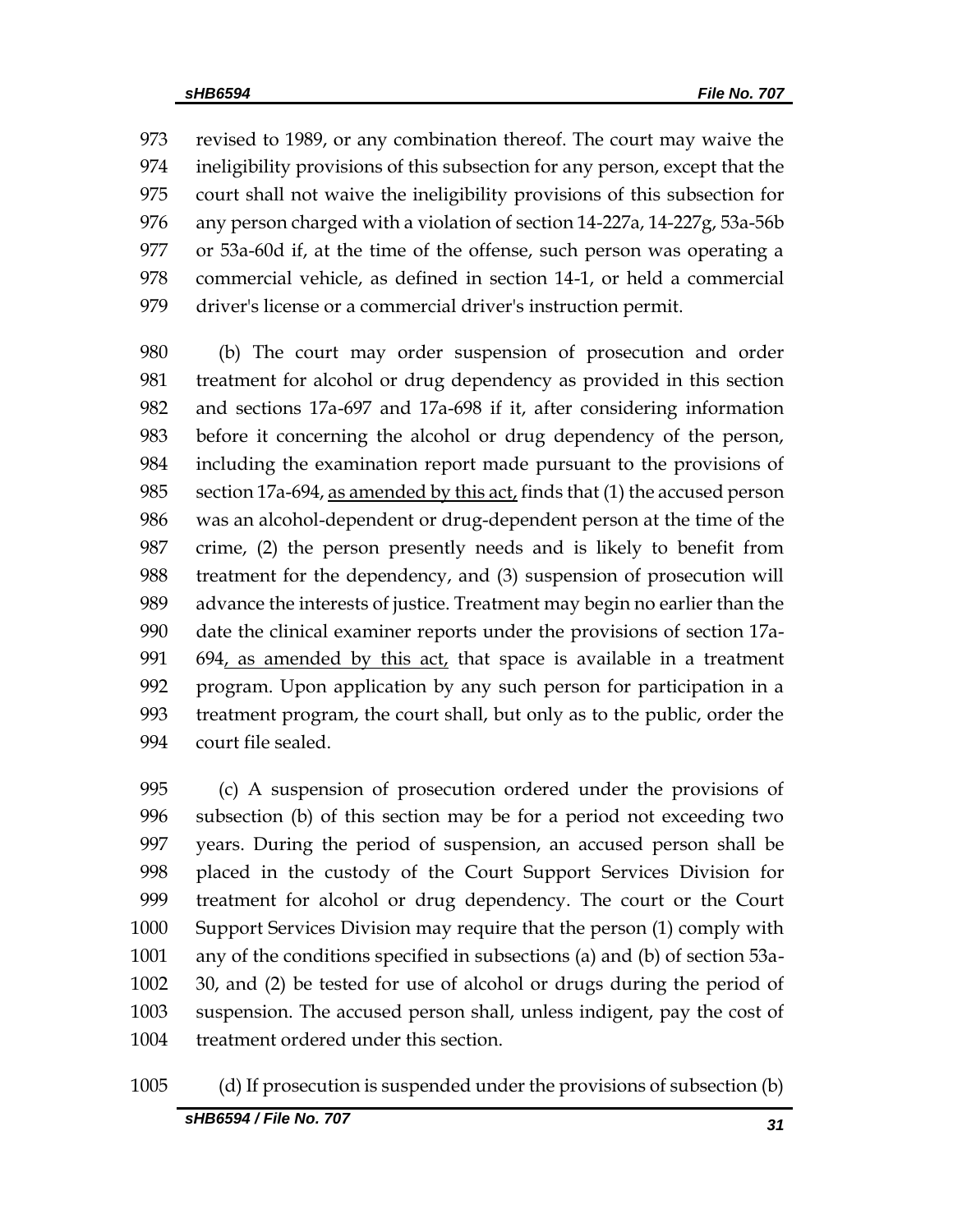of this section, (1) the statute of limitations applicable to the crime charged shall be tolled during the period of suspension, and (2) the accused person shall be deemed to have waived such accused person's right to a speedy trial for the crime charged.

 (e) The court shall not suspend prosecution under subsection (b) of this section unless (1) the accused person has acknowledged that he or she understands the consequences of the suspension of prosecution, (2) the accused person has given notice, by registered or certified mail on a form prescribed by the Chief Court Administrator, to the victim, if any, of the crime of which the person is accused and of the pending motion for suspension of prosecution, (3) such victim, if any, has been given an opportunity to be heard on the motion for suspension of prosecution, and (4) the accused person, unless such accused person is indigent, has paid to the clerk of the court an administration fee of twenty-five dollars.

 (f) If the prosecution is suspended, the person shall be released on a written promise to appear or on a bond and any other bond posted in any criminal proceeding concerning such person shall be terminated.

 (g) If the court denies the motion for suspension of prosecution, the state's attorney may proceed with prosecution of the crime.

 (h) A person shall be deemed to be indigent for the purposes of this section if the court determines the person (1) has an estate insufficient to provide for the person's support or there is no other person legally liable or able to support the person, or (2) the person has been determined indigent and eligible for representation by a public defender who has been appointed on behalf of such person pursuant to section 51-296. The court shall not require a person to perform community service in lieu of payment of any cost or fee, if a cost or fee 1033 is waived due to indigency.

 Sec. 19. Section 21a-257 of the general statutes is repealed and the following is substituted in lieu thereof (*Effective October 1, 2021*):

*sHB6594 / File No. 707 32* (a) A person to whom or for whose use any narcotic drug has been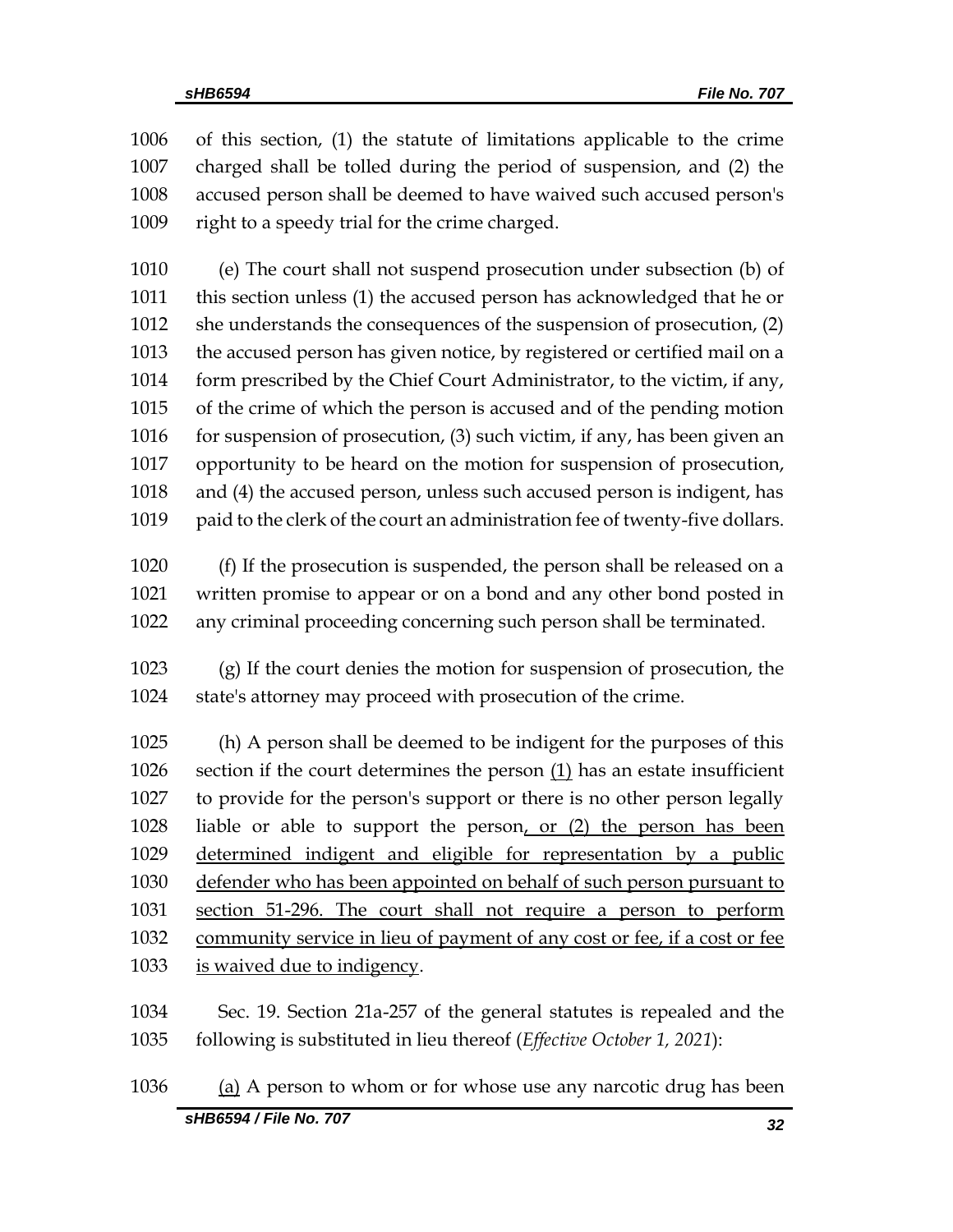| 1037 | prescribed, sold or dispensed by a physician, dentist, pharmacist or      |
|------|---------------------------------------------------------------------------|
| 1038 | other person authorized under the provisions of section 21a-248, and the  |
| 1039 | owner of any animal for which any such drug has been prescribed, sold     |
| 1040 | or dispensed may lawfully possess it only in the container in which it    |
| 1041 | was delivered to the recipient by the person selling or dispensing the    |
| 1042 | same except as may be authorized by regulations adopted [hereunder]       |
| 1043 | in accordance with the provisions of chapter 54.                          |
|      |                                                                           |
| 1044 | (b) Any person who fails to keep such narcotic drug in the original       |
| 1045 | container as provided in subsection (a) of this section, except as        |
| 1046 | provided in subsection (c) of this section, shall be guilty of a class D  |
| 1047 | misdemeanor.                                                              |
| 1048 | (c) The provisions of subsection (b) of this section shall not apply to   |
| 1049 | any person who in good faith places such narcotic drug in either a (1)    |
| 1050 | pill box, case or organizer stored within such person's residence, or (2) |
| 1051 | secured or locked pill box, case or organizer, provided such pill box,    |
| 1052 |                                                                           |
|      | case or organizer is accompanied by proof of such person's prescription.  |
| 1053 | Sec. 20. Section 51-164r of the general statutes is repealed and the      |
| 1054 | following is substituted in lieu thereof (Effective October 1, 2021):     |
| 1055 | (a) Any person charged with an infraction who fails to pay the fine       |
| 1056 | and any additional fee imposed or send in [his] a plea of not guilty by   |
| 1057 | the answer date or wilfully fails to appear for any scheduled court       |
| 1058 | appearance date which may be required shall be guilty of [a class C       |
| 1059 | misdemeanor] an unclassified misdemeanor and may be sentenced to a        |
| 1060 | term of imprisonment of not more than ten days.                           |
| 1061 |                                                                           |
| 1062 | (b) Any person charged with any violation specified in subsection (b)     |
|      | of section 51-164n who fails to pay the fine and any additional fee       |
| 1063 | imposed or send in [his] a plea of not guilty by the answer date or       |
| 1064 | wilfully fails to appear for any scheduled court appearance date which    |
| 1065 | may be required shall be guilty of [a class A misdemeanor] an             |
| 1066 | unclassified misdemeanor and may be sentenced to a term of                |
| 1067 | imprisonment of not more than ten days.                                   |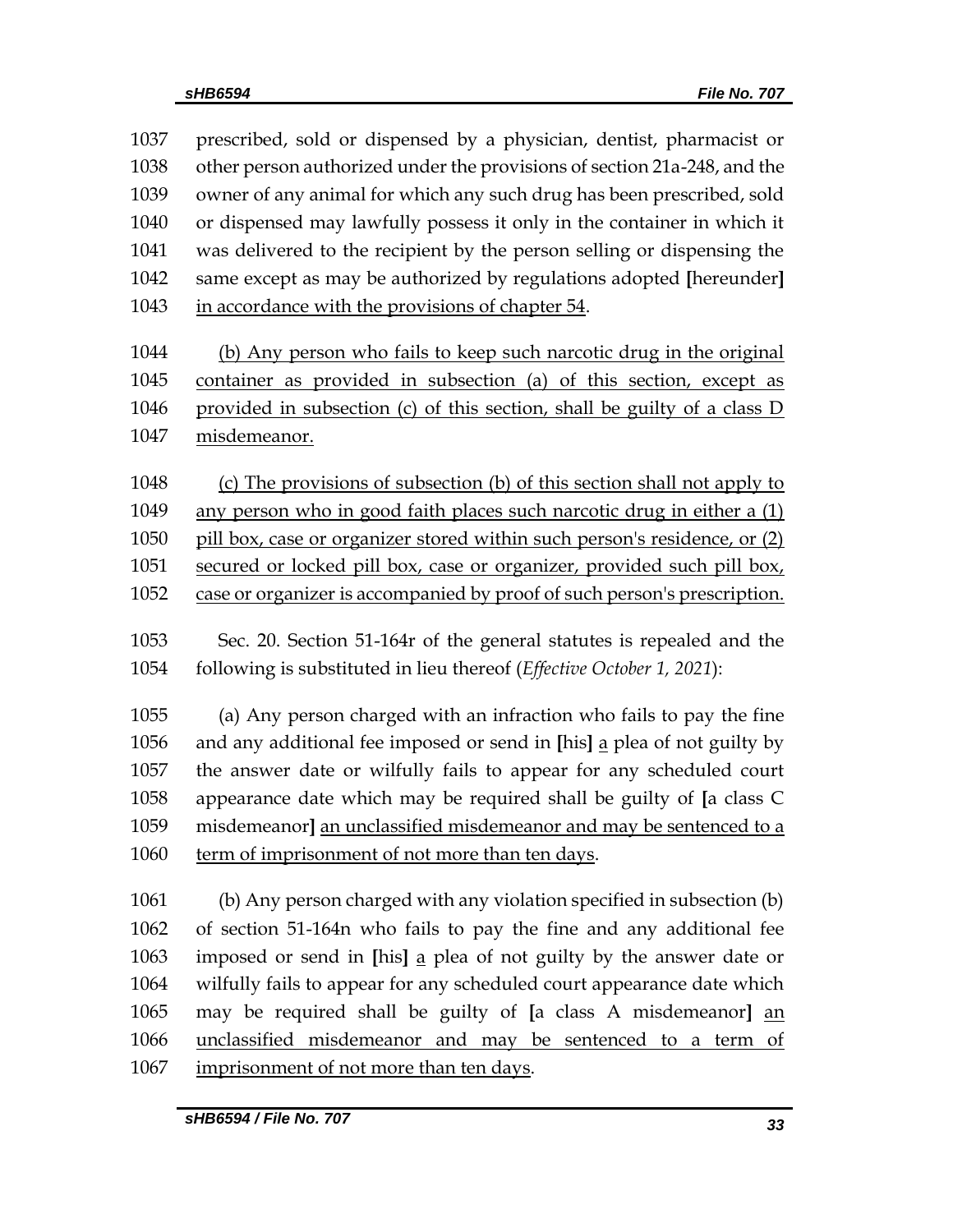Sec. 21. Subdivision (1) of subsection (a) of section 18-98d of the general statutes is repealed and the following is substituted in lieu thereof (*Effective October 1, 2021*):

 (a) (1) (A) Any person who is confined to a community correctional center or a correctional institution for an offense committed on or after July 1, 1981, and prior to October 1, 2021, under a mittimus or because such person is unable to obtain bail or is denied bail shall, if subsequently imprisoned, earn a reduction of such person's sentence equal to the number of days which such person spent in such facility from the time such person was placed in presentence confinement to the time such person began serving the term of imprisonment imposed; provided **[**(A)**]** (i) each day of presentence confinement shall be counted only once for the purpose of reducing all sentences imposed after such presentence confinement; and **[**(B)**]** (ii) the provisions of this section shall only apply to a person for whom the existence of a mittimus, an inability to obtain bail or the denial of bail is the sole reason for such person's presentence confinement, except that if a person is serving a term of imprisonment at the same time such person is in presentence confinement on another charge and the conviction for such imprisonment is reversed on appeal, such person shall be entitled, in any sentence subsequently imposed, to a reduction based on such presentence confinement in accordance with the provisions of this section. In the case of a fine, each day spent in such confinement prior to sentencing shall be credited against the sentence at a per diem rate equal to the average daily cost of incarceration as determined by the Commissioner of Correction.

*sHB6594 / File No. 707 34* (B) Any person who is confined to a community correctional center or a correctional institution for an offense committed on or after October 1096 1, 2021, under a mittimus or because such person is unable to obtain bail or is denied bail shall, if subsequently imprisoned, earn a reduction of such person's sentence equal to the number of days which such person spent in such facility from the time such person was placed in presentence confinement to the time such person began serving the term of imprisonment imposed; provided (i) each day of presentence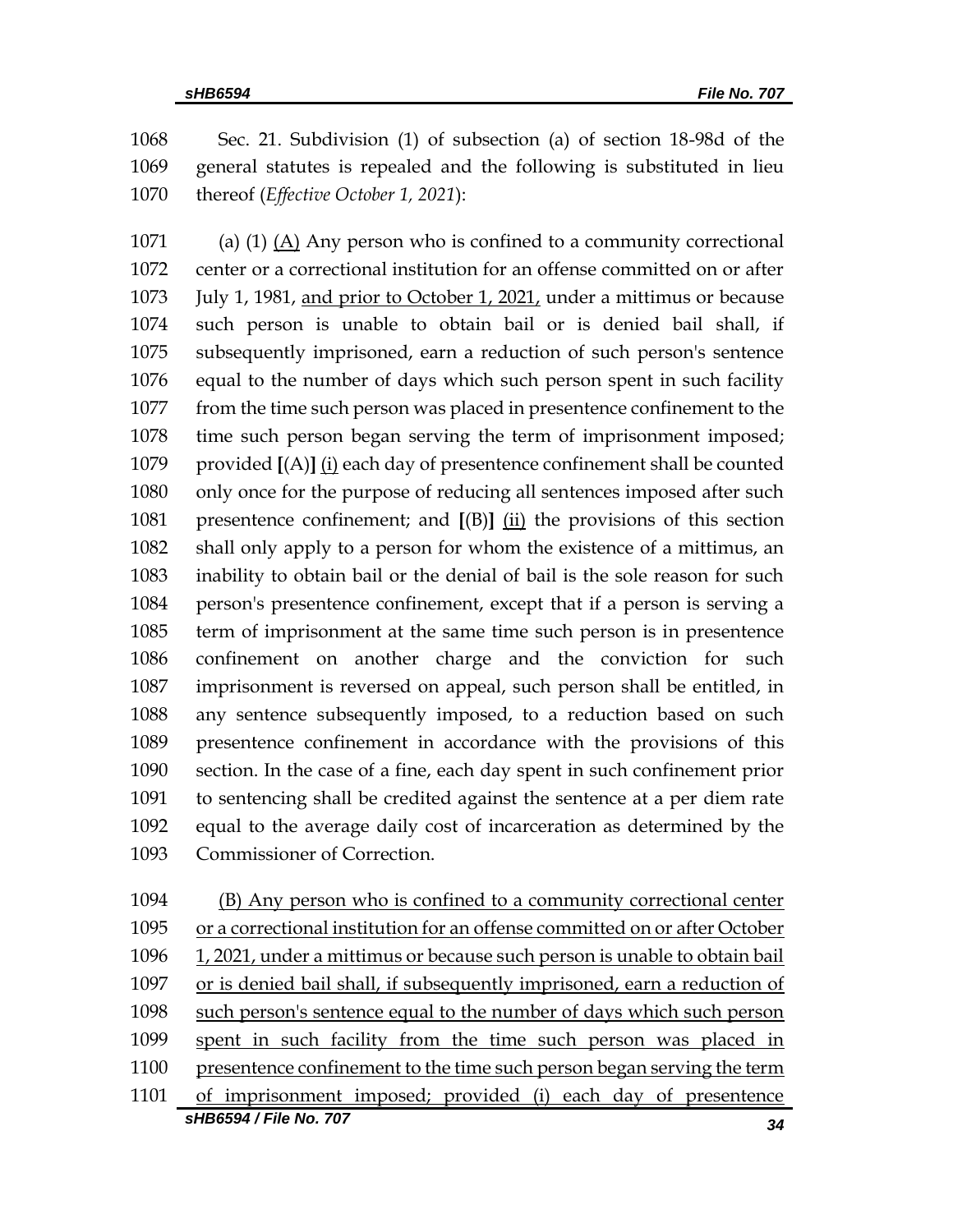confinement shall be counted equally in reduction of any concurrent 1103 sentence imposed for any offense pending at the time such sentence was imposed; (ii) each day of presentence confinement shall be counted only once in reduction of any consecutive sentence so imposed; and (iii) the provisions of this section shall only apply to a person for whom the existence of a mittimus, an inability to obtain bail or the denial of bail is the sole reason for such person's presentence confinement, except that if a person is serving a term of imprisonment at the same time such person is in presentence confinement on another charge and the conviction for which such imprisonment was imposed is reversed on appeal, such 1112 person shall be entitled, in any sentence subsequently imposed, to a reduction based on such presentence confinement in accordance with the provisions of this section. In the case of a fine, each day spent in such confinement prior to sentencing shall be credited against the sentence at a per diem rate equal to the average daily cost of incarceration as determined by the Commissioner of Correction.

 Sec. 22. Section 21a-267 of the general statutes is repealed and the following is substituted in lieu thereof (*Effective October 1, 2021*):

 (a) No person shall use or possess with intent to use drug paraphernalia, as defined in subdivision (20) of section 21a-240, to plant, propagate, cultivate, grow, harvest, manufacture, compound, convert, produce, process, prepare, test, analyze, pack, repack, store, contain or conceal, or to ingest, inhale or otherwise introduce into the human body, any controlled substance, as defined in subdivision (9) of section 21a- 240, other than a cannabis-type substance in a quantity of less than one- half ounce. Any person who violates any provision of this subsection 1128 shall be guilty of a class C misdemeanor.

 (b) No person shall deliver, possess with intent to deliver or manufacture with intent to deliver drug paraphernalia knowing, or under circumstances where one reasonably should know, that it will be used to plant, propagate, cultivate, grow, harvest, manufacture, compound, convert, produce, process, prepare, test, analyze, pack, repack, store, contain or conceal, or to ingest, inhale or otherwise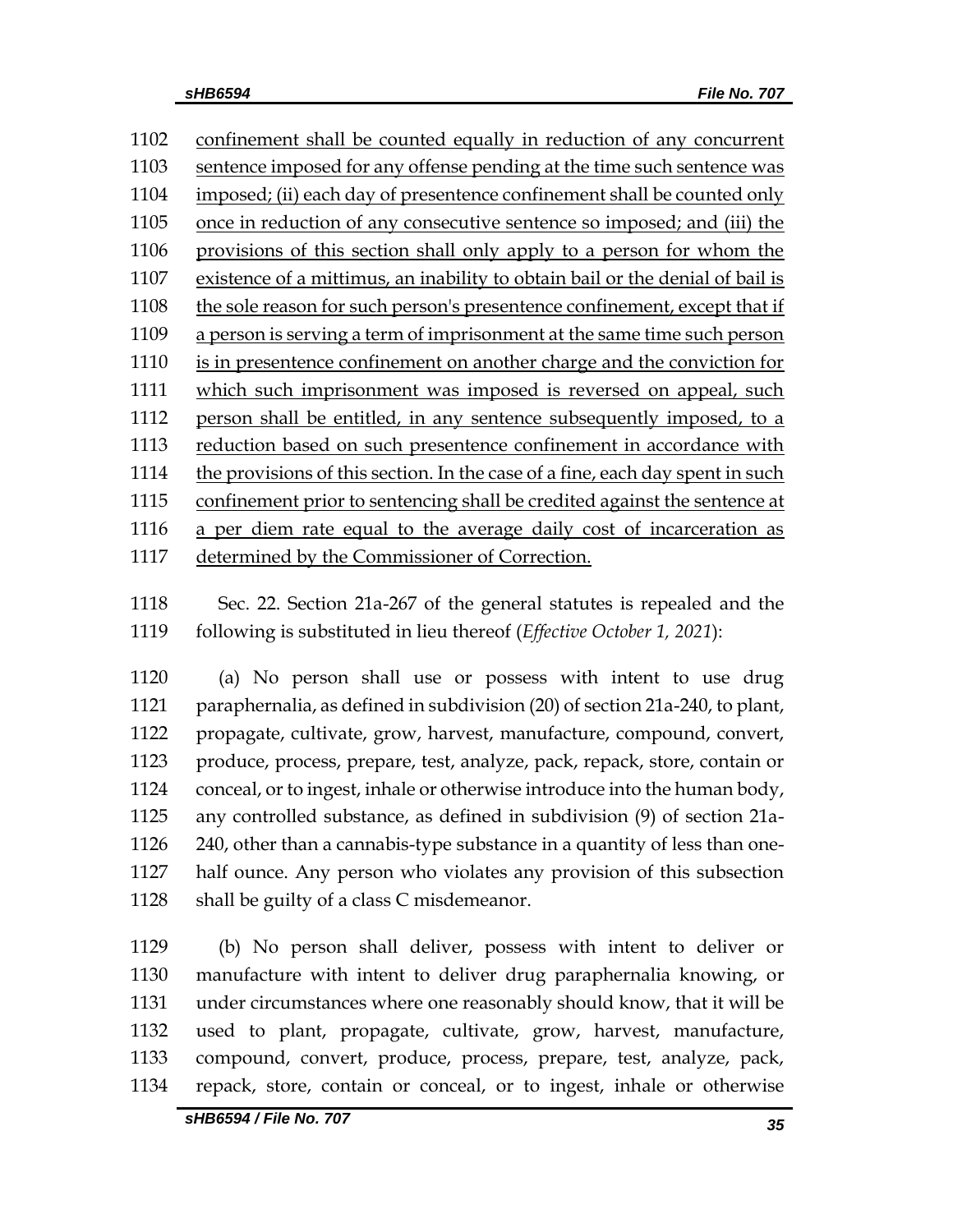introduce into the human body, any controlled substance, other than a cannabis-type substance in a quantity of less than one-half ounce. Any person who violates any provision of this subsection shall be guilty of a class A misdemeanor.

 (c) Any person who violates subsection (a) or (b) of this section **[**in or on, or within one thousand five hundred feet of,**]** (1) with intent to commit such violation at a specific location that the trier of fact determines is (A) in or on the real property comprising a public or private elementary or secondary school, or (B) within two hundred feet of the perimeter of the real property comprising a public or private elementary or secondary school, and (2) who is not enrolled as a student in such school shall be imprisoned for a term of one year which shall not be suspended and shall be in addition and consecutive to any term of imprisonment imposed for violation of subsection (a) or (b) of this section.

 (d) No person shall (1) use or possess with intent to use drug paraphernalia to plant, propagate, cultivate, grow, harvest, manufacture, compound, convert, produce, process, prepare, test, analyze, pack, repack, store, contain or conceal, or to ingest, inhale or otherwise introduce into the human body, less than one-half ounce of a cannabis-type substance, or (2) deliver, possess with intent to deliver or manufacture with intent to deliver drug paraphernalia knowing, or under circumstances where one reasonably should know, that it will be used to plant, propagate, cultivate, grow, harvest, manufacture, compound, convert, produce, process, prepare, test, analyze, pack, repack, store, contain or conceal, or to ingest, inhale or otherwise introduce into the human body, less than one-half ounce of a cannabis- type substance. Any person who violates any provision of this subsection shall have committed an infraction.

 (e) The provisions of subsection (a) of this section shall not apply to any person (1) who in good faith, seeks medical assistance for another person who such person reasonably believes is experiencing an overdose from the ingestion, inhalation or injection of intoxicating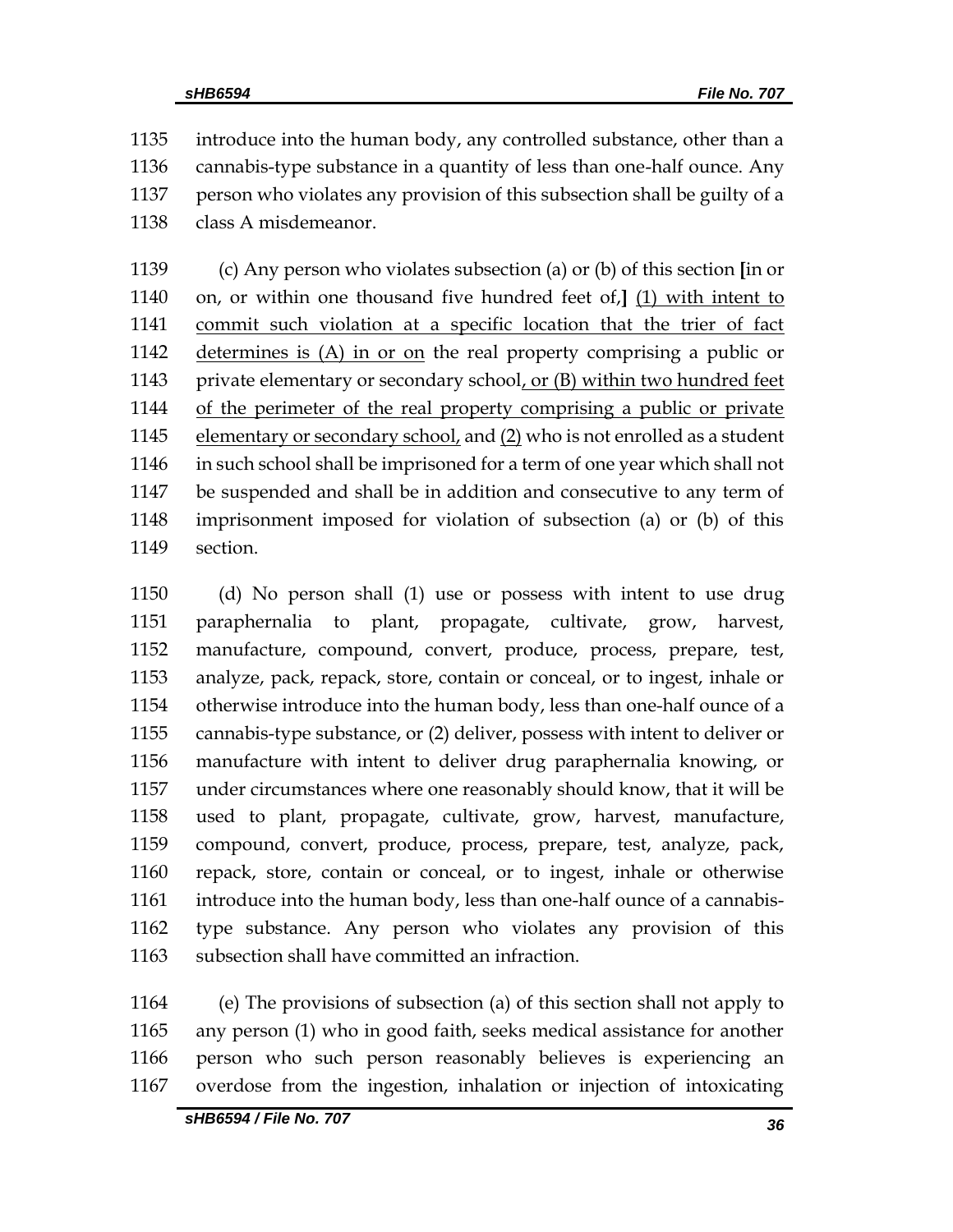liquor or any drug or substance, (2) for whom another person, in good faith, seeks medical assistance, reasonably believing such person is experiencing an overdose from the ingestion, inhalation or injection of intoxicating liquor or any drug or substance, or (3) who reasonably believes he or she is experiencing an overdose from the ingestion, inhalation or injection of intoxicating liquor or any drug or substance and, in good faith, seeks medical assistance for himself or herself, if evidence of the use or possession of drug paraphernalia in violation of said subsection was obtained as a result of the seeking of such medical assistance. For the purposes of this subsection, "good faith" does not include seeking medical assistance during the course of the execution of an arrest warrant or search warrant or a lawful search.

 Sec. 23. Section 21a-278a of the general statutes is repealed and the following is substituted in lieu thereof (*Effective October 1, 2021*):

 (a) Any person eighteen years of age or older who violates section 21a-277 or 21a-278, and who is not, at the time of such action, a drug- dependent person, by distributing, selling, prescribing, dispensing, offering, giving or administering any controlled substance to another person who is under eighteen years of age and is at least two years younger than such person who is in violation of section 21a-277 or 21a- 278, shall be imprisoned for a term of two years, which shall not be suspended and shall be in addition and consecutive to any term of imprisonment imposed for violation of section 21a-277 or 21a-278.

 (b) Any person who violates section 21a-277 or 21a-278 by manufacturing, distributing, selling, prescribing, dispensing, compounding, transporting with the intent to sell or dispense, possessing with the intent to sell or dispense, offering, giving or administering to another person any controlled substance **[**in or on, or within one thousand five hundred feet of,**]** with intent to commit such violation at a specific location that the trier of fact determines is (1) in or 1198 on the real property comprising a  $(A)$  public or private elementary or secondary school, **[**a**]** (B) public housing project, or **[**a**]** (C) licensed child care center, as defined in section 19a-77, that is identified as a child care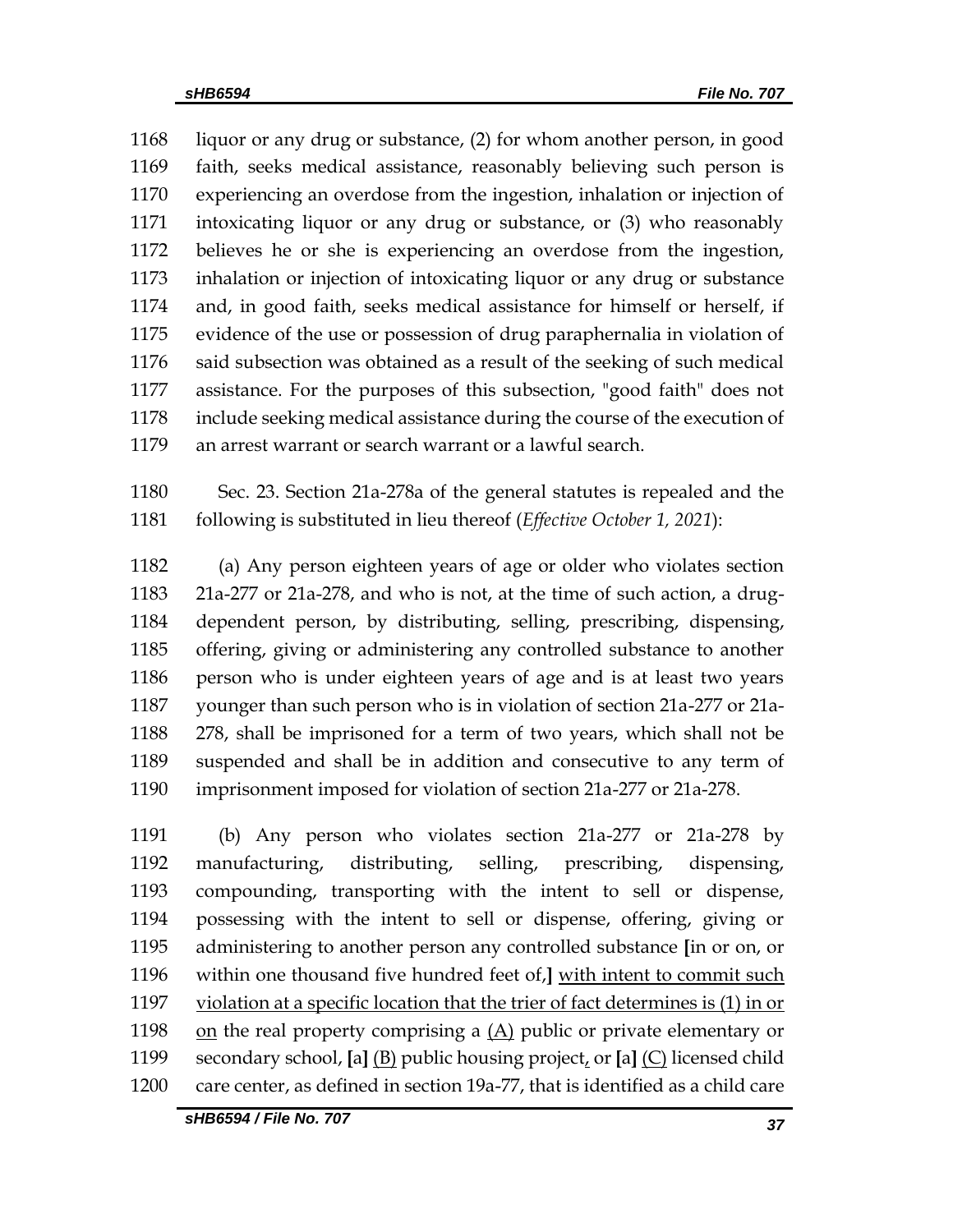center by a sign posted in a conspicuous place, or (2) within two 1202 hundred feet of the perimeter of the real property comprising such (A) public or private elementary or secondary school, (B) public housing project, or (C) licensed child care center, shall be imprisoned for a term of three years, which shall not be suspended and shall be in addition and consecutive to any term of imprisonment imposed for violation of section 21a-277 or 21a-278. To constitute a violation of this subsection, an act of transporting or possessing a controlled substance shall be with intent to sell or dispense in or on, or within **[**one thousand five**]** two 1210 hundred feet of the perimeter of, the real property comprising a public or private elementary or secondary school, a public housing project or a licensed child care center, as defined in section 19a-77, that is identified as a child care center by a sign posted in a conspicuous place. For the purposes of this subsection, "public housing project" means dwelling accommodations operated as a state or federally subsidized multifamily housing project by a housing authority, nonprofit corporation or municipal developer, as defined in section 8-39, pursuant to chapter 128 or by the Connecticut Housing Authority pursuant to chapter 129. (c) Any person who employs, hires, uses, persuades, induces, entices or coerces a person under eighteen years of age to violate section 21a- 277 or 21a-278 shall be imprisoned for a term of three years, which shall not be suspended and shall be in addition and consecutive to any term of imprisonment imposed for violation of section 21a-277 or 21a-278.

 Sec. 24. Section 21a-279 of the general statutes is repealed and the following is substituted in lieu thereof (*Effective October 1, 2021*):

 (a) (1) Any person who possesses or has under such person's control any quantity of any controlled substance, except less than one-half ounce of a cannabis-type substance and except as authorized in this chapter, shall be guilty of a class A misdemeanor.

 (2) For a second offense of subdivision (1) of this subsection, the court shall evaluate such person and, if the court determines such person is a drug-dependent person, the court may suspend prosecution of such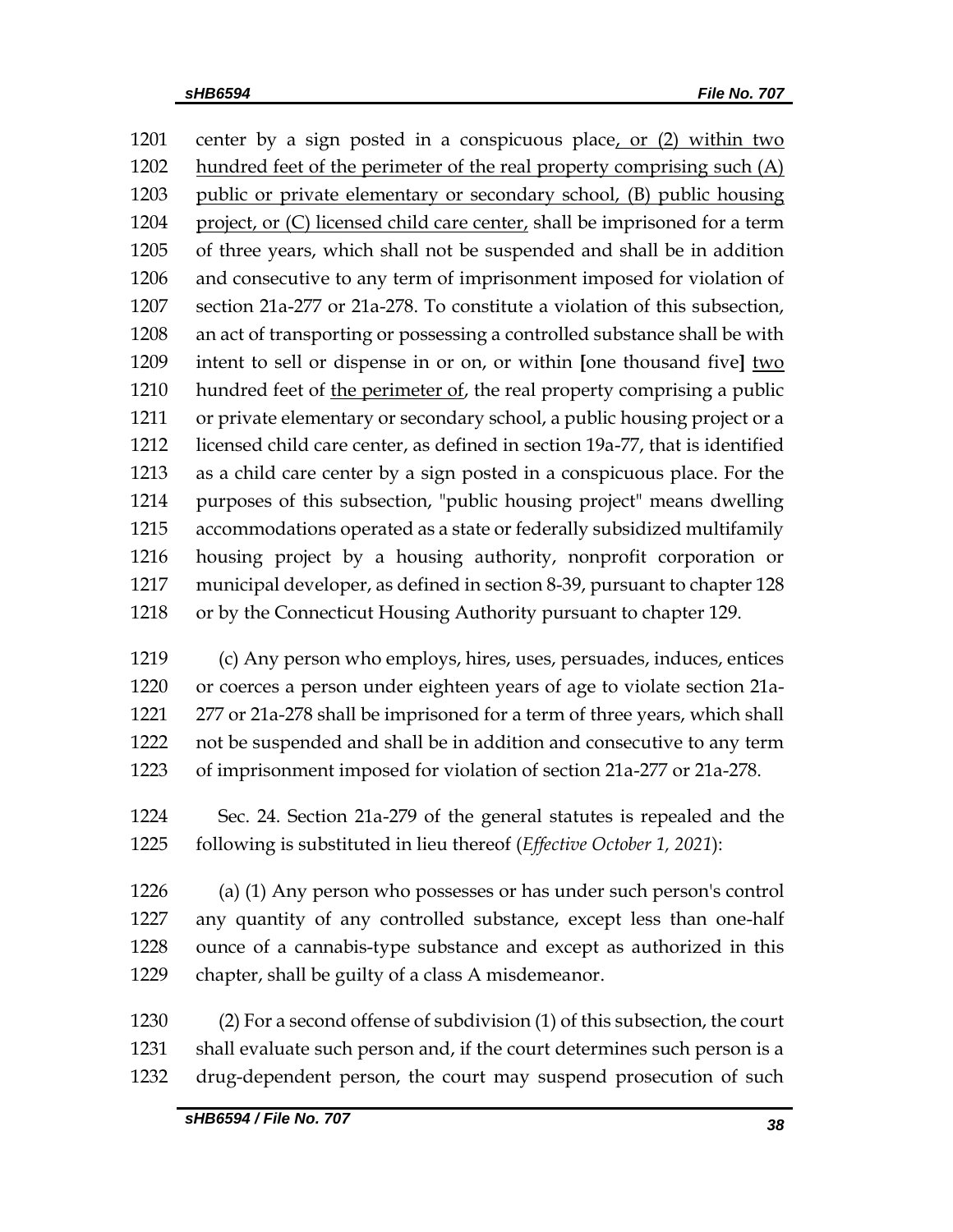| 1233 | person and order such person to undergo a substance abuse treatment              |
|------|----------------------------------------------------------------------------------|
| 1234 | program.                                                                         |
| 1235 | (3) For any subsequent offense of subdivision (1) of this subsection,            |
| 1236 | the court may find such person to be a persistent offender for possession        |
| 1237 | of a controlled substance in accordance with section 53a-40, as amended          |
| 1238 | by this act.                                                                     |
| 1239 | (b) Any person who violates subsection (a) of this section with intent           |
| 1240 | to commit such violation at a specific location that the trier of fact           |
| 1241 | determines is in or on, or within [one thousand five] two hundred feet           |
| 1242 | of $[J]$ the perimeter of the real property comprising a $(1)$ public or private |
| 1243 | elementary or secondary school and who is not enrolled as a student in           |
| 1244 | such school, or $[a]$ $(2)$ licensed child care center, as defined in section    |
| 1245 | 19a-77, that is identified as a child care center by a sign posted in a          |
| 1246 | conspicuous place, shall be guilty of a class A misdemeanor and shall be         |
| 1247 | sentenced to a term of imprisonment and a period of probation during             |
| 1248 | which such person shall perform community service as a condition of              |
| 1249 | such probation, in a manner ordered by the court.                                |
| 1250 | (c) To the extent that it is possible, medical treatment rather than             |
| 1251 | criminal sanctions shall be afforded individuals who breathe, inhale,            |

 criminal sanctions shall be afforded individuals who breathe, inhale, sniff or drink the volatile substances described in subdivision (49) of section 21a-240.

 (d) The provisions of subsection (a) of this section shall not apply to any person (1) who in good faith, seeks medical assistance for another person who such person reasonably believes is experiencing an overdose from the ingestion, inhalation or injection of intoxicating liquor or any drug or substance, (2) for whom another person, in good faith, seeks medical assistance, reasonably believing such person is experiencing an overdose from the ingestion, inhalation or injection of intoxicating liquor or any drug or substance, or (3) who reasonably believes he or she is experiencing an overdose from the ingestion, inhalation or injection of intoxicating liquor or any drug or substance and, in good faith, seeks medical assistance for himself or herself, if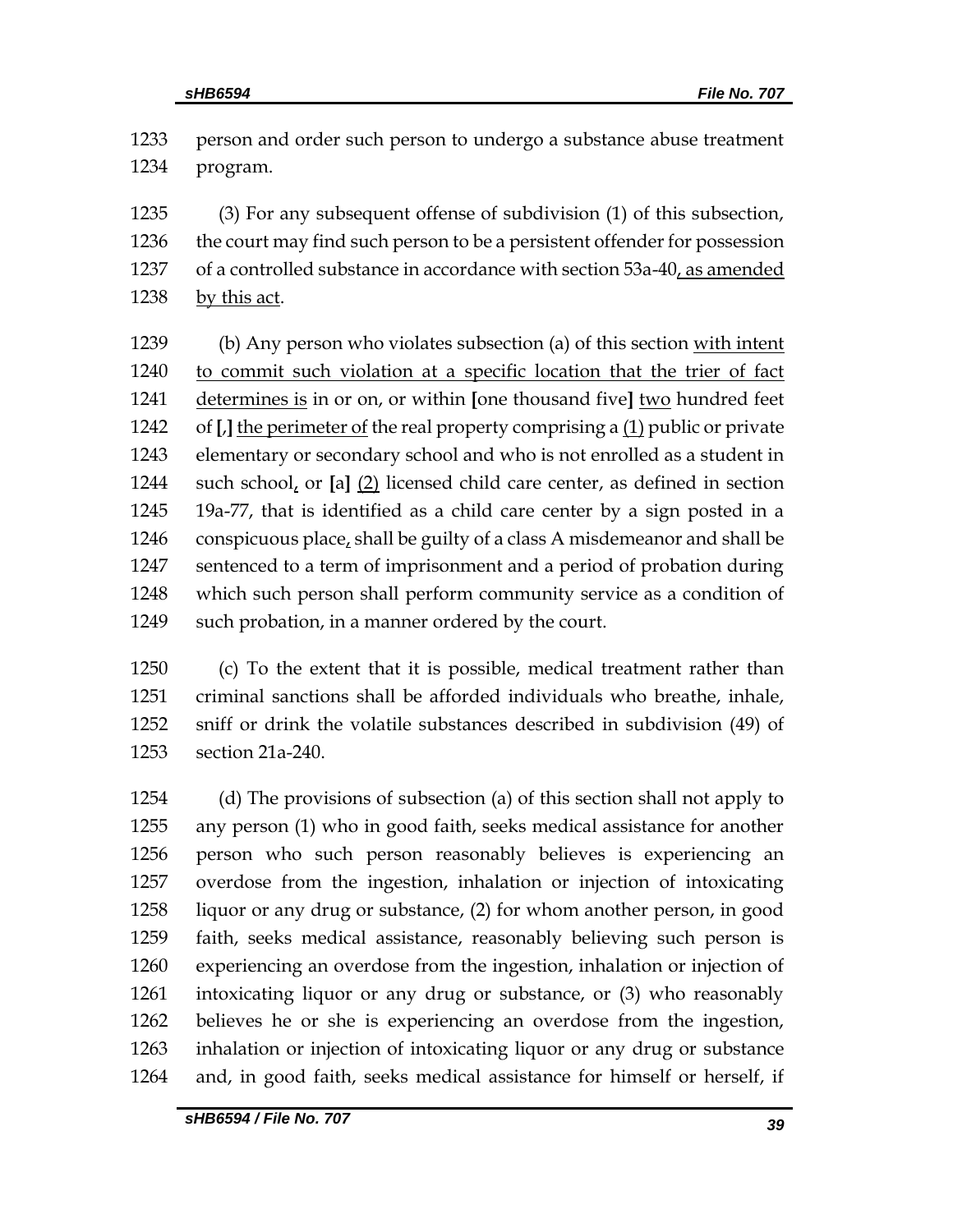evidence of the possession or control of a controlled substance in violation of subsection (a) of this section was obtained as a result of the seeking of such medical assistance. For the purposes of this subsection, "good faith" does not include seeking medical assistance during the course of the execution of an arrest warrant or search warrant or a lawful search.

- (e) No provision of this section shall be construed to alter or modify the meaning of the provisions of section 21a-278.
- Sec. 25. Section 53a-39 of the general statutes is repealed and the following is substituted in lieu thereof (*Effective from passage*):

 (a) **[**At**]** Except as provided in subsection (b) of this section, at any time during **[**the period of a definite sentence of three years or less**]** an 1277 executed period of incarceration, the sentencing court or judge may, after hearing and for good cause shown, reduce the sentence, order the defendant discharged, or order the defendant discharged on probation or conditional discharge for a period not to exceed that to which the defendant could have been originally sentenced.

 (b) At any time during the period of a **[**definite**]** sentence in which a 1283 defendant has been sentenced to an executed period of incarceration of more than **[**three**]** seven years as a result of a plea agreement, including an agreement in which there is an agreed upon range of sentence, upon agreement of the defendant and the state's attorney to seek review of the sentence, the sentencing court or judge may, after hearing and for good cause shown, reduce the sentence, order the defendant discharged, or order the defendant discharged on probation or conditional discharge for a period not to exceed that to which the defendant could have been originally sentenced.

*sHB6594 / File No. 707 40* (c) If, after a hearing pursuant to this section, the sentencing court or judge denies a motion to reduce a defendant's sentence or discharge the defendant, the defendant may not file a subsequent motion for relief under this section until five years have elapsed from the date of the most recent decision denying such defendant relief pursuant to this section.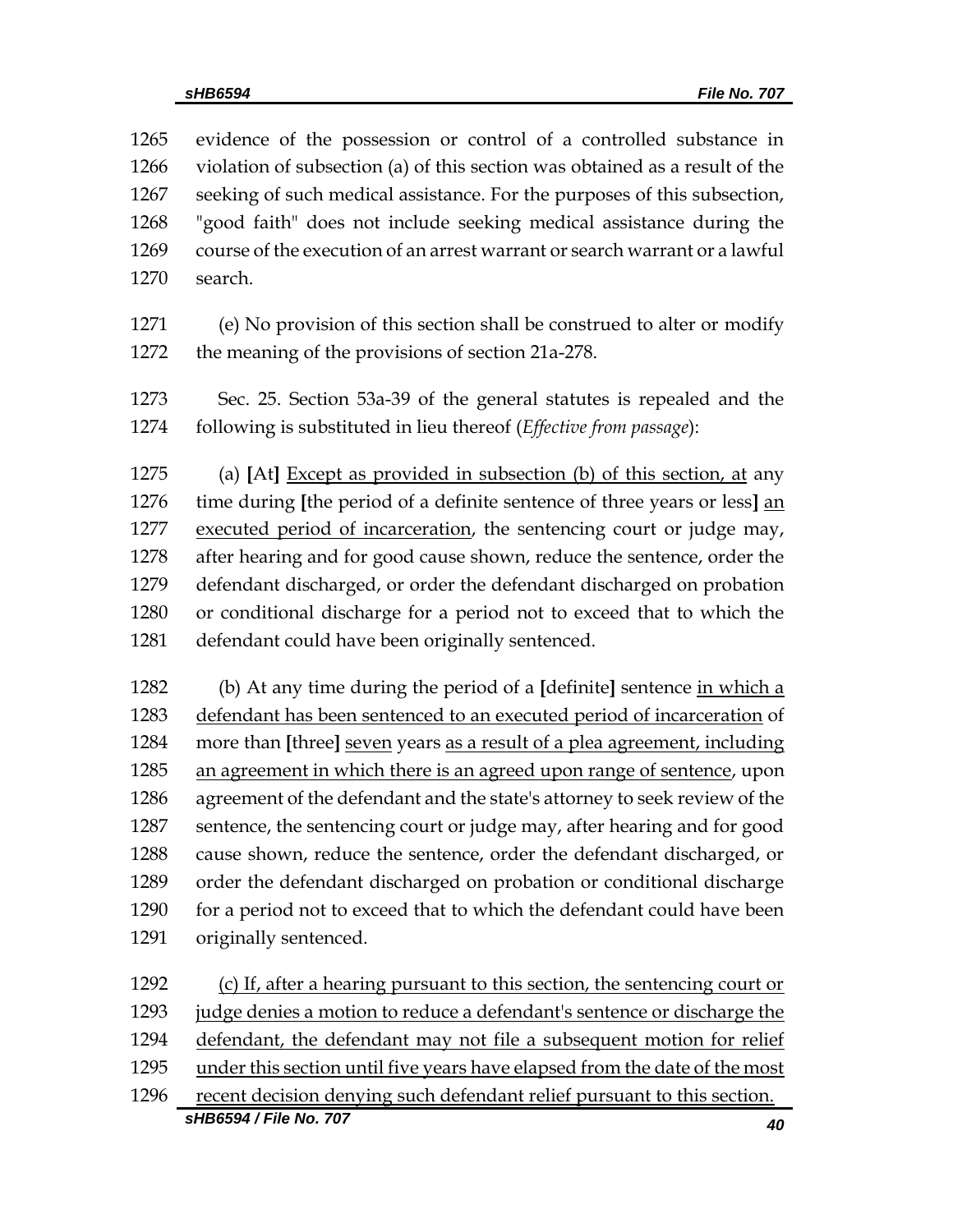1297 **[**(c)**]** (d) The provisions of this section shall not apply to any portion 1298 of a sentence imposed that is a mandatory minimum sentence for an 1299 offense which may not be suspended or reduced by the court.

 **[**(d)**]** (e) At a hearing held by the sentencing court or judge under this section, such court or judge shall permit any victim of the crime to appear before the court or judge for the purpose of making a statement for the record concerning whether or not the sentence of the defendant should be reduced, the defendant should be discharged or the defendant should be discharged on probation or conditional discharge pursuant to subsection (a) or (b) of this section. In lieu of such appearance, the victim may submit a written statement to the court or judge and the court or judge shall make such statement a part of the record at the hearing. For the purposes of this subsection, "victim" means the victim, the legal representative of the victim or a member of the deceased victim's immediate family.

| This act shall take effect as follows and shall amend the following |                 |                     |  |  |
|---------------------------------------------------------------------|-----------------|---------------------|--|--|
| sections:                                                           |                 |                     |  |  |
| Section 1                                                           | October 1, 2021 | $54-86(a)$          |  |  |
| Sec. 2                                                              | October 1, 2021 | 53a-83              |  |  |
| Sec. 3                                                              | October 1, 2021 | 53a-84              |  |  |
| Sec. 4                                                              | October 1, 2021 | $7-22$              |  |  |
| Sec. 5                                                              | October 1, 2021 | $7 - 81$            |  |  |
| Sec. 6                                                              | October 1, 2021 | $1-110a(f)$         |  |  |
| Sec. 7                                                              | October 1, 2021 | 53a-290             |  |  |
| Sec. 8                                                              | October 1, 2021 | 53a-181f            |  |  |
| Sec. 9                                                              | October 1, 2021 | 53a-189c            |  |  |
| Sec. 10                                                             | October 1, 2021 | 53a-40(f) and $(g)$ |  |  |
| Sec. 11                                                             | October 1, 2021 | $53a-39c(b)$        |  |  |
| Sec. 12                                                             | October 1, 2021 | 54-56e              |  |  |
| Sec. 13                                                             | October 1, 2021 | 54-56g              |  |  |
| Sec. 14                                                             | October 1, 2021 | 54-56i              |  |  |
| Sec. 15                                                             | October 1, 2021 | $54 - 56j(f)$       |  |  |
| Sec. 16                                                             | October 1, 2021 | $46b-38c(i)$        |  |  |
| Sec. 17                                                             | October 1, 2021 | 17a-694             |  |  |
| Sec. 18                                                             | October 1, 2021 | 17a-696             |  |  |

*sHB6594 / File No. 707 41*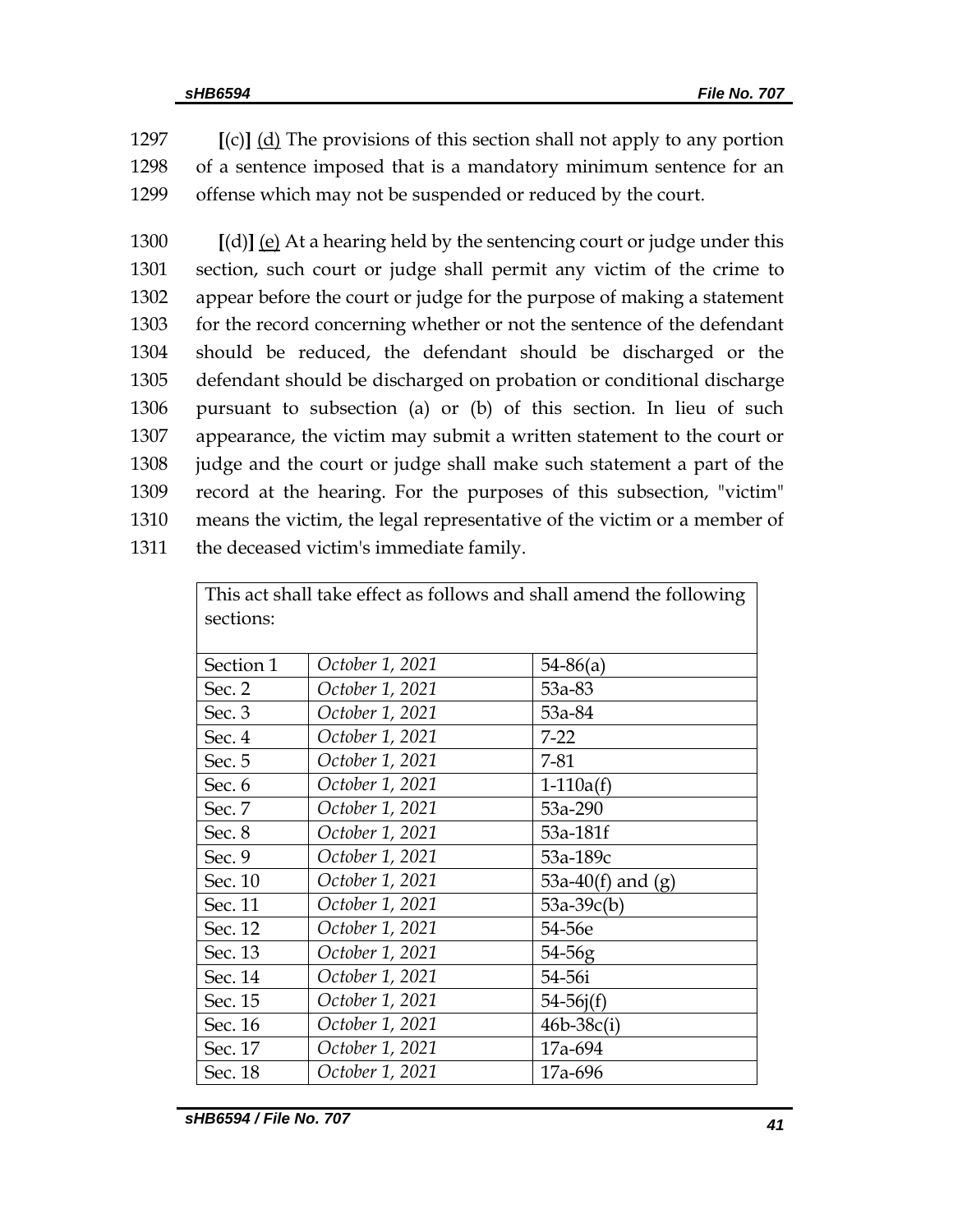| Sec. 19 | October 1, 2021 | 21a-257        |
|---------|-----------------|----------------|
| Sec. 20 | October 1, 2021 | $51 - 164r$    |
| Sec. 21 | October 1, 2021 | $18-98d(a)(1)$ |
| Sec. 22 | October 1, 2021 | 21a-267        |
| Sec. 23 | October 1, 2021 | 21a-278a       |
| Sec. 24 | October 1, 2021 | 21a-279        |
| Sec. 25 | from passage    | 53a-39         |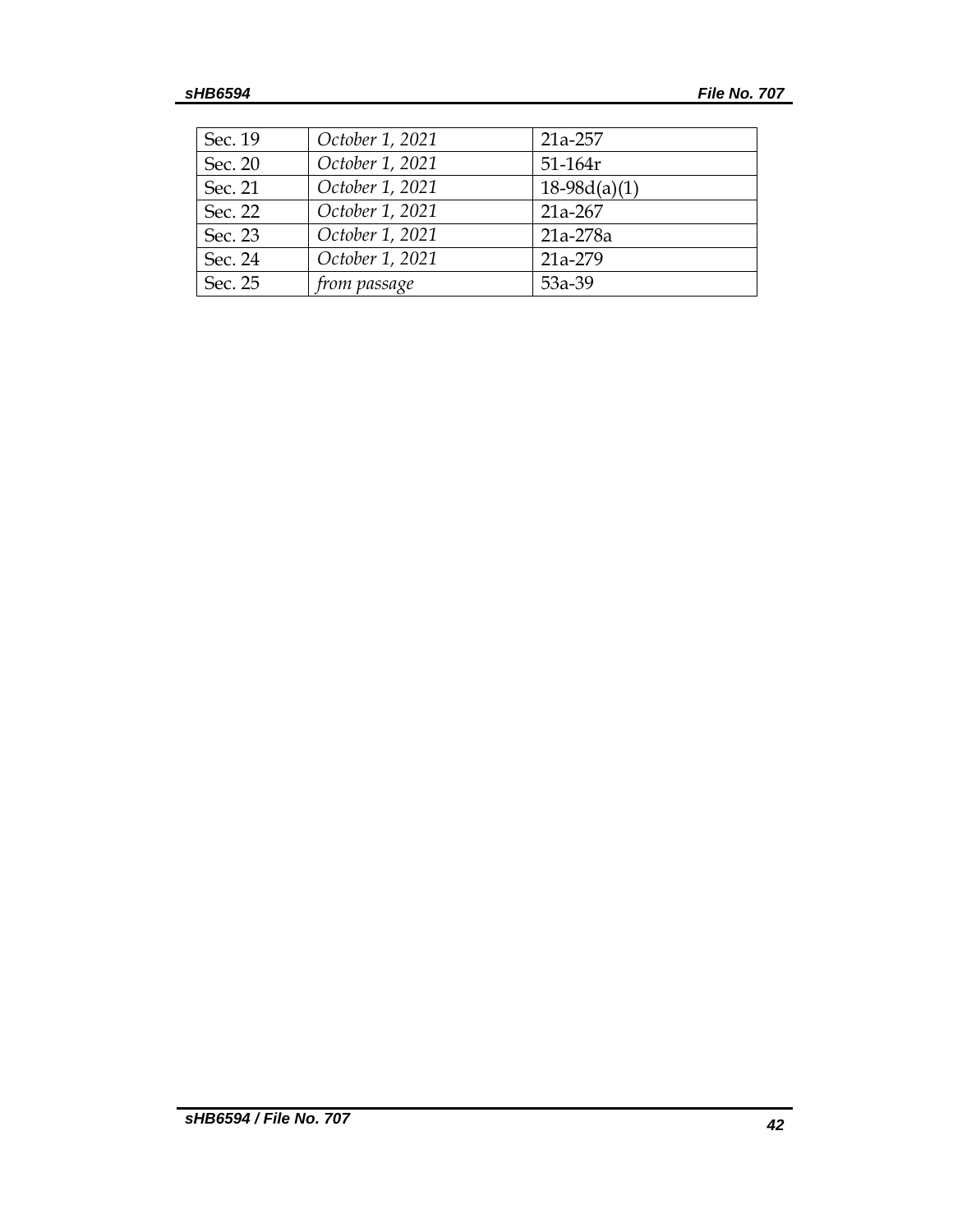*The following Fiscal Impact Statement and Bill Analysis are prepared for the benefit of the members of the General Assembly, solely for purposes of information, summarization and explanation and do not represent the intent of the General Assembly or either chamber thereof for any purpose. In general, fiscal impacts are based upon a variety of informational sources, including the analyst's professional knowledge. Whenever applicable, agency data is consulted as part of the analysis, however final products do not necessarily reflect an assessment from any specific department.*

## *OFA Fiscal Note*

#### *State Impact:*

| <b>Agency Affected</b>            | <b>Fund-Effect</b> | $FY$ 22 \$ | FY 23 \$  |
|-----------------------------------|--------------------|------------|-----------|
| Correction, Dept.; Judicial Dept. | GF - See Below     | See Below  | See Below |
| (Probation)                       |                    |            |           |
| Resources of the General Fund     | GF - See Below     | See Below  | See Below |
| Note: GF=General Fund             |                    |            |           |

## *Municipal Impact:* None

## *Explanation*

The bill makes various changes to criminal justice related statutes and results in the impact state below.

Sections 10-12, 17, and 22 increases the penalties for various violations including vendor fraud, unlawful dissemination of an intimate image, electronic stalking, and failure to keep narcotics in the original container and results in potential revenue from fines and potential cost for incarceration and probation. On average, the marginal cost to the state for incarcerating an offender for the year is \$2,200<sup>1</sup> while the average marginal cost for supervision in the community is less than \$700<sup>2</sup> each year.

Sections 23, 25-27 reduce the penalties including for failure to pay or

 $\overline{a}$ 

<sup>1</sup> Inmate marginal cost is based on increased consumables (e.g. food, clothing, water, sewage, living supplies, etc.) This does not include a change in staffing costs or utility expenses because these would only be realized if a unit or facility opened.

<sup>2</sup> Probation marginal cost is based on services provided by private providers and only includes costs that increase with each additional participant. This does not include a cost for additional supervision by a probation officer unless a new offense is anticipated to result in enough additional offenders to require additional probation officers.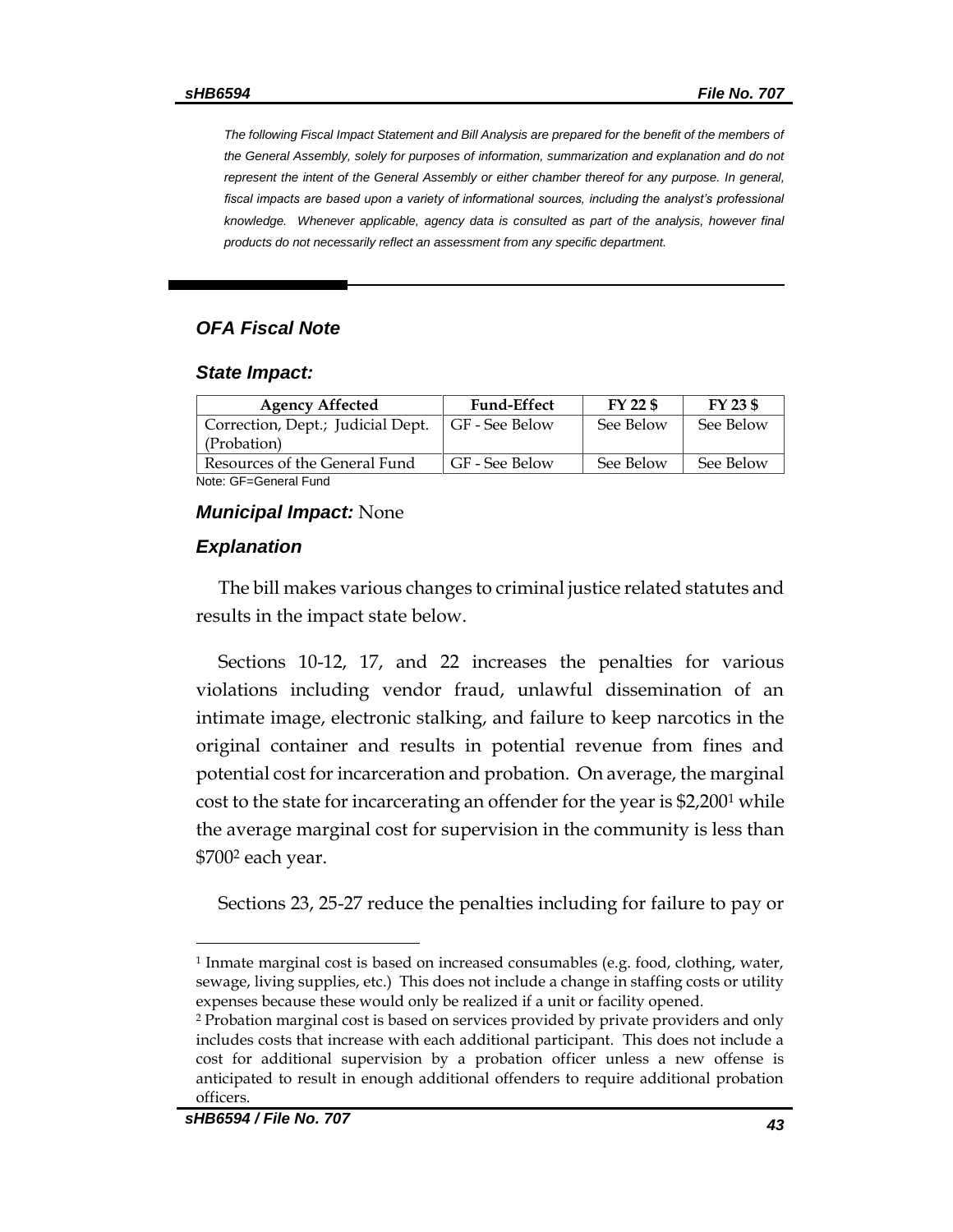respond to infractions and reduces the scope of laws for illegal drug actives in drug free zones and results in potential revenue loss from fines and potential savings from reduced incarceration or probation.

Sections 1-10, 13-16, 21, 24, and 28 make various changes that do not result in a fiscal impact.

House "A" strikes sections of the bill that transferred certain responsibilities from the Division of Criminal Justice to the Office of the Attorney General (OAG) and removes the cost to the OAG.

# *The Out Years*

The annualized ongoing fiscal impact identified above would continue into the future subject to inflation and the number of violations.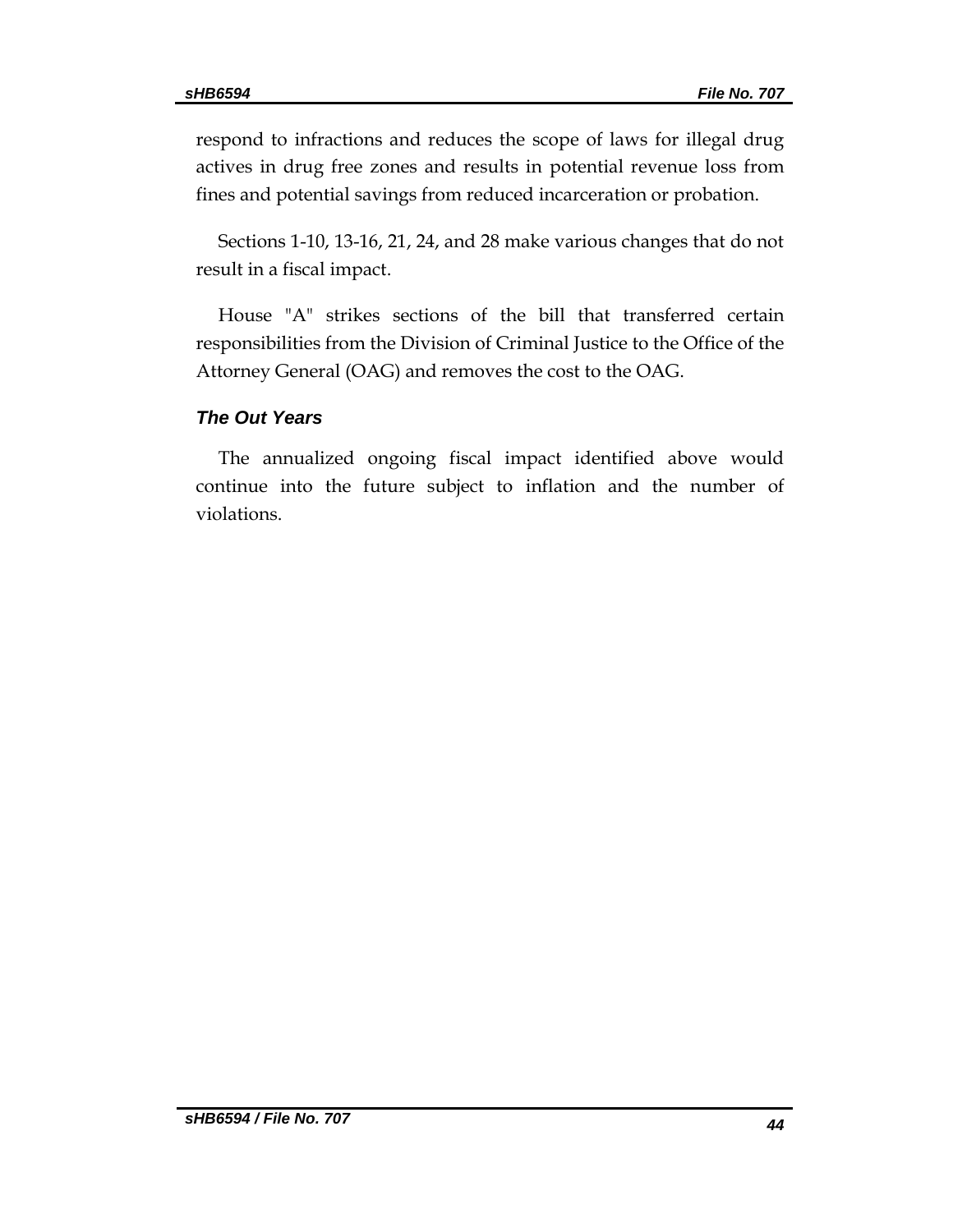# **OLR Bill Analysis**

# **sHB 6594 (as amended by House "A")\***

# *AN ACT CONCERNING THE CRIMINAL JUSTICE PROCESS.*

# TABLE OF CONTENTS:

#### § 1 — [DEPOSITIONS FOR THOSE INFIRM AND AGE 75 AND OLDER](#page-45-0)

*[Allows the state to depose individuals who are infirm and age 75 and older in certain trials](#page-45-1)*

### §§ 2 & 3 — [SOLICITING SEXUAL ACTS](#page-45-2)

*[Changes "patronizing a prostitute" to "soliciting sexual acts"](#page-45-2)*

## §§ 4-5 — [INVESTIGATIONS TO REMOVE TOWN CLERKS AND](#page-46-0)  [TREASURERS](#page-46-0)

*[Requires that the attorney general, rather than the state's attorneys, investigate a town clerk](#page-46-1)  [or treasurer for removal](#page-46-1)*

### § 6 — [PENSION REVOCATION NOTICE](#page-46-2)

*[Requires prosecutors to notify the attorney general of certain proceedings involving pension](#page-46-3)  [revocation for public employees and eliminates this notice requirement for federal court](#page-46-3)  [proceedings](#page-46-3)*

### § 7 — [VENDOR FRAUD](#page-46-4)

*[Expands the definition of vendor fraud to include instances where the person has intent to](#page-46-5)  [defraud the state or the beneficiary and has knowledge of an event that would result in lower](#page-46-5)  [benefit payments](#page-46-5)*

### § 8 — [ELECTRONIC STALKING](#page-47-0)

*[Increases the penalty for electronic stalking and broadens the definition of the crime](#page-47-1)*

### § 9 — [INTIMATE IMAGES](#page-48-0)

*[Specifies what is considered "harm" for distributing intimate images; prohibits](#page-48-1)  [dissemination when the other person is not identifiable but there is other identifying](#page-48-1)  information included; and increases the penalty when dissemination is to more than one [person over certain electronic platforms](#page-48-1)*

### § 10 — [SENTENCING PERSISTENT OFFENDERS](#page-49-0)

*[Limits the look-back period for controlled substance possession and certain felonies to 10](#page-49-1)  [years for persistent offenders and expands the exemption for these felony offenders to](#page-49-1)  [include class E felonies](#page-49-1)*

# §§ 11-18 — [FEE WAIVERS FOR DIVERSIONARY PROGRAMS OR](#page-50-0)  [TREATMENTS](#page-50-0)

*[Waives, for certain indigent individuals a public defender represents, the fee for certain](#page-50-1)  [diversionary programs and treatments and prohibits courts from requiring community](#page-50-1)  [service in lieu of any fees for indigent persons](#page-50-1)*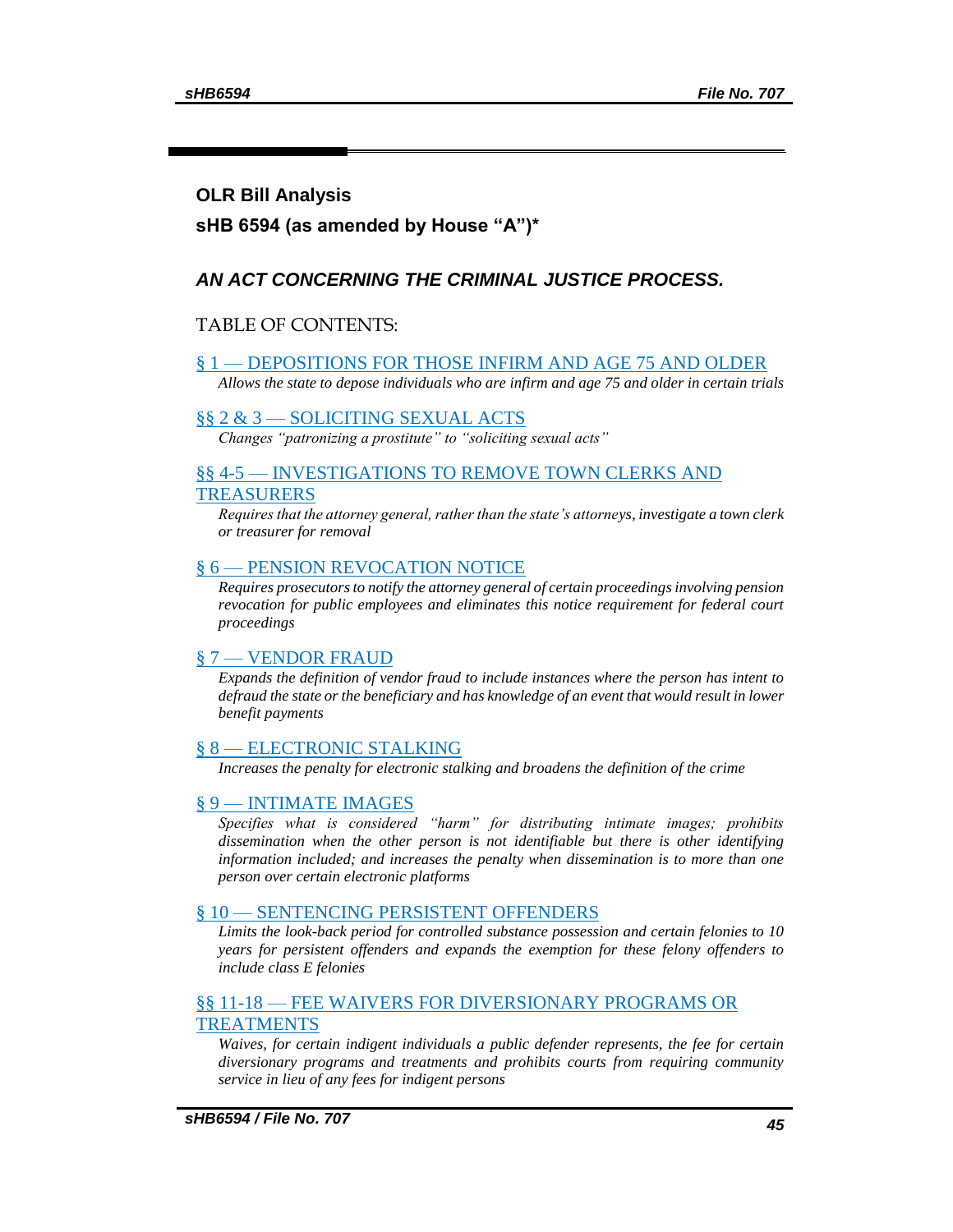### <span id="page-45-2"></span>§§ 14 & 19 — [NARCOTIC DRUG STORAGE](#page-51-0)

*[Adds a penalty for failure to keep a narcotic in the original container and allows violators](#page-51-1)  [to take the pretrial drug education and community service program](#page-51-1)*

## § 20 — [FINE FOR FAILING TO PAY OR ACT FOR CERTAIN](#page-52-0)  [INFRACTIONS OR VIOLATIONS](#page-52-0)

*[Reduces certain penalties when a person fails to pay or respond to infractions or violations](#page-52-1)*

### § 21 — [PRE-SENTENCE CONFINEMENT CREDIT](#page-53-0)

*[Allows for pre-sentence confinement credit on concurrent sentences and that consecutive](#page-53-1)  [sentences are only counted once](#page-53-1)*

§§ 22-24 — [SALE OR POSSESSION OF DRUGS IN DRUG-FREE ZONES](#page-53-2)

*[Reduces the \(1\) scope of laws enhancing the penalties for illegal drug activities in drug](#page-53-3)[free zones and \(2\) size of these zones from 1,500 to 200 feet](#page-53-3)*

### § 25 — [SENTENCE MODIFICATIONS](#page-55-0)

*[Expands eligibility for sentence modification by allowing the court, without an agreement](#page-55-1)  between the defendant and the state, to modify sentences, including those under plea [agreements with seven years or less of actual incarceration](#page-55-1)*

\*House Amendment " $A$ " (1) eliminates the underlying bill's provisions transferring certain civil functions from the Division of Criminal Justice to the attorney general, (2) adds definitions for the electronic stalking provision, and (3) makes conforming changes.

EFFECTIVE DATE: October 1, 2021, except the sentence modification provisions (§ 28) are effective upon passage.

# <span id="page-45-0"></span>**§ 1 — DEPOSITIONS FOR THOSE INFIRM AND AGE 75 AND OLDER**

<span id="page-45-1"></span>*Allows the state to depose individuals who are infirm and age 75 and older in certain trials* 

The bill allows the state to ask the Superior Court or judge to depose witnesses who are infirm and age 75 and older in any case involving an offense where the punishment may be imprisonment of more than one year.

Current law allows these witness depositions to be taken before a commissioner or magistrate that the court or judge designates. The bill also allows these depositions to be before a judge. As under existing law, depositions occur if it appears the witness's testimony will be required at trial and he or she will be unable to testify at trial.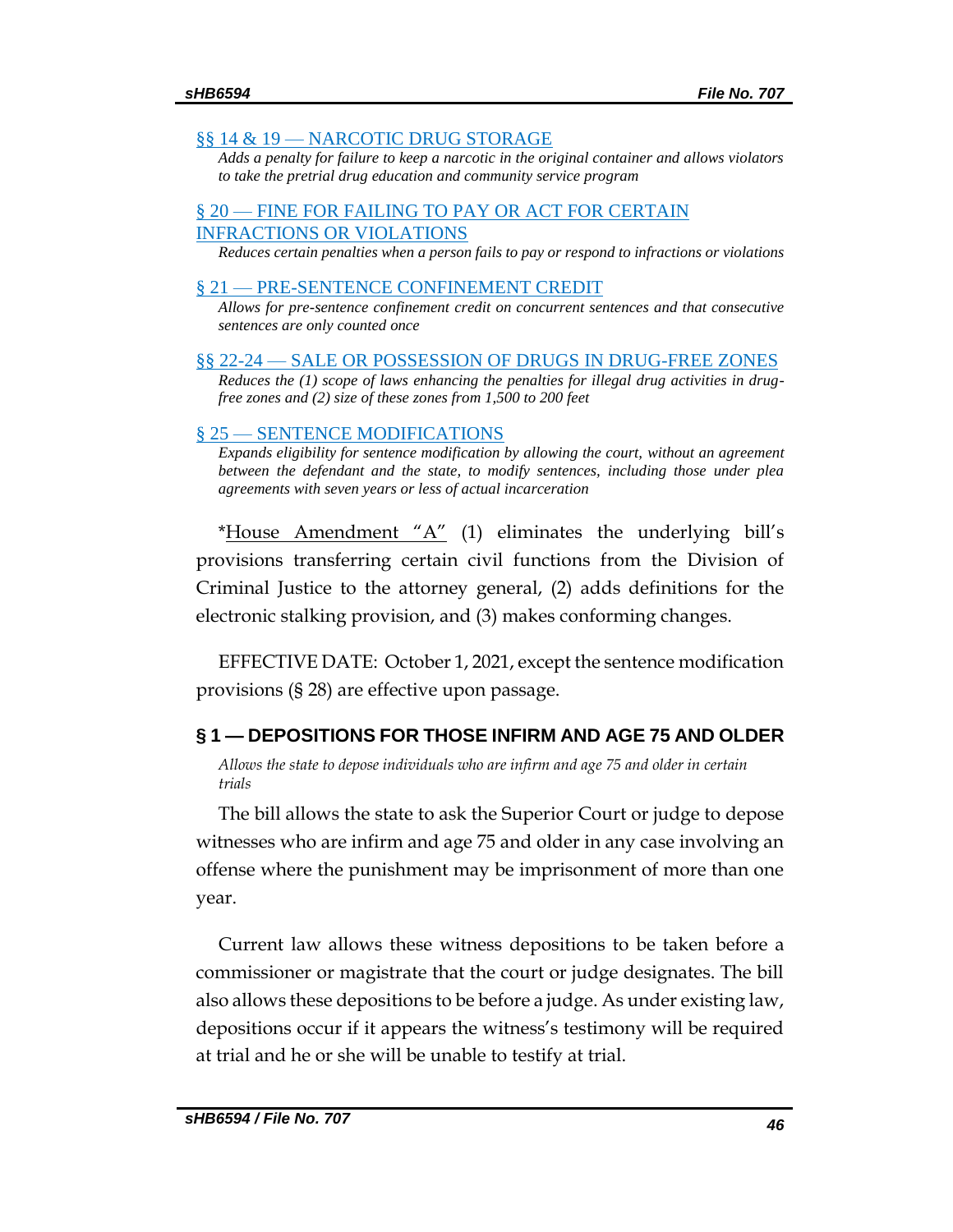# **§§ 2 & 3 — SOLICITING SEXUAL ACTS**

*Changes "patronizing a prostitute" to "soliciting sexual acts"*

The bill changes the crime of "patronizing a prostitute" to "soliciting sexual acts."

# <span id="page-46-0"></span>**§§ 4-5 — INVESTIGATIONS TO REMOVE TOWN CLERKS AND TREASURERS**

<span id="page-46-1"></span>*Requires that the attorney general, rather than the state's attorneys, investigate a town clerk or treasurer for removal*

The bill transfers from the state's attorneys to the attorney general the responsibility for investigating a town clerk or treasurer for removal. As under current law for state's attorneys, the bill requires the attorney general to, among other things, investigate charges of misconduct, willful and material neglect of duty, or incompetent conduct. Additionally, the attorney general has the power to, among other things, summon witnesses, require the production of necessary documents, and represent the state in removal hearings.

## <span id="page-46-2"></span>**§ 6 — PENSION REVOCATION NOTICE**

<span id="page-46-3"></span>*Requires prosecutors to notify the attorney general of certain proceedings involving pension revocation for public employees and eliminates this notice requirement for federal court proceedings*

Under current law, the attorney general must notify the prosecutor when the defendant in a state or federal court criminal proceeding is a public official or state or municipal employee charged with a crime related to his or her office for purposes of pension revocation. The bill instead requires the prosecutor to notify the attorney general of the proceeding and eliminates the requirement for this notice for federal court proceedings. It also requires the attorney general to pursue the remedies under the pension revocation law (e.g., fines, restitutions, or other monetary orders paid from the official's or employee's pension).

# <span id="page-46-4"></span>**§ 7 — VENDOR FRAUD**

<span id="page-46-5"></span>*Expands the definition of vendor fraud to include instances where the person has intent to defraud the state or the beneficiary and has knowledge of an event that would result in lower benefit payments* 

Under current law, vendor fraud is when a person, acting on their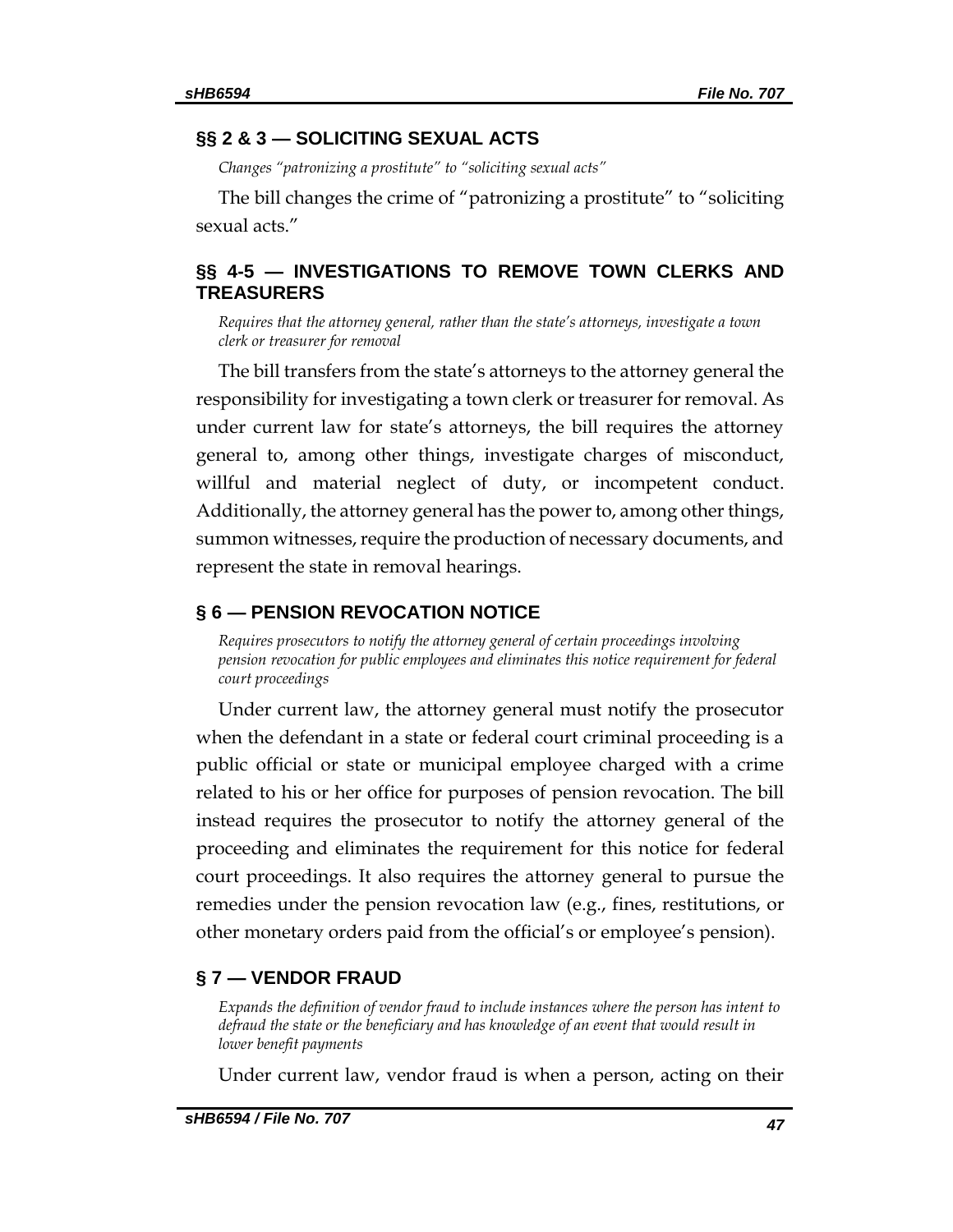own or on an entity's behalf, provides goods or services to public assistance beneficiaries (including Medicaid) with the intent to defraud either the state or the beneficiary. The bill expands the circumstances that constitute vendor fraud to include instances where the person has knowledge of the occurrence of any event affecting (1) his or her initial or continued right to the benefit or payment, or (2) the initial or continued right to the benefit or payment of any beneficiary he or she applied for or is receiving the benefit or payment for, and the person conceals or does not disclose the event intending to fraudulently secure the benefit or payment either in a greater amount or quantity than is due or when no benefit or payment is allowed.

By law, there are six degrees of vendor fraud, with penalties ranging from a class C misdemeanor (punishable by up to three months imprisonment, up to a \$500 fine, or both) to a class B felony (punishable by up to 20 years imprisonment, up to a \$15,000 fine, or both), depending on the amount of goods or services involved.

# <span id="page-47-0"></span>**§ 8 — ELECTRONIC STALKING**

# <span id="page-47-1"></span>*Increases the penalty for electronic stalking and broadens the definition of the crime*

Under current law, a person is guilty of electronic stalking when he or she recklessly causes another person to reasonably fear for his or her physical safety by willfully and repeatedly using a global positioning system or similar electronic monitoring system to remotely determine or track the person's position or movement. The bill broadens the crime's definition to include intending to kill, injure, harass, or intimidate another person by using an interactive computer service or electronic communication service, electronic communication system, or electronic monitoring system to place the other person under surveillance or engage in other conduct that (1) places the other person or their immediate family member or intimate partner in a reasonable fear of death or serious bodily injury or (2) causes, attempts to cause, or is reasonably expected to cause substantial emotional distress to these individuals.

Under the bill, an "immediate family member" means (1) a person's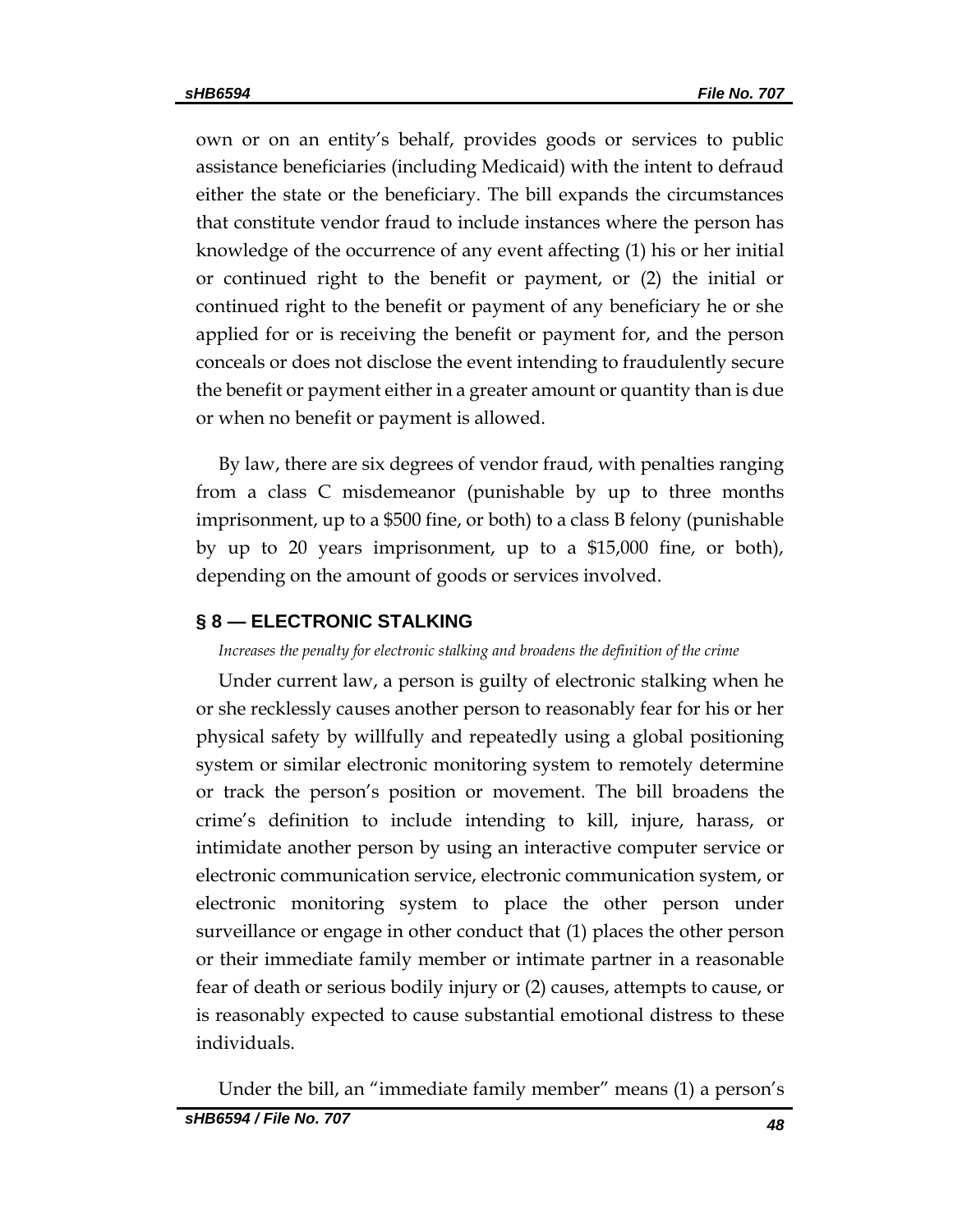spouse, parent, brother, sister, or child, or the person to whom the person stands in loco parentis (i.e., in place of a parent) or (2) any person living in the household and related to the person by blood or marriage. "Intimate partner" means a (1) former spouse; (2) person who has a child in common with the person regardless of whether he or she is or has been married or are living or have lived together at any time; or (3) person in, or who has recently been in, a dating relationship with the person.

The bill increases the penalty from a class B misdemeanor (punishable by up to six months imprisonment, up to a \$1,000 fine, or both) to a class D felony (punishable by up to five years imprisonment, up to a \$5,000 fine, or both).

# <span id="page-48-0"></span>**§ 9 — INTIMATE IMAGES**

<span id="page-48-1"></span>*Specifies what is considered "harm" for distributing intimate images; prohibits dissemination when the other person is not identifiable but there is other identifying information included; and increases the penalty when dissemination is to more than one person over certain electronic platforms*

# *"Harm"*

By law, a person is guilty of unlawful dissemination of an intimate image when the person intentionally disseminates an intimate image without the other person's consent, knowing that the other person believed the image would not be disseminated, and the other person suffers harm because of the dissemination.

The bill specifies "harm" includes subjecting the other person to hatred, contempt, ridicule, physical or financial injury, psychological harm, or serious emotional distress.

# *Identifiable Information*

Under current law, there are certain circumstances where disseminating these images is not a crime, including, among others, when the other person is not clearly identifiable. But under the bill, the exemption does not apply if there is personally identifying information associated with or accompanying the image.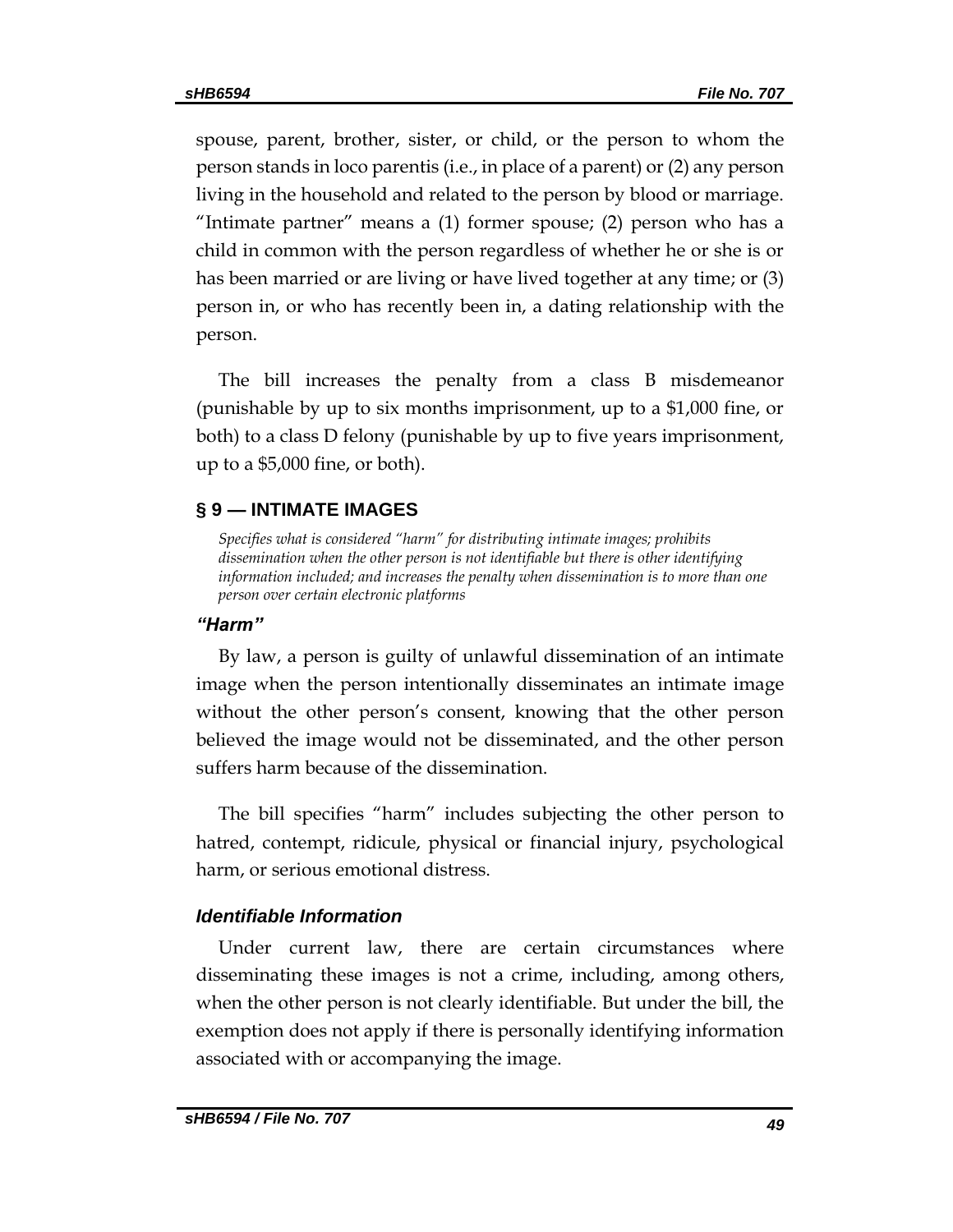#### *Increased Penalty*

The bill increases the penalty, from a class A misdemeanor (punishable by up to one year imprisonment, up to a \$2,000 fine, or both) to a class D felony if the unlawful dissemination is to more than one person by means of an interactive computer service, an information service, or a telecommunications service.

Under the bill, "interactive computer service" means any information service, system, or access software provider that provides or enables computer access by multiple users to a computer server, including a service or system that provides access to the Internet, and the systems libraries or educational institutions operate or offer services for (47 U.S.C. § 230).

"Information service" means the offering of a capability for generating, acquiring, storing, transforming, processing, retrieving, utilizing, or making available information via telecommunications, and includes electronic publishing, but excludes any use of any such capability for managing, controlling, or operating a telecommunications system or managing a telecommunications service (47 U.S.C. § 153).

"Telecommunications service" means any transmission in one or more geographic areas (1) between or among points the user specifies; (2) of information of the user's choosing; (3) without change in the information's form or content as sent and received; (4) by electromagnetic transmission means, including fiber optics, microwave, and satellite; (5) with or without benefit of any closed transmission medium; and (6) including all instrumentalities, facilities, apparatus, and services, except customer premises equipment, which are used for collecting, storing, forwarding, switching, and delivering such information and are essential to the transmission (CGS § 16-247a).

### <span id="page-49-0"></span>**§ 10 — SENTENCING PERSISTENT OFFENDERS**

<span id="page-49-1"></span>*Limits the look-back period for controlled substance possession and certain felonies to 10 years for persistent offenders and expands the exemption for these felony offenders to include class E felonies*

By law, to be considered a persistent offender a person must (1) stand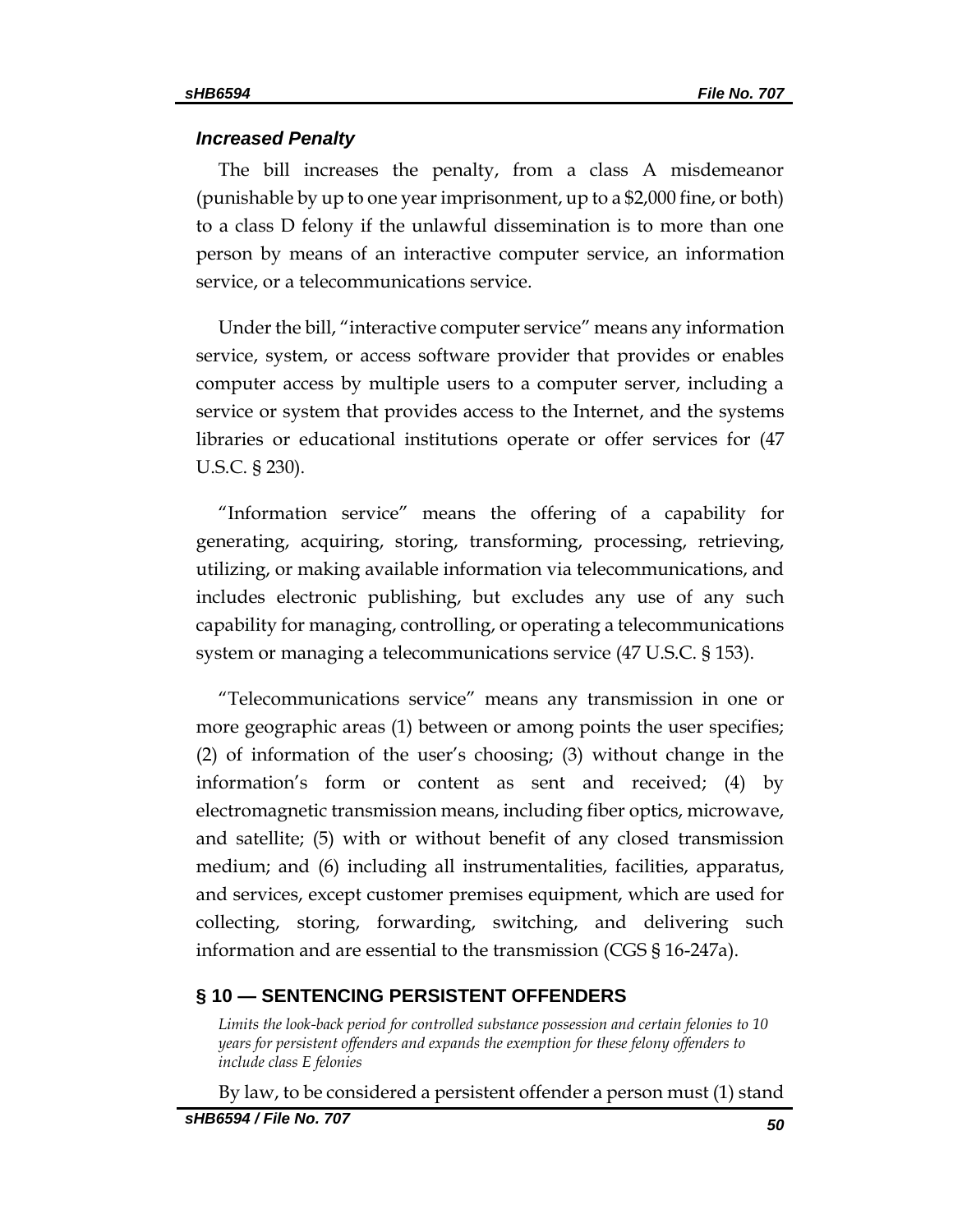convicted of certain crimes and (2) have a prior conviction of certain crimes. The bill limits the look-back period for qualifying felonies for prior convictions to 10 years for controlled substance possession violations and certain felonies.

Under current law, a persistent offender for possession of a controlled substance is someone convicted of a controlled substance possession violation who has two prior controlled substance possession convictions. The bill limits the look-back to 10 years.

Under current law, a persistent felony offender is someone convicted of a felony, other than a class D felony, and who has been convicted twice previously of these felonies. The bill (1) extends the exemption to also include class E felonies (punishable by up to three years imprisonment, up to a \$3,500 fine, or both) and (2) limits the look-back period to 10 years.

# <span id="page-50-0"></span>**§§ 11-18 — FEE WAIVERS FOR DIVERSIONARY PROGRAMS OR TREATMENTS**

<span id="page-50-1"></span>*Waives, for certain indigent individuals a public defender represents, the fee for certain diversionary programs and treatments and prohibits courts from requiring community service in lieu of any fees for indigent persons*

# *Fee Waivers*

For individuals, and students' parents or guardians, as applicable, who are indigent and eligible for a public defender, the bill waives the fees for certain diversionary programs. In certain programs, it also eliminates the requirement that good cause be shown or that the fee would cause economic hardship. The bill waives the fees for the following programs:

- 1. community service labor program (CGS § 53a-39c),
- 2. accelerated pretrial rehabilitation (CGS § 54-56e),
- 3. pretrial alcohol education programs for certain motor vehicle violations (CGS § 54-56g),
- 4. pretrial drug education and community service program for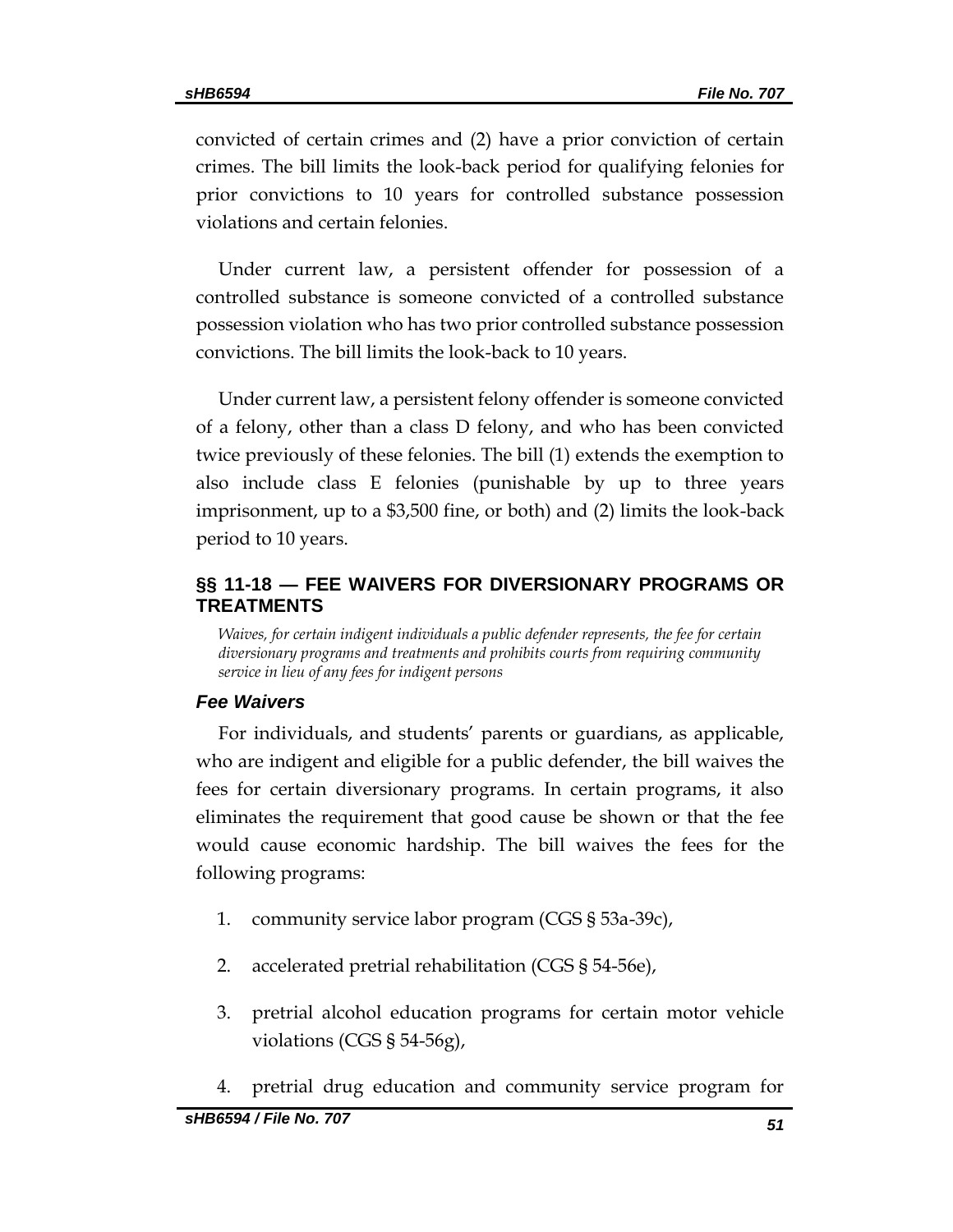certain dependency-producing drug offenses (CGS § 54-56i),

- 5. pretrial school violence prevention program (CGS § 54-56j), and
- 6. pretrial family violence education program (CGS § 46b-38c).

Under existing law, indigent individuals are exempt from these program fees upon the filing of indigent status, its confirmation, and entering the finding.

The bill prohibits anyone from being denied a Department of Mental Health and Addiction Services clinical examiner examination due to inability to pay the associated fees or costs of the exam or program. The bill waives the fees though the processes described above.

Under current law, a person granted suspended prosecution for drug or alcohol dependence treatment may be deemed indigent if the court determines the person has an estate insufficient to provide for the person's support or there is no other person legally liable or able to support the person. The bill also allows individuals to be deemed indigent if they have been determined indigent and eligible for a public defender to be appointed on their behalf.

The bill makes minor, technical, and conforming changes.

# *Community Service Prohibition*

Additionally, the bill prohibits the court from requiring community service in lieu of paying the fee if waived for any of the programs described above.

# <span id="page-51-0"></span>**§§ 14 & 19 — NARCOTIC DRUG STORAGE**

<span id="page-51-1"></span>*Adds a penalty for failure to keep a narcotic in the original container and allows violators to take the pretrial drug education and community service program*

### *Penalty*

By law, a person who legally has any narcotic drug may only possess it in the container was delivered in. The bill makes anyone who fails to do this guilty of a class D misdemeanor (punishable by up to 30 days imprisonment, up to a \$250 fine, or both). Under current law, a person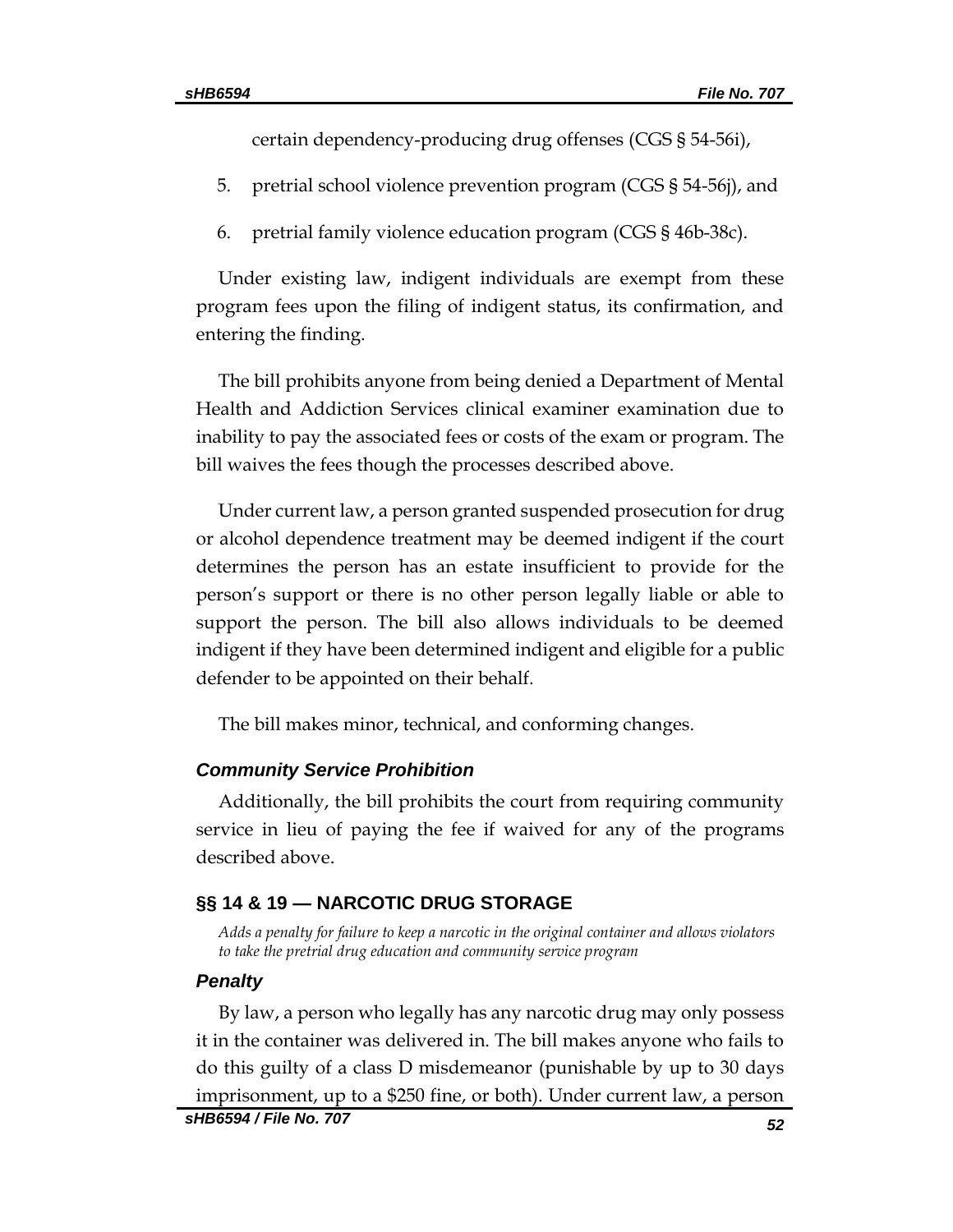violating a dependency-producing drug provision without a specified penalty is subject to, for (1) a first offense, a fine of up to \$3,500, imprisonment of up to two years, or both; and (2) any subsequent offense, a class C felony (punishable by up to 10 years imprisonment, up to a \$10,000 fine, or both).

The bill's penalties do not apply to anyone who in good faith places the narcotic in either a (1) pill box, case, or organizer stored within his or her residence, or (2) secured or locked pill box, case, or organizer, if these objects are accompanied by proof of the person's prescription.

### *Pretrial Drug Education and Community Service Program*

The bill allows certain individuals charged with improper storage to take the pretrial drug education and community service program. As under existing law, individuals are generally ineligible to participate if they have already previously participated twice in this program, or its predecessor or community service programs. The program has a \$100 application fee, \$150 evaluation fee, and \$600 program fee, unless waived (see above).

Among other things, the program consists of 15 sessions of drug education, at least 15 sessions of substance abuse treatment, and community service. As under existing law, if a person successfully completes the program, the court dismisses the charges, but those who do not complete the program must return to court to face the original charges.

# <span id="page-52-0"></span>**§ 20 — FINE FOR FAILING TO PAY OR ACT FOR CERTAIN INFRACTIONS OR VIOLATIONS**

<span id="page-52-1"></span>*Reduces certain penalties when a person fails to pay or respond to infractions or violations* 

Under current law, a person charged with an infraction who fails to pay the fine and additional fee, fails to send in a plea of not guilty by the answer date, or willfully fails to appear at a required scheduled court appearance date is guilty of a class C misdemeanor. But for certain infractions or violations, failing to pay the fine and fees, failing to send in a timely plea, or willfully failing to appear in court is a class A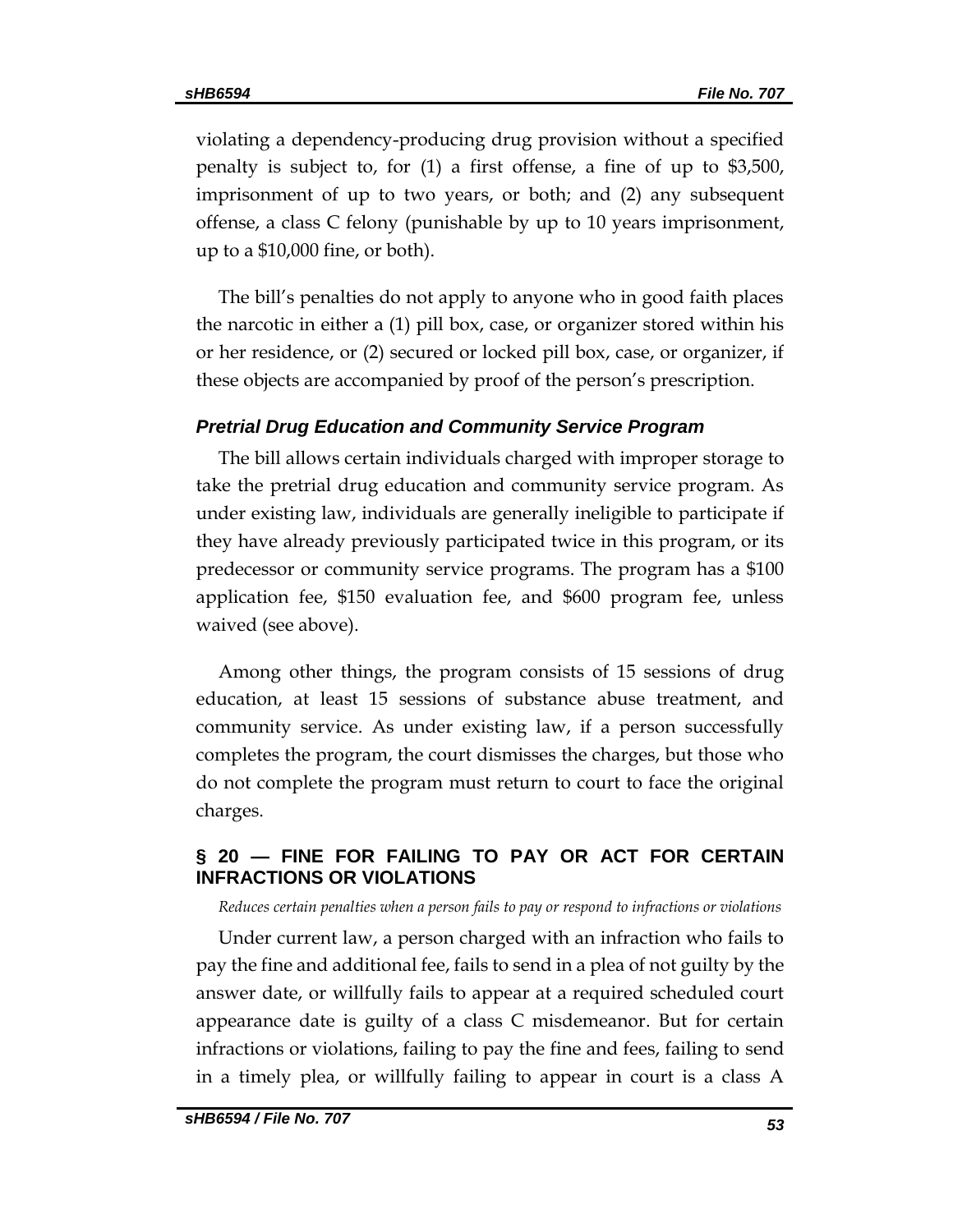misdemeanor. The bill reduces these penalties to an unclassified misdemeanor for which violators may be subject to up to 10 days imprisonment.

## <span id="page-53-0"></span>**§ 21 — PRE-SENTENCE CONFINEMENT CREDIT**

<span id="page-53-1"></span>*Allows for pre-sentence confinement credit on concurrent sentences and that consecutive sentences are only counted once* 

Under the bill, anyone who is confined in a community correctional center or a correctional institution for an offense committed on or after October 1, 2021, under a mittimus (an order to arrest and bring a person before the court) or because the person is unable to obtain bail or is denied bail, must, if subsequently imprisoned, have their sentence reduced by the number of days they spent in pre-sentence confinement.

In calculating these credits, each day of pre-sentence confinement is counted (1) equally in reducing any concurrent sentence imposed for any offense pending at the time the sentence was imposed, but (2) only once in reducing any imposed consecutive sentence.

These provisions apply only to people whose inability to obtain bail or bail denial is the sole reason for their presentence confinement. However, if a person is imprisoned at the same time he or she is in presentence confinement on another charge and the conviction for the imprisonment is reversed on appeal, the person is entitled, in any subsequent sentencing, to a reduction based on the presentence confinement.

Under the bill, in the case of a fine, each day spent confined before sentencing is credited against the sentence at a per diem rate equal to the average daily cost of incarceration as the correction commissioner determines.

# <span id="page-53-2"></span>**§§ 22-24 — SALE OR POSSESSION OF DRUGS IN DRUG-FREE ZONES**

<span id="page-53-3"></span>*Reduces the (1) scope of laws enhancing the penalties for illegal drug activities in drugfree zones and (2) size of these zones from 1,500 to 200 feet*

This bill reduces the scope of laws enhancing the penalties for illegal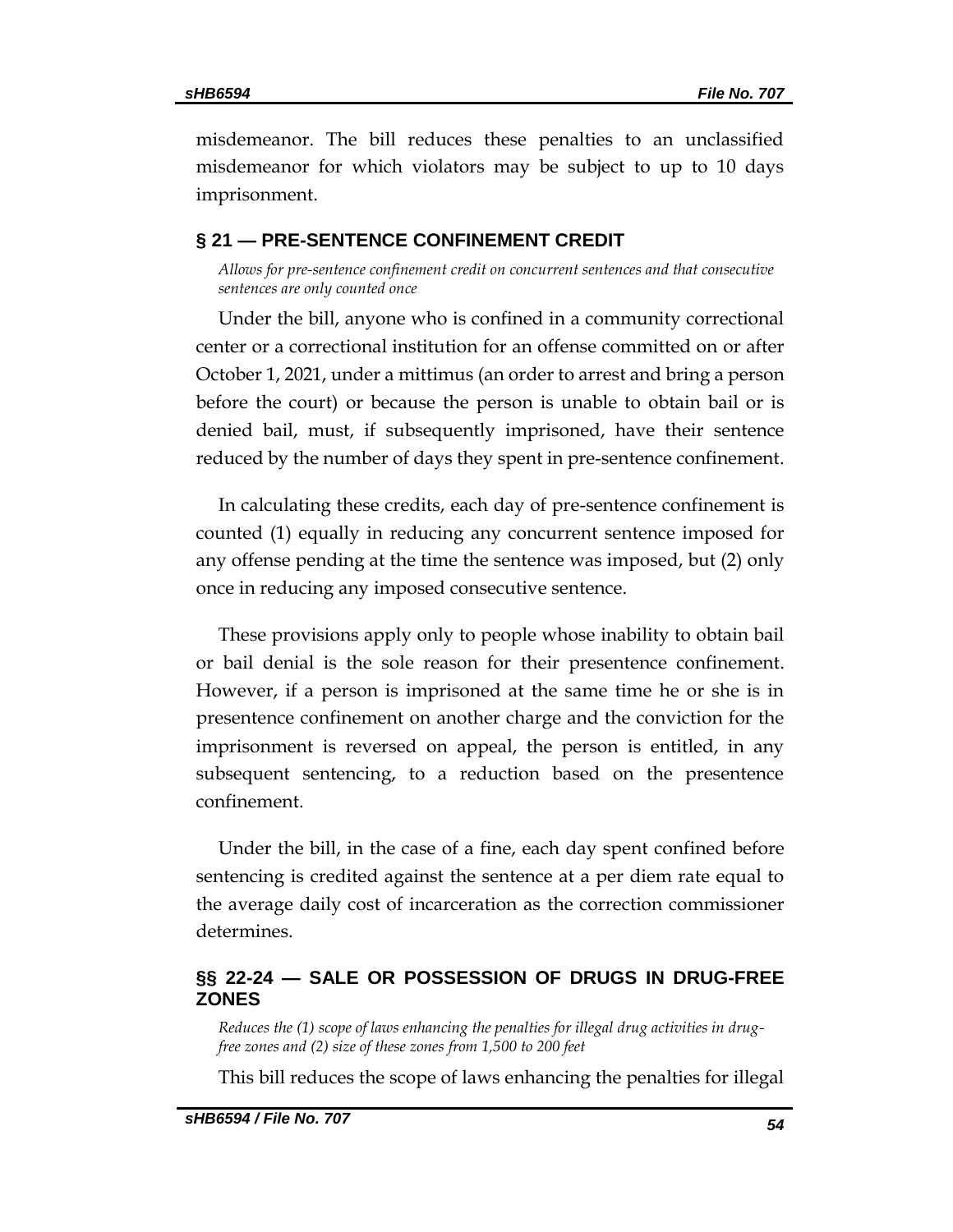drug activities near schools, licensed child care centers, and public housing projects (i.e., drug-free zones). It reduces the size of these zones from 1,500 to 200 feet and specifies that they are measured from the perimeter of the property.

The bill also provides that for the enhanced penalty to apply for some of these crimes, the offender must commit the crime with the intent to do so in a specific location which the trier of fact (i.e., the jury or judge) determines is within the zone. To the extent this provision applies to illegal drug sales and related crimes, it codifies case law (see *Background-Related Cases*).

Drug-free zones, which the bill reduces from 1,500 to 200 feet, generally require a mandatory sentence, in addition and consecutive to any prison term imposed for the underlying crime, as follows:

- 1. one year for various drug paraphernalia crimes near a public or private elementary or secondary school when the defendant is not enrolled as a student there;
- 2. class A misdemeanor with a required prison and probation sentence for possessing illegal drugs near a public or private elementary or secondary school when the defendant is not enrolled as a student there, or near a licensed child care center identified by a conspicuous sign; or
- 3. three years for selling illegal drugs, transporting or possessing them with intent to sell, or related crimes near a (a) public or private elementary or secondary school, (b) licensed child care center identified by a conspicuous sign, or (c) public housing project.

# *Exceptions to Enhanced Penalties; Departing From a Mandatory Minimum*

By law, the enhanced penalties do not apply to (1) drug paraphernalia-related actions involving less than one-half ounce of marijuana or (2) possessing less than one-half ounce of marijuana.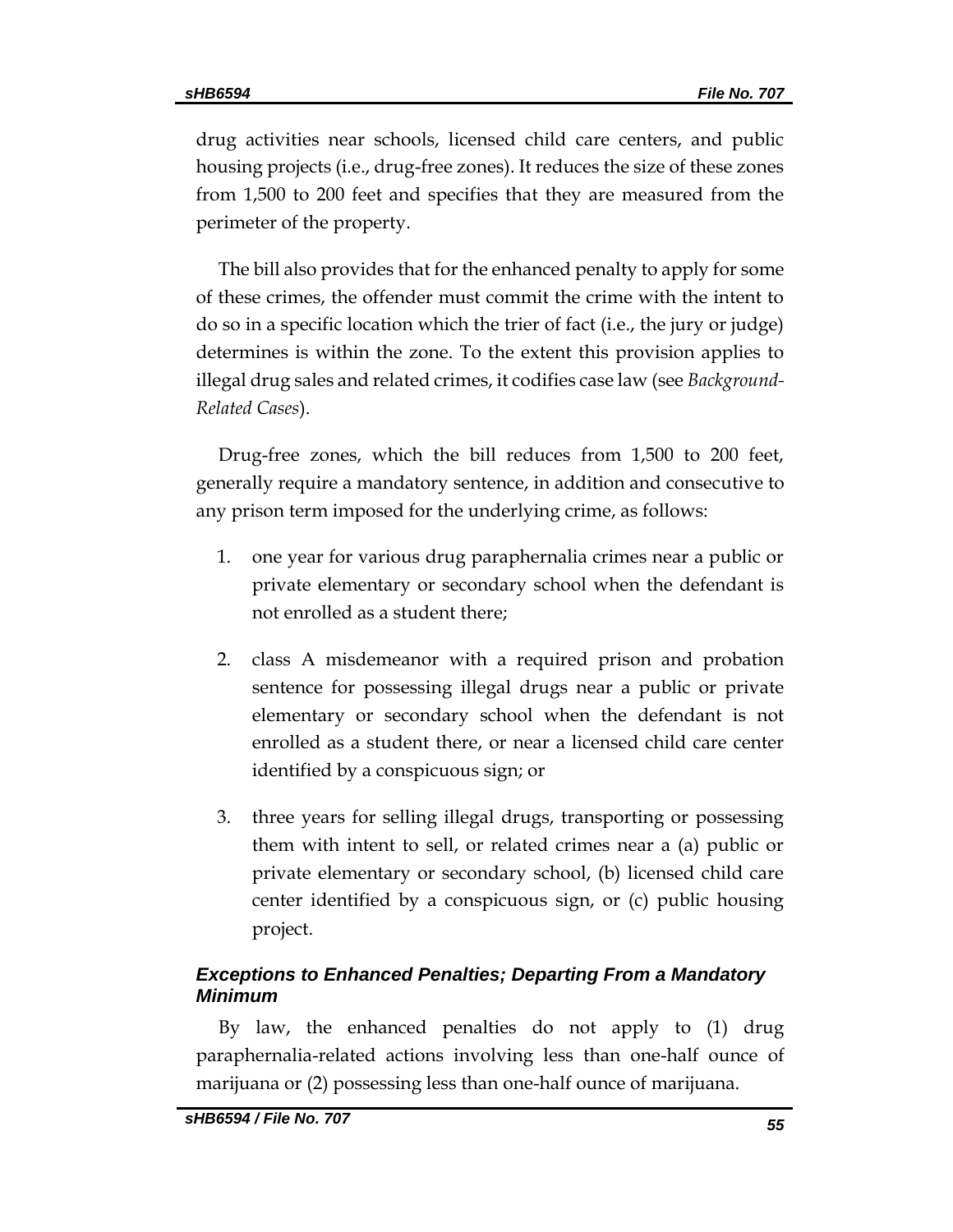Also, judges can impose less than the law's mandatory minimum sentence under the laws described above when no one was hurt during the crime and the defendant (1) did not use or attempt or threaten to use physical force; (2) was unarmed; and (3) did not threaten to use or suggest that he or she had a firearm, other deadly weapon, or other instrument that could cause death or serious injury. Defendants must show good cause and can invoke these provisions only once. Judges must state at sentencing hearings their reasons for (1) imposing the sentence and (2) departing from the mandatory minimum (CGS § 21a-283a).

### *Background – Related Cases*

In a series of cases, the Connecticut Supreme Court has interpreted the statute setting enhanced penalties for drug sales and related crimes in drug-free zones as requiring the state to prove that the defendant intended to sell drugs at a specific location within such a zone. The state does not have to prove that the defendant knew that the location was within such a zone (see *State v. Denby*, 235 Conn. 477 (1995); *State v. Hedge*, 297 Conn. 621 (2010); *State v. Lewis*, 303 Conn. 760 (2012)).

### <span id="page-55-0"></span>**§ 25 — SENTENCE MODIFICATIONS**

<span id="page-55-1"></span>*Expands eligibility for sentence modification by allowing the court, without an agreement*  between the defendant and the state, to modify sentences, including those under plea *agreements with seven years or less of actual incarceration*

The bill expands eligibility for sentence modification (i.e., sentence reduction, defendant discharge, or placement of the defendant on probation or conditional discharge). Current law requires both the defendant and prosecutors to agree for the court to hold a modification hearing when the defendant's entire sentence exceeds three years.

The bill allows the court, without an agreement between the defendant and the state, to modify plea agreements, including those with an agreed upon sentence range, which include seven years or less of actual incarceration. The bill requires such an agreement if the plea is over seven years. As under existing law, there must be a hearing and good cause shown. In addition, the bill allows defendants whose